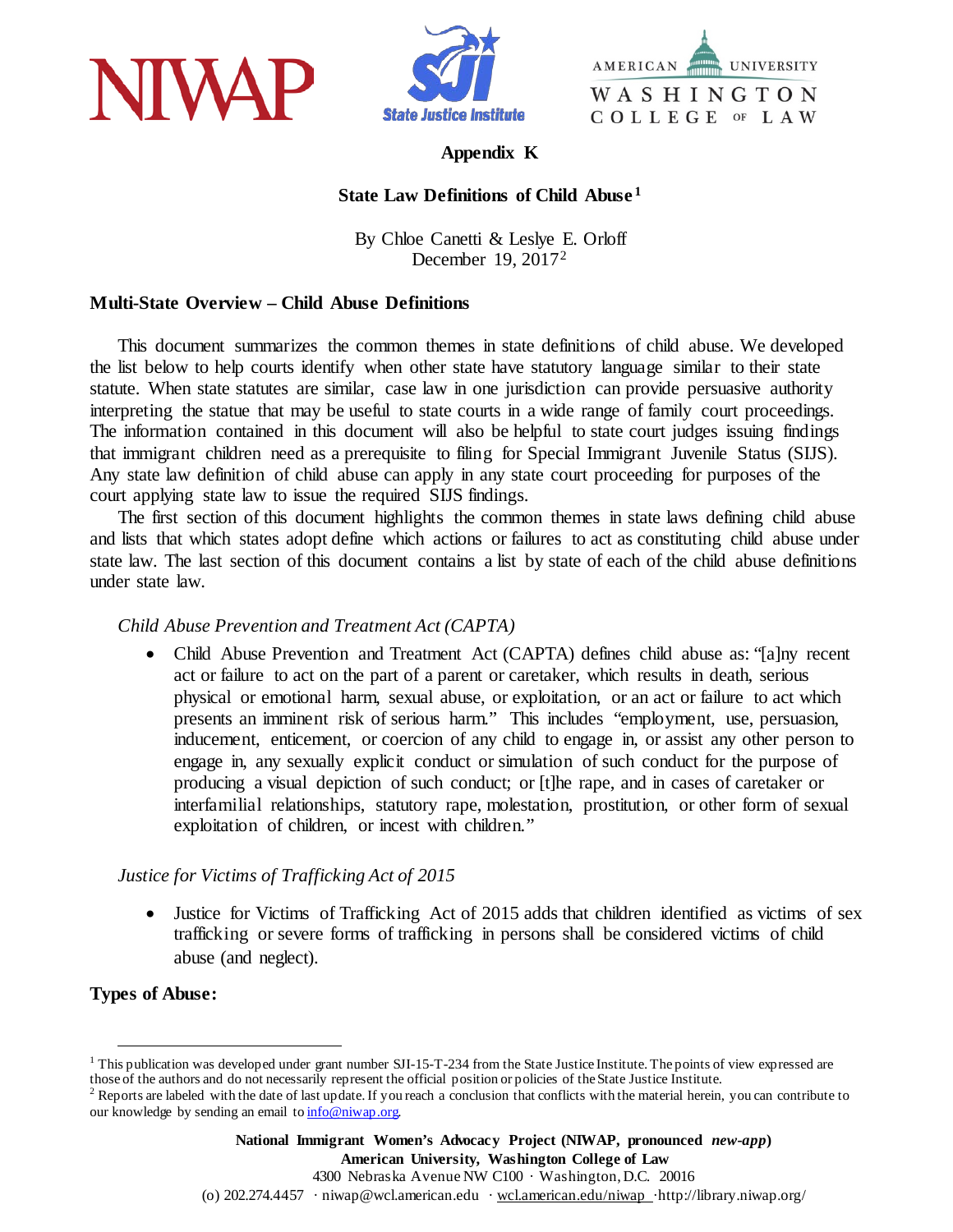- **Physical abuse:** any non-accidental physical injury to the child
	- o Striking, kicking, burning, biting, or any action that results in a physical impairment of the child: Arkansas, D.C., Minnesota, Pennsylvania, Washington
	- o Causing bruising, bleeding, failure to thrive, bone fractures, subdural hematoma, and other injuries that are inconsistent with the explanations given for them: Colorado, Connecticut, Hawaii, Idaho, Massachusetts, Montana, Nevada, New Mexico, Texas, Wisconsin, Wyoming
	- o Labor trafficking, involuntary servitude, and/or trafficking of minors: Hawaii, Illinois, North Carolina
- **Neglect:** failure of a parent or other person with responsibility for the child to provide needed food, clothing, shelter, medical care, or supervision to the degree that the child's health, safety, and well-being are threatened with harm
	- o Failure to educate the child as required by law: Colorado, Indiana, Kentucky, New Jersey, South Carolina, South Dakota
	- o Failure to provide any special medical treatment or mental health care needed by the child (medical neglect): Alaska, California, Colorado, D.C., Hawaii, Indiana, Iowa, Kentucky, New Jersey, Oregon, Rhode Island, South Dakota
	- o A few states include the withholding of medical treatment or nutrition from disabled infants with life-threatening conditions

# • **Sexual abuse/ exploitation:**

- o Allowing the child to engage in prostitution: Alabama, Alaska, Arizona, Arkansas, California, Colorado, Florida, Georgia, Hawaii, Idaho, Indiana, Kentucky, Maine, Maryland, Michigan, Minnesota, Mississippi, Montana, Nebraska, Nevada, New Hampshire, New Mexico, North Carolina, Oklahoma, Oregon, Rhode Island, Tennessee, Texas, Vermont, Washington, Wisconsin
- o Allowing the child to engage in the production of child pornography: Alabama, California, Colorado, Georgia, Hawaii, Idaho, Indiana, Kansas, Kentucky, Louisiana, Maryland, Michigan, Mississippi, Nebraska, Nevada, New Hampshire, New Mexico, North Carolina, Oklahoma, Rhode Island, Texas, Utah, Vermont, Washington
- o Twenty-one states include human trafficking, sex trafficking, and/or trafficking of children for sexual purposes: Arkansas, Colorado, Florida, Hawaii, Idaho, Illinois, Indiana, Kansas, Louisiana, Maine, Maryland, Minnesota, Missouri, North Carolina, Pennsylvania, South Carolina, Texas, Vermont, Virginia, Wisconsin
- **Emotional abuse:** injury to the psychological capacity or emotional stability of the child as evidence by an observable or substantial change in behavior, emotional response, or cognition, OR injury as evidenced by anxiety depression, withdrawal, or aggressive behavior
- **Parental Substance Abuse:**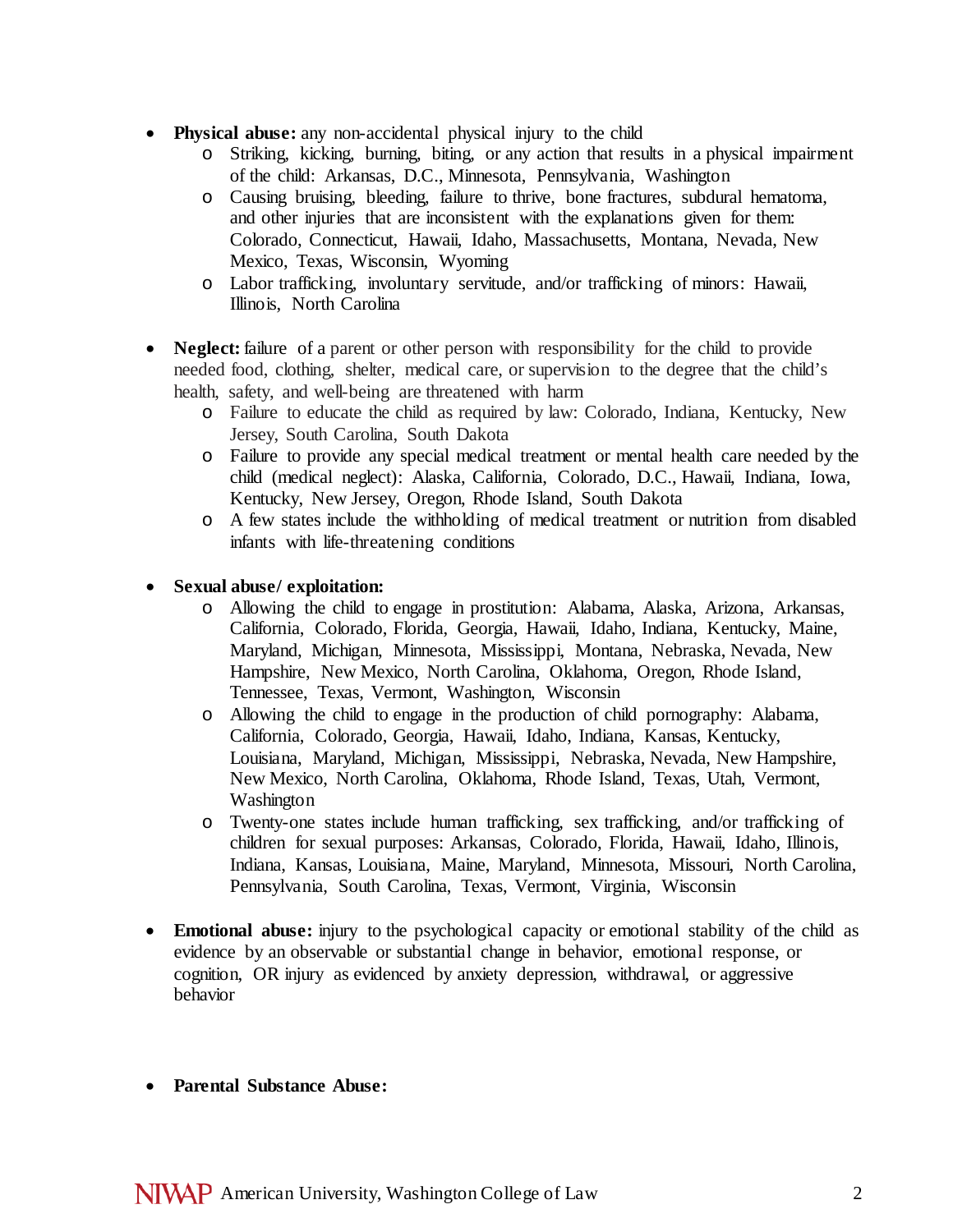- o Prenatal exposure of a child to harm due to the mother's use of an illegal drug or other substance: Colorado, Indiana. Massachusetts, South Dakota, Wisconsin
- o Manufacture or storing of a controlled substance in the presence of a child or on the premises occupied by a child: Arizona, Colorado, Iowa, Ohio, Oregon, South Dakota, Virginia, Wisconsin
- o Selling, distributing, or giving drugs or alcohol to a child: Arkansas, Florida, Hawaii, Iowa, Illinois, Minnesota, Oregon, Texas
- o Use of a controlled substance by a caregiver that impairs the caregiver's ability to adequately care for the child: California, Kentucky, Rhode Island, Texas
- **Abandonment:** when the parent's identity or whereabouts are unknown, the child has been left by the in circumstances in which the child suffers serious harm, or the parent has failed to maintain contact with the child or to provide reasonable support for a specified period of time.
	- o Abandonment included in definition of child abuse: Florida, Indiana, Kentucky, Maine, Minnesota, Montana, New Jersey, Rhode Island, South Carolina, South Dakota, Vermont, Virginia, Wyoming

## • **Domestic violence:**

o States in which child abuse is not included in domestic violence definition: Iowa, Kansas, Maine, Montana, Nebraska, New Jersey,<sup>[3](#page-2-0)</sup> New York,<sup>[4](#page-2-1)</sup> Oregon, South Carolina, Washington, Wisconsin, Wyoming

| <b>Jurisdiction</b> | Factors a court will consider:                                                                                                                                                                                                                                          |
|---------------------|-------------------------------------------------------------------------------------------------------------------------------------------------------------------------------------------------------------------------------------------------------------------------|
| Alabama             | <b>Physical Abuse</b> – Ala. Code $\S$ 26-14-1(1)-(3)                                                                                                                                                                                                                   |
|                     | Harm or threatened harm to the health or welfare of the child through non-<br>accidental physical injury                                                                                                                                                                |
|                     | <b>Sexual Abuse/ Exploitation</b> - Ala. Code $\S$ 26-14-1(1)-(3)                                                                                                                                                                                                       |
|                     | Employing, using, persuading, inducing, enticing, or coercing to engage in or<br>have child assist another person to engage in sexually explicit conduct<br>Any simulation of sexual conduct for purpose of producing a visual depiction<br>$\bullet$<br>of the conduct |
|                     | Rape, molestation, prostitution, or other form of sexual exploitation<br>Incest                                                                                                                                                                                         |
|                     | <b>Emotional Abuse - Ala.</b> Code $\S$ 26-14-1(1)-(3)                                                                                                                                                                                                                  |
| Alabama             | Non-accidental mental injury                                                                                                                                                                                                                                            |

<span id="page-2-0"></span><sup>&</sup>lt;sup>3</sup> Domestic violence is not child abuse in New Jersey unless the child is an emancipated minor and the perpetrator is or was at any time a member of the household.

<span id="page-2-1"></span><sup>&</sup>lt;sup>4</sup> "Victim of domestic violence" in New York includes a parent whose child is a victim of a crime committed by a family or household member.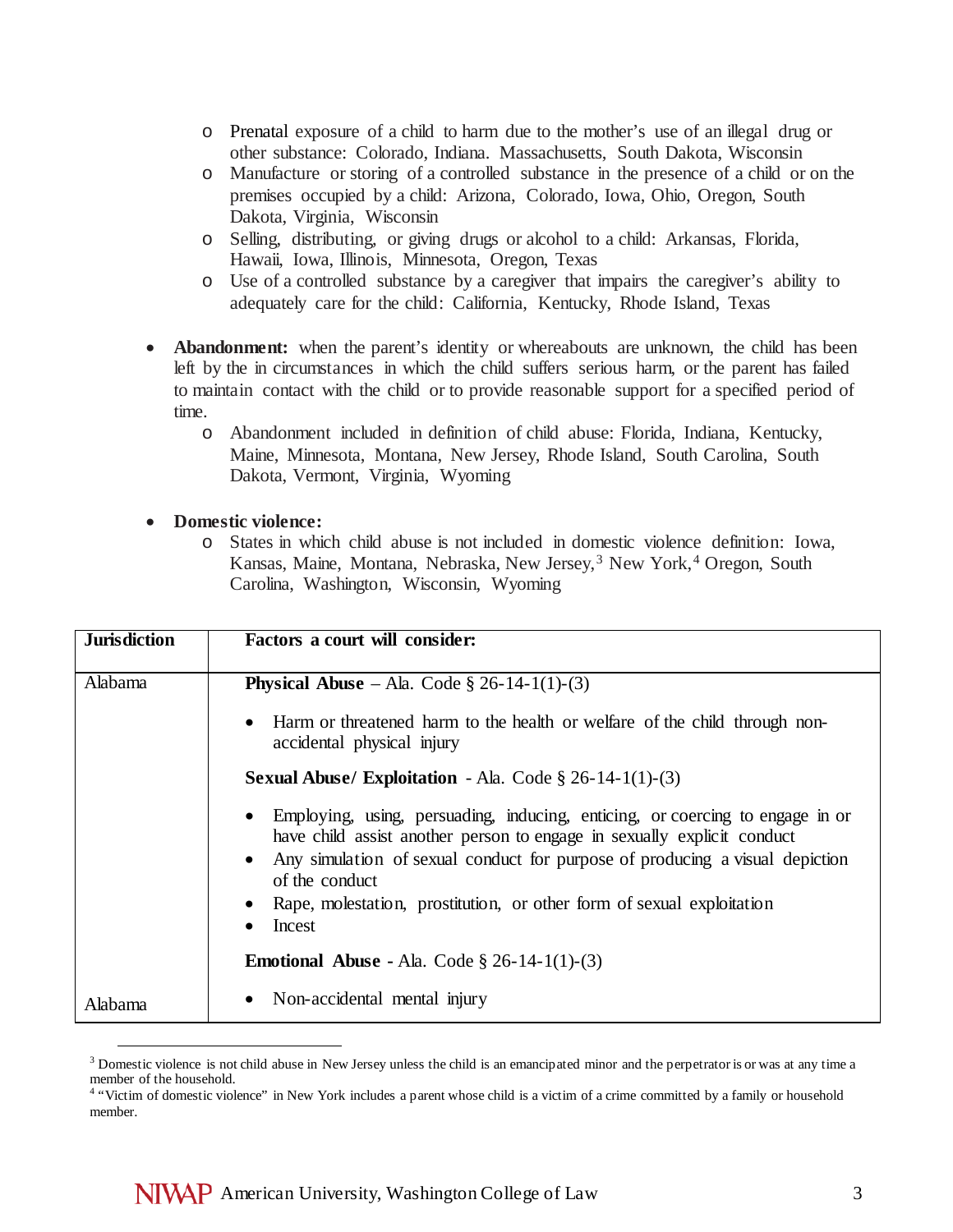|         | Domestic Violence as Child Abuse <sup>5</sup> - Ala. Code $\S$ 13A-6-139.1                                                                                                                                                                                                                                                                                                                                                                                                                                                                                                                                                                                                |
|---------|---------------------------------------------------------------------------------------------------------------------------------------------------------------------------------------------------------------------------------------------------------------------------------------------------------------------------------------------------------------------------------------------------------------------------------------------------------------------------------------------------------------------------------------------------------------------------------------------------------------------------------------------------------------------------|
| Alaska  | <b>Physical Abuse</b> – Alaska Stat. §47.17.290                                                                                                                                                                                                                                                                                                                                                                                                                                                                                                                                                                                                                           |
|         | Physical injury or maltreatment that threatens or harms child's health or welfare<br>$\bullet$<br>Maltreatment: act or omission that results in reasonable cause to suspect that a<br>child may be in need of aid                                                                                                                                                                                                                                                                                                                                                                                                                                                         |
|         | Neglect included in abuse statute - Alaska Stat. §47.17.290                                                                                                                                                                                                                                                                                                                                                                                                                                                                                                                                                                                                               |
|         | Failing to provide necessary food, care, clothing, shelter, or medical attention                                                                                                                                                                                                                                                                                                                                                                                                                                                                                                                                                                                          |
|         | Sexual Abuse/ Exploitation - Alaska Stat. §§ 47.17.290, 11.66.110                                                                                                                                                                                                                                                                                                                                                                                                                                                                                                                                                                                                         |
|         | Allowing, permitting, or encouraging child to engage in prostitution, or actual<br>or simulated activities of a sexual nature that are prohibited by criminal statute<br>Inducing or causing a person to engage in prostitution through the use of force<br>$\bullet$<br>• As other than a patron of a prostitute, inducing or causing a person under age<br>20 to engage in prostitution<br>Emotional Abuse - Alaska Stat. §47.17.290                                                                                                                                                                                                                                    |
|         | Causing serious injury to child as evidenced by observable and substantial<br>impairment in the child's ability to function in a developmentally appropriate<br>manner and the existence of that impairment is supported by the opinion of a<br>qualified expert witness                                                                                                                                                                                                                                                                                                                                                                                                  |
|         | <b>Domestic Violence as Child Abuse</b> – Alaska Stat. §18.66.990                                                                                                                                                                                                                                                                                                                                                                                                                                                                                                                                                                                                         |
| Arizona | <b>Physical Abuse</b> – Ariz. Rev. Stat. Ann. $\S 8-201$                                                                                                                                                                                                                                                                                                                                                                                                                                                                                                                                                                                                                  |
| Arizona | Inflicting or allowing physical injury, impairment of bodily function, or<br>disfigurement<br>Physical injury resulting from allowing a child in a structure/ vehicle where<br>dangerous chemicals or equipment are used for purpose of manufacturing a<br>dangerous drug<br>Unreasonable confinement<br>Serious physical injury that creates reasonable risk of death, causes serious/<br>permanent disfigurement, physical pain, impairment of health, loss or<br>protracted impairment of organs/limbs, or is the result of sexual conduct with a<br>child<br><b>Sexual Abuse/ Exploitation – Ariz. Rev. Stat. Ann. § 8-201</b><br>Inflicting or allowing sexual abuse |

<span id="page-3-0"></span> <sup>5</sup> Almost every state includes domestic violence as a form of child abuse. See *Appendix K: State Law Definitions of Child Abuse*, *in* NAT'L IMMIGRANT WOMEN'S ADVOCACY PROJECT, SPECIAL IMMIGRANT JUVENILE STATUS BENCH BOOK:A NATIONAL GUIDE TO BEST PRACTICES FOR JUDGES AND COURTS 1-33 (2017)[, http://niwaplibrary.wcl.american.edu/pubs/appendix-k-state-law-definitions-of-child](http://niwaplibrary.wcl.american.edu/pubs/appendix-k-state-law-definitions-of-child-abuse-chart/)[abuse-chart/](http://niwaplibrary.wcl.american.edu/pubs/appendix-k-state-law-definitions-of-child-abuse-chart/)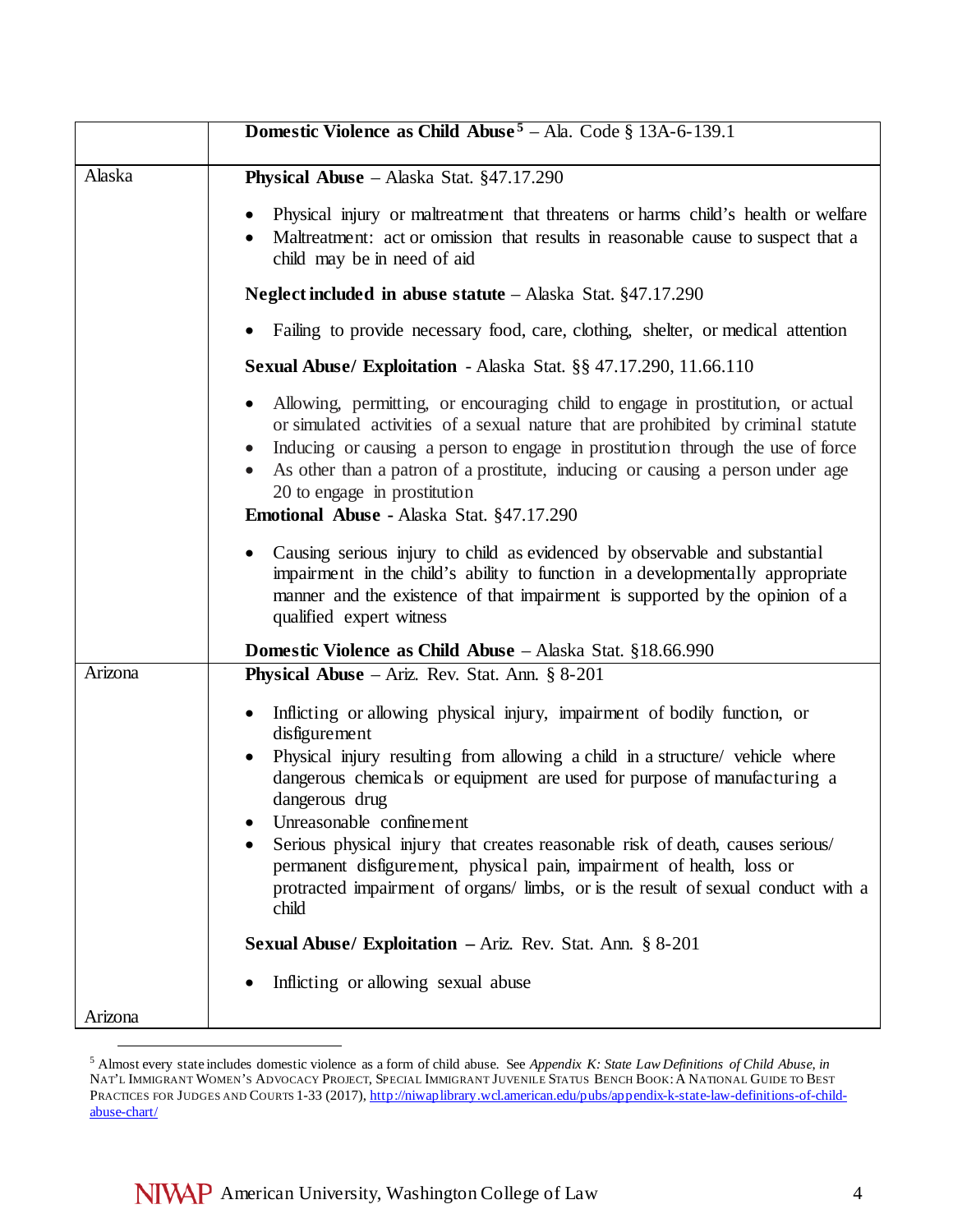|            | Sexual conduct with a minor, sexual assault, molestation, commercial sexual<br>$\bullet$<br>exploitation, sexual exploitation, incest, child prostitution<br>Neglect: deliberate exposure to sexual conduct, sexual contact, intercourse,<br>bestiality, or explicit sexual materials<br>Sexual contact, oral sexual contact, sexual intercourse, or bestiality<br>$\circ$<br>committed with reckless disregard as to whether the child is present |
|------------|----------------------------------------------------------------------------------------------------------------------------------------------------------------------------------------------------------------------------------------------------------------------------------------------------------------------------------------------------------------------------------------------------------------------------------------------------|
|            | <b>Emotional Abuse</b> – Ariz. Rev. Stat. Ann. $\S 8-201$                                                                                                                                                                                                                                                                                                                                                                                          |
|            | Inflicting or allowing a person to cause serious emotional damage to child<br>Evidenced by severe anxiety, depression, withdrawal, aggressive behavior<br>Emotional damage diagnosed by a doctor or psychologist<br>$\bullet$<br>Serious emotional injury that seriously impairs mental faculties, causes<br>$\bullet$<br>emotional or social dysfunction, or is the result of sexual abuse                                                        |
|            | <b>Domestic Violence as Child Abuse</b> $-$ Ariz. Rev. Stat. Ann. § 13-3601                                                                                                                                                                                                                                                                                                                                                                        |
| Arkansas   | <b>Physical Abuse</b> – Ark. Code Ann. $§12-18-103$                                                                                                                                                                                                                                                                                                                                                                                                |
|            | Extreme or repeated cruelty, realistic and serious threats of death or<br>impairment, any non-accidental injury                                                                                                                                                                                                                                                                                                                                    |
|            | Throwing, kicking, burning, biting, cutting, striking, shaking, tying up, binding<br>limbs together, interfering with breathing, allowing to consume a poisonous<br>substance or chemical, exposing to a dangerous chemical, subjecting to<br>Munchausen syndrome                                                                                                                                                                                  |
|            | Striking a child under 7 (even without physical injury) or shaking a child under<br>$\bullet$<br>4 (even without physical injury)<br>Pinching, biting, striking a child in the genital area                                                                                                                                                                                                                                                        |
|            | <b>Sexual Abuse/ Exploitation</b> $-$ Ark. Code Ann. $\S\S 12 - 18 - 103$ , 12-18-1201                                                                                                                                                                                                                                                                                                                                                             |
|            | Statutory rape, forcing to watch sexual activity, attempted sexual contact,<br>$\bullet$<br>solicitation of sexual contact, forcing or allowing exposure to sexual activity,<br>voyeurism, encouraging participation in prostitution, sex trafficking                                                                                                                                                                                              |
|            | Emotional Abuse - Ark. Code Ann. §12-18-103                                                                                                                                                                                                                                                                                                                                                                                                        |
|            | Acts or omissions that result in injury to child's intellectual, emotional, or<br>psychological development, as evidenced by observable and substantial<br>impairment of child's ability to function within normal range of performance<br>and behavior                                                                                                                                                                                            |
|            | <b>Domestic Violence as Child Abuse</b> – Ark. Code Ann. $\S 9-15-103(a)$                                                                                                                                                                                                                                                                                                                                                                          |
| California | <b>Physical Abuse</b> – Cal. Welf. & Inst. Code $\S 300$                                                                                                                                                                                                                                                                                                                                                                                           |
|            | Serious physical harm inflicted non-accidentally<br>Any single act that causes physical trauma of sufficient severity that, left<br>untreated, would cause permanent disfigurement, disability, or death                                                                                                                                                                                                                                           |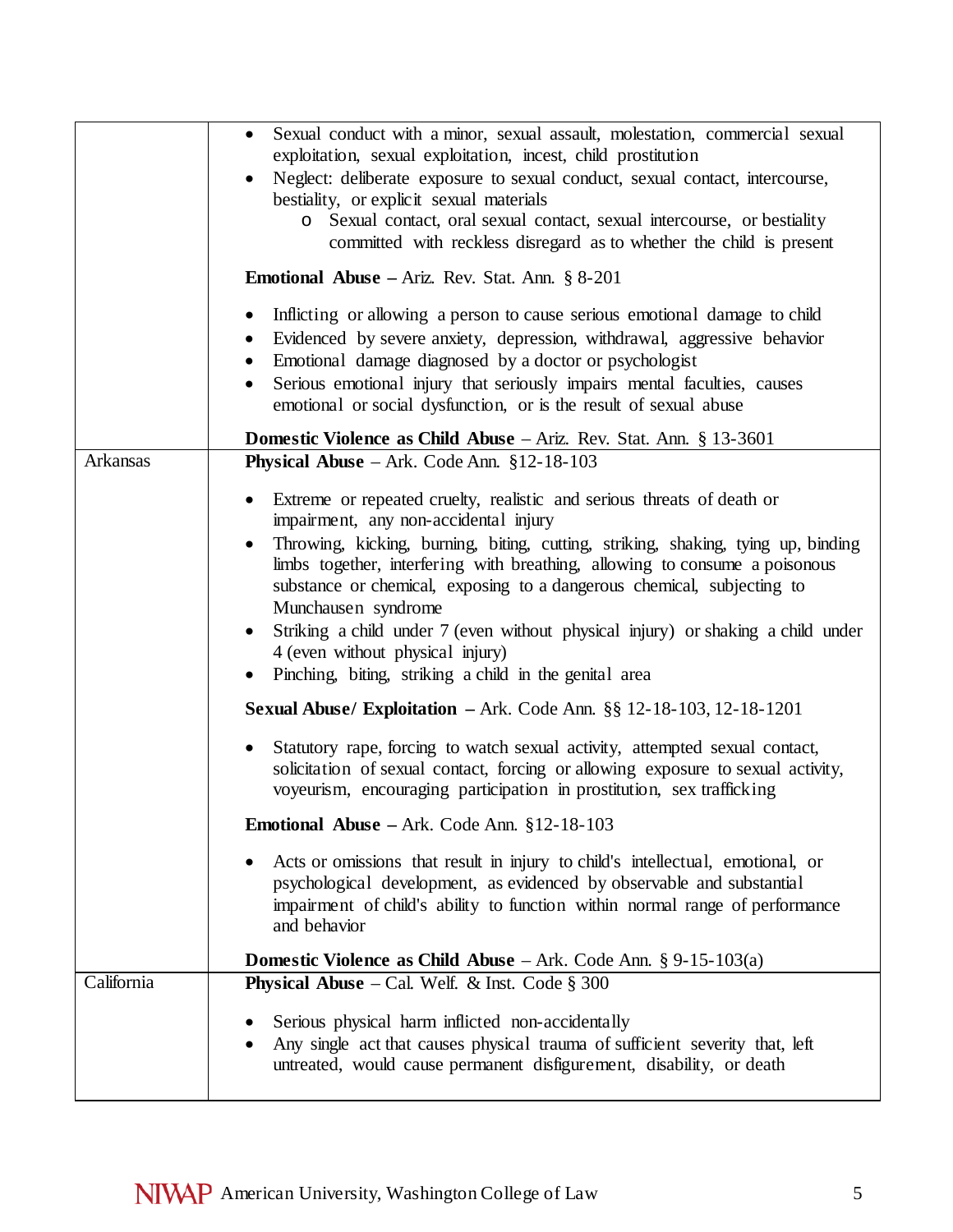| California | Any single act of sexual abuse that causes significant bleeding, bruising, or<br>$\bullet$<br>swelling                                                                                                                                                                                                                                                                                                                                                        |
|------------|---------------------------------------------------------------------------------------------------------------------------------------------------------------------------------------------------------------------------------------------------------------------------------------------------------------------------------------------------------------------------------------------------------------------------------------------------------------|
|            | More than one act of abuse that causes any bleeding, bruising, swelling, bone<br>fracture, or unconsciousness                                                                                                                                                                                                                                                                                                                                                 |
|            | Willful, prolonged failure to provide adequate food                                                                                                                                                                                                                                                                                                                                                                                                           |
|            |                                                                                                                                                                                                                                                                                                                                                                                                                                                               |
|            | <b>Neglect included in abuse statute</b> – Cal. Welf. & Inst. Code $\S 300$                                                                                                                                                                                                                                                                                                                                                                                   |
|            | Physical harm or illness caused by failure to adequately supervise or protect,<br>willful or negligent failure to adequately supervise or protect from a custodian,<br>willful or negligent failure to provide with food/clothing/shelter/medical<br>treatment<br>Inability to provide regular care for child due to parent's mental illness,<br>disability, or substance abuse <sup>6</sup>                                                                  |
|            | <b>Sexual Abuse/ Exploitation</b> - Cal. Welf. & Inst. Code $\S$ 300; Cal. Penal Code<br>§11165.1                                                                                                                                                                                                                                                                                                                                                             |
|            | Sexual assault: rape, incest, sodomy, lewd or lascivious acts upon the child,<br>molestation<br>Sexual exploitation: depicting minor engaged in obscene acts, distributing child<br>pornography, employing child to perform obscene acts, permitting or<br>encouraging child to engage in prostitution or other sex acts or to pose nude,<br>depicting child in or knowingly distributing depictions of children in sexual acts                               |
|            | <b>Emotional Abuse</b> – Cal. Welf. & Inst. Code $\S 300$                                                                                                                                                                                                                                                                                                                                                                                                     |
|            | Engaging in conduct or failing to provide appropriate care that results in serious<br>$\bullet$<br>emotional damage, as evidenced by severe anxiety, depression, withdrawal, or<br>aggressive behavior                                                                                                                                                                                                                                                        |
|            | <b>Domestic Violence as Child Abuse</b> $-$ Cal. Penal Code $\S$ 11165.6                                                                                                                                                                                                                                                                                                                                                                                      |
| Colorado   | <b>Physical Abuse</b> – Colo. Rev. Stat. Ann. $\S$ 19-1-103                                                                                                                                                                                                                                                                                                                                                                                                   |
|            | Act or omission that threatens health or welfare of child<br>Skin bruising, bleeding, malnutrition, failure to thrive, burns, fractures,<br>subdural hematoma, soft tissue swelling, or death when the condition is not<br>justifiably explained and circumstances indicate that the condition might have<br>been non-accidental<br>Manufacturing a controlled substance in presence or residence of child<br>Prenatal drug abuse of an schedule I or II drug |
| Colorado   | Neglect included in abuse statute $-$ Colo. Rev. Stat. Ann. §§ 19-1-103, 19-3-102                                                                                                                                                                                                                                                                                                                                                                             |
|            |                                                                                                                                                                                                                                                                                                                                                                                                                                                               |

<span id="page-5-0"></span><sup>&</sup>lt;sup>6</sup> California addresses abuse by factors that make a person a "dependent child of the court," so it is unclear by the wording in the statute whether this factor always constitutes neglect, or simply makes a child dependent on the court without a neglect finding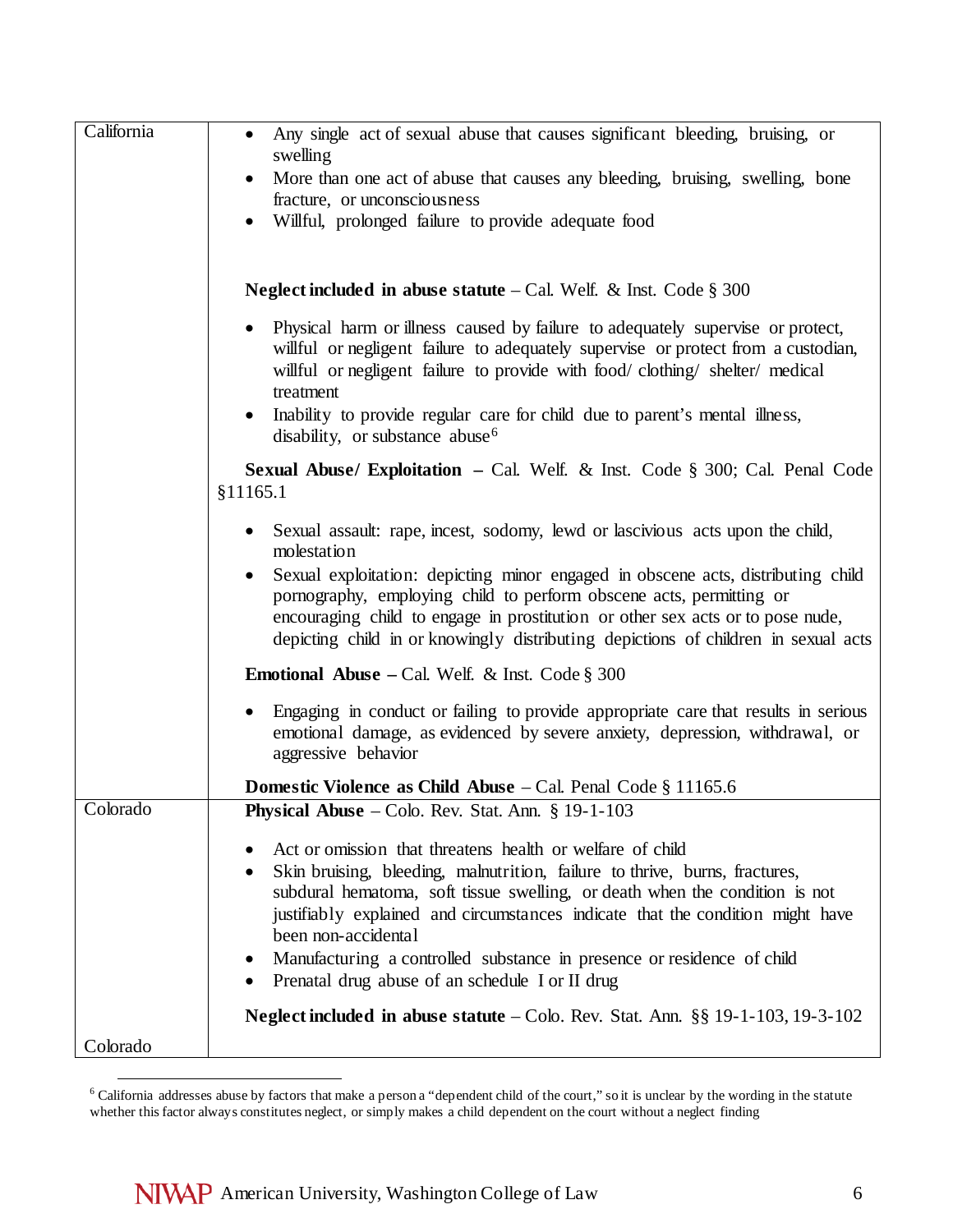|             | Failing to provide adequate food, shelter, clothing, medical care, education, or<br>supervision<br>Allowing child to be subjected to mistreatment and failing to prevent abuse<br>from recurring<br>Failing to provide safe living environment                                                                                                                             |
|-------------|----------------------------------------------------------------------------------------------------------------------------------------------------------------------------------------------------------------------------------------------------------------------------------------------------------------------------------------------------------------------------|
|             | Sexual Abuse/ Exploitation - Colo. Rev. Stat. Ann. §§ 19-1-103, 16-22-102                                                                                                                                                                                                                                                                                                  |
|             | Act or omission in which child is subjected to unlawful sexual behavior<br>Sexual assault, unlawful sexual contact, enticement, incest, human trafficking,<br>sexual exploitation, procurement of child for exploitation, indecent exposure,<br>soliciting/ pimping/ keeping child for prostitution, promoting obscenity,<br>internet luring, internet sexual exploitation |
|             | <b>Emotional Abuse</b> – Colo. Rev. Stat. Ann. $\S$ 19-1-103                                                                                                                                                                                                                                                                                                               |
|             | Identifiable and substantial impairment or a substantial risk of impairment of<br>child's intellectual or psychological functioning or development                                                                                                                                                                                                                         |
|             | <b>Domestic Violence as Child Abuse</b> $-$ Colo. Rev. Stat. Ann. § 18-6-800.3                                                                                                                                                                                                                                                                                             |
|             | Domestic violence can include any crime against a child when used as a method<br>of coercion, control, punishment, intimidation, or revenge directed against a<br>person with whom the perpetrator is involved in an intimate relationship                                                                                                                                 |
| Connecticut | <b>Physical Abuse</b> – Conn. Gen. Stat. Ann. $§$ 46b-120                                                                                                                                                                                                                                                                                                                  |
|             | Infliction of physical injury by non-accidental means<br>$\bullet$<br>Injuries that are at variance with the explanations given for them<br>Other abuse: Malnutrition, sexual molestation or exploitation, deprivation of<br>necessities, emotional maltreatment, or cruel punishment                                                                                      |
|             | Sexual Abuse/ Exploitation - Conn. Gen. Stat. Ann. § 46b-120                                                                                                                                                                                                                                                                                                               |
|             | Included in general abuse definition                                                                                                                                                                                                                                                                                                                                       |
|             | <b>Emotional Abuse</b> – Conn. Gen. Stat. Ann. $\S$ 46b-120                                                                                                                                                                                                                                                                                                                |
|             | Emotional maltreatment included in general abuse definition                                                                                                                                                                                                                                                                                                                |
|             | <b>Domestic Violence as Child Abuse</b> – Conn. Gen. Stat. Ann. §17b-112a                                                                                                                                                                                                                                                                                                  |
|             | Victim of domestic violence means a person who has been abused or subjected<br>to extreme cruelty by various forms of physical injury, sexual abuse, mental<br>abuse, and neglect                                                                                                                                                                                          |
| Delaware    | <b>Physical Abuse</b> – Del. Code Ann. tit. 16, $\S$ 902; tit. 10, $\S$ 901                                                                                                                                                                                                                                                                                                |
|             | Physical injury through unjustified force, torture, exploitation, maltreatment/<br>mistreatment                                                                                                                                                                                                                                                                            |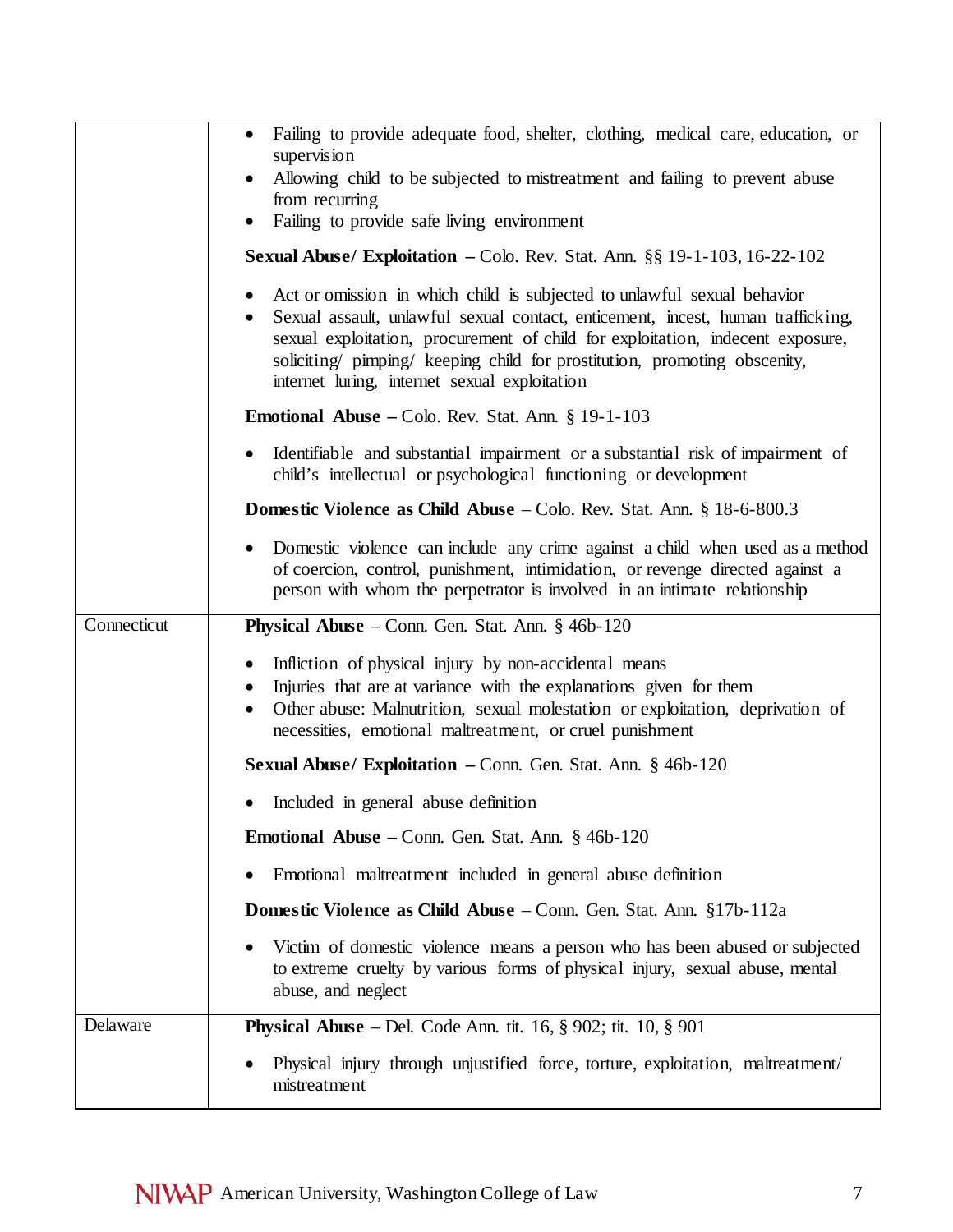| <b>Delaware</b>         | <b>Sexual Abuse/ Exploitation</b> - Del. Code Ann. tit. 16, $\S$ 902; tit. 10, $\S$ 901                                                                                                                                                                                                                                   |
|-------------------------|---------------------------------------------------------------------------------------------------------------------------------------------------------------------------------------------------------------------------------------------------------------------------------------------------------------------------|
|                         | Any sex offense<br>$\bullet$<br>Sexual contact (anus, breast, buttocks, genitalia), sexual intercourse (with<br>mouth, anus, or genitalia), sexual penetration                                                                                                                                                            |
|                         | <b>Emotional Abuse</b> – Del. Code Ann. tit. 10, $\S$ 901                                                                                                                                                                                                                                                                 |
|                         | Threats to inflict undue physical or emotional harm<br>$\bullet$<br>Chronic or recurring incidents of ridiculing, demeaning, making derogatory<br>$\bullet$<br>remarks, or cursing                                                                                                                                        |
|                         | <b>Domestic Violence as Child Abuse</b> – Del. Code Ann. tit. 13, §703A                                                                                                                                                                                                                                                   |
| District of<br>Columbia | <b>Physical Abuse</b> $-$ D.C. Code Ann. $\S$ 16-2301                                                                                                                                                                                                                                                                     |
|                         | Infliction of physical injury: bodily harm greater than transient pain or minor<br>$\bullet$<br>temporary marks                                                                                                                                                                                                           |
|                         | Burning, biting, cutting, striking, shaking, kicking, throwing, interfering with<br>٠<br>breathing, threatening with a dangerous weapon, using a weapon on child, non-<br>accidental injury to child under 18 months                                                                                                      |
|                         | <b>Neglect included in abuse statute</b> $-$ D.C. Code Ann. § 16-2301                                                                                                                                                                                                                                                     |
|                         | Failure to provide adequate food, clothing, shelter, medical care (includes<br>$\bullet$<br>medical neglect)                                                                                                                                                                                                              |
|                         | <b>Sexual Abuse/ Exploitation – D.C. Code Ann.</b> $\S 16-2301$                                                                                                                                                                                                                                                           |
|                         | Engaging in or attempting to engage in sexual act or sexual contact with child,<br>$\bullet$<br>causing child to engage in sexually explicit conduct, exposing to sexually<br>explicit conduct including: sexual act, sexual contact, bestiality, masturbation,<br>or lascivious exhibition of genitals/ anus/ pubic area |
|                         | <b>Emotional Abuse – D.C.</b> Code Ann. $\S$ 16-2301                                                                                                                                                                                                                                                                      |
|                         | Mental injury: harm to psychological/ intellectual functioning, exhibited by<br>severe anxiety, depression, withdrawal, or outwardly aggressive behavior, or a<br>combination of those behaviors (demonstrated by change in behavior/<br>emotional response/cognition)                                                    |
|                         | Domestic Violence as Child Abuse - D.C. Code Ann. § 4-551                                                                                                                                                                                                                                                                 |
| Florida                 | <b>Physical Abuse</b> – Fla. Stat. Ann. $\S 39.01$                                                                                                                                                                                                                                                                        |
|                         | Willful or threatened act (or omission) that results in physical injury or harm<br>that causes or is likely to cause physical injury<br>Injury that causes death, permanent or temporary disfigurement, or impairment<br>of any body part                                                                                 |
|                         | <b>Sexual Abuse/ Exploitation – Fla. Stat. Ann. § 39.01</b>                                                                                                                                                                                                                                                               |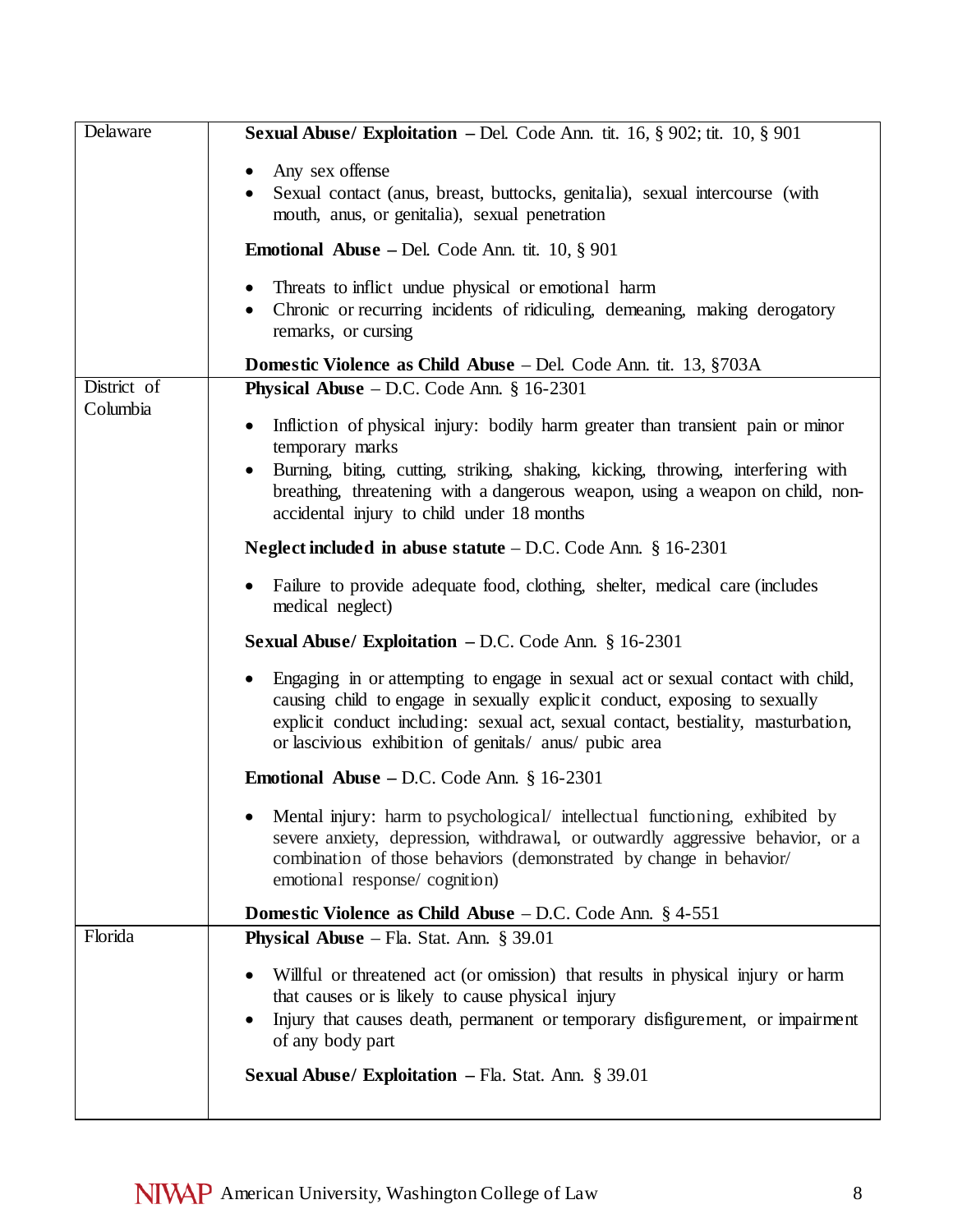| Florida | Juvenile sexual abuse: any behavior that occurs without consent or equality, or<br>by coercion, including but not limited to obscene phone calls, exhibitionism,<br>voyeurism, showing or taking lewd photos, frottage, fondling, digital<br>penetration, rape, fellatio, sodomy, other sexually aggressive acts<br>Sexual abuse of a child: any penetration of vagina or anus, any sexual contact<br>٠<br>between genitals or anus of one person and mouth of another, any intrusion into<br>the genitals or anus (including with an object) for a nonmedical purpose,<br>intentionally touching genitals or intimate parts, intentional masturbation in<br>child's presence, intentional exposure of genitals or sexual acts in front of child<br>for purpose of sexual arousal, sexual exploitation, soliciting or engaging child<br>in prostitution, sexual performance, human trafficking |
|---------|------------------------------------------------------------------------------------------------------------------------------------------------------------------------------------------------------------------------------------------------------------------------------------------------------------------------------------------------------------------------------------------------------------------------------------------------------------------------------------------------------------------------------------------------------------------------------------------------------------------------------------------------------------------------------------------------------------------------------------------------------------------------------------------------------------------------------------------------------------------------------------------------|
|         | <b>Emotional Abuse</b> – Fla. Stat. Ann. $\S 39.01$                                                                                                                                                                                                                                                                                                                                                                                                                                                                                                                                                                                                                                                                                                                                                                                                                                            |
|         | Mental injury: injury to the intellectual or psychological capacity of child as<br>$\bullet$<br>evidenced by a discernibly and substantial impairment in ability to function<br>with in normal range of performance and behavior                                                                                                                                                                                                                                                                                                                                                                                                                                                                                                                                                                                                                                                               |
|         | <b>Harm included in abuse statute</b> $-$ Fla. Stat. Ann. § 39.01<br>Includes, but is not limited to:                                                                                                                                                                                                                                                                                                                                                                                                                                                                                                                                                                                                                                                                                                                                                                                          |
|         | Willful acts that produce specific serious injuries<br>Purposely giving child poison, alcohol, drugs, or other substances that<br>substantially affect child's behavior, motor coordination, or judgment or that<br>result in sickness or internal injury<br>Leaving child without adult supervision or arrangement appropriate for child's<br>age or mental/ physical condition<br>Using inappropriate or excessively harsh discipline that is likely to result in<br>$\bullet$<br>physical/ mental/ emotional injury<br>Committing or allowing sexual battery<br>$\bullet$<br>Allowing, encouraging, or forcing sexual exploitation<br>٠                                                                                                                                                                                                                                                     |
|         | Abandonment                                                                                                                                                                                                                                                                                                                                                                                                                                                                                                                                                                                                                                                                                                                                                                                                                                                                                    |
|         | Neglect<br>Exposing child to a controlled substance or alcohol<br>Using mechanical devices, unreasonable restraints, or extended periods of<br>isolation to control child<br>Engaging in violent behavior that demonstrates a wanton disregard for presence<br>$\bullet$<br>of child and could reasonably result in serious injury to child<br>Negligently failing to protect child from physical, mental, or sexual injury<br>$\bullet$<br>caused by another<br>Allowing child's sibling to die as a result of abuse, abandonment, or neglect<br>٠<br>Making child unavailable for purpose of impeding or avoiding a protective<br>$\bullet$<br>investigation unless the court determines that the parent was fleeing from a<br>situation involving domestic violence                                                                                                                         |
|         | <b>Domestic Violence as Child Abuse</b> $-$ Fla. Stat. Ann. $\S 741.28$                                                                                                                                                                                                                                                                                                                                                                                                                                                                                                                                                                                                                                                                                                                                                                                                                        |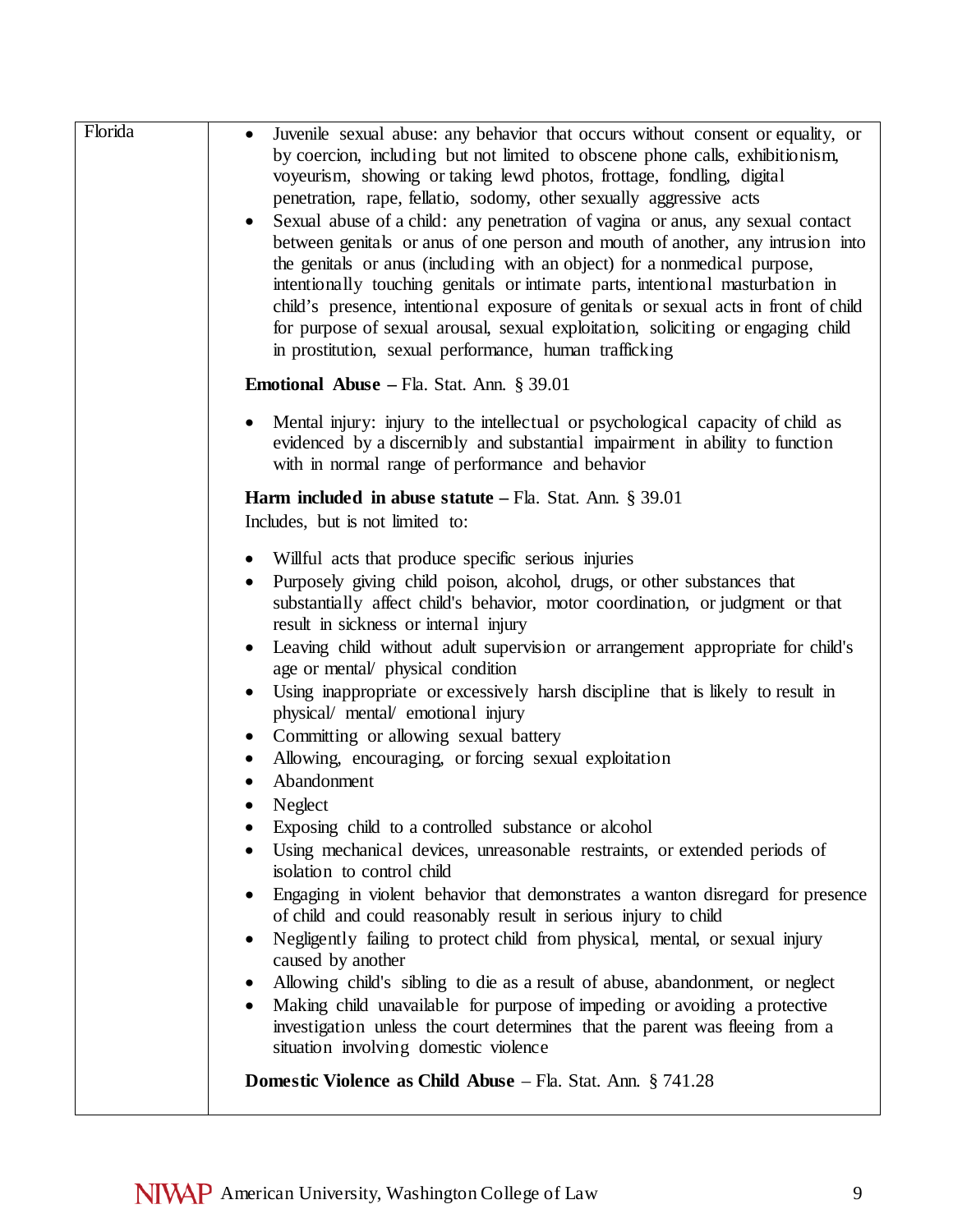| Georgia | <b>Physical Abuse</b> – Ga. Code Ann. $\S$ 19-7-5                                                                                                                                                                                                                                                                                                                                                                                                                                                                                                                                                            |
|---------|--------------------------------------------------------------------------------------------------------------------------------------------------------------------------------------------------------------------------------------------------------------------------------------------------------------------------------------------------------------------------------------------------------------------------------------------------------------------------------------------------------------------------------------------------------------------------------------------------------------|
|         | Non-accidental physical injury or death                                                                                                                                                                                                                                                                                                                                                                                                                                                                                                                                                                      |
|         | Neglect included in abuse statute $-Ga$ . Code Ann. § 19-7-5                                                                                                                                                                                                                                                                                                                                                                                                                                                                                                                                                 |
|         | Neglect, exploitation, endangerment                                                                                                                                                                                                                                                                                                                                                                                                                                                                                                                                                                          |
|         | <b>Sexual Abuse/ Exploitation</b> $-$ Ga. Code Ann. § 19-7-5                                                                                                                                                                                                                                                                                                                                                                                                                                                                                                                                                 |
|         | Sexual abuse: Employing, using, persuading, inducing, enticing, or coercing<br>child into sexual intercourse, bestiality, masturbation, lewd exhibition of<br>genitals, flagellation/ torture on a person who is nude, binding or physically<br>restraining someone who is nude, sexual stimulation, defecation/urination for<br>sexual stimulation, penetration of the vagina/rectum by an object<br>Sexual exploitation: allowing, permitting, encouraging, or requiring child to<br>engage in prostitution or sexually explicit conduct for the purpose of producing<br>any medium depicting such conduct |
|         | <b>Domestic Violence as Child Abuse</b> $-$ Ga. Code Ann. § 19-13-1                                                                                                                                                                                                                                                                                                                                                                                                                                                                                                                                          |
|         | Family violence includes child abuse                                                                                                                                                                                                                                                                                                                                                                                                                                                                                                                                                                         |
| Hawaii  | <b>Physical Abuse</b> – Haw. Rev. Stat. Ann. $\S 350-1$                                                                                                                                                                                                                                                                                                                                                                                                                                                                                                                                                      |
|         | Causing bruising, bleeding, any skin injury causing substantial bleeding,<br>malnutrition, failure to thrive, burns, poisoning, bone fractures, subdural<br>hematoma, swelling, extreme pain, extreme distress gross degradation, or death<br>Providing dangerous drugs without a prescription<br>Labor trafficking<br>$\bullet$                                                                                                                                                                                                                                                                             |
|         | <b>Neglect included in abuse statute</b> $-$ Haw. Rev. Stat. Ann. § 350-1                                                                                                                                                                                                                                                                                                                                                                                                                                                                                                                                    |
|         | Failing to provide adequate food, clothing, shelter, psychological care, physical<br>care, medical care, or supervision                                                                                                                                                                                                                                                                                                                                                                                                                                                                                      |
|         | Sexual Abuse/ Exploitation - Haw. Rev. Stat. Ann. § 350-1                                                                                                                                                                                                                                                                                                                                                                                                                                                                                                                                                    |
|         | Sexual conduct or contact, sexual assault, molestation, fondling, incest,<br>prostitution, pornographic depiction, other sexual exploitation<br>Sex trafficking                                                                                                                                                                                                                                                                                                                                                                                                                                              |
|         | <b>Emotional Abuse</b> – Haw. Rev. Stat. Ann. $\S 350-1$                                                                                                                                                                                                                                                                                                                                                                                                                                                                                                                                                     |
|         | Injury to psychological capacity as evidenced by an observable and substantial<br>impairment in ability to function                                                                                                                                                                                                                                                                                                                                                                                                                                                                                          |
|         | <b>Domestic Violence as Child Abuse</b> – Haw. Rev. Stat. Ann. § 321-471                                                                                                                                                                                                                                                                                                                                                                                                                                                                                                                                     |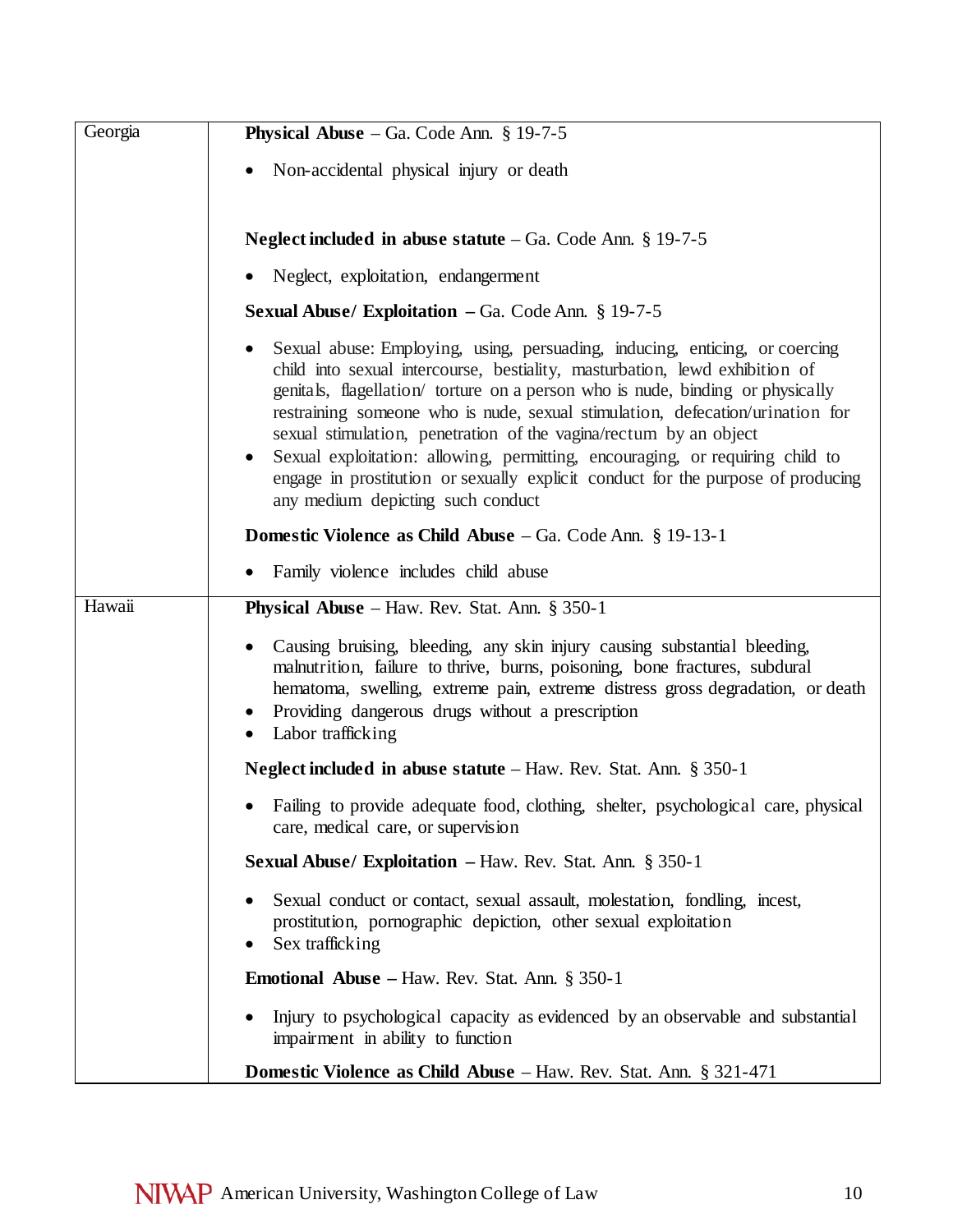| Idaho                | <b>Physical Abuse</b> – Idaho Code Ann. $§$ 16-1602                                                                                                                                                                                                                                                                                               |
|----------------------|---------------------------------------------------------------------------------------------------------------------------------------------------------------------------------------------------------------------------------------------------------------------------------------------------------------------------------------------------|
|                      | Act or omission causing skin bruising, bleeding, malnutrition, burns, fracture of<br>any bone, subdural hematoma, soft tissue swelling, failure to thrive or death,<br>and such condition or death is not justifiably explained                                                                                                                   |
|                      | <b>Sexual Abuse/ Exploitation</b> - Idaho Code Ann. $\S 16-1602$                                                                                                                                                                                                                                                                                  |
|                      | Sexual conduct or contact, sexual assault, molestation, fondling, incest,<br>prostitution, pornographic depiction, other sexual exploitation<br>Sex trafficking                                                                                                                                                                                   |
|                      | <b>Emotional Abuse</b> – Idaho Code Ann. $\S$ 16-1602                                                                                                                                                                                                                                                                                             |
|                      | Substantial impairment in the intellectual or psychological ability of a child to<br>function within a normal range of performance/ behavior                                                                                                                                                                                                      |
|                      | <b>Domestic Violence as Child Abuse</b> – Idaho Code Ann. § 39-6303                                                                                                                                                                                                                                                                               |
| <b>Illino</b> is     | <b>Physical Abuse</b> $-325$ Ill. Comp. Stat. Ann. $5/3$                                                                                                                                                                                                                                                                                          |
|                      | Allowing infliction or substantial risk of physical injury by non-accidental<br>means that causes death, disfigurement, impairment of physical health, or loss/<br>impairment of bodily function<br>Torture, excessive corporal punishment, female genital mutilation, giving child<br>a controlled substance, involuntary servitude/ trafficking |
|                      | <b>Sexual Abuse/ Exploitation</b> $-325$ Ill. Comp. Stat. Ann. $5/3$                                                                                                                                                                                                                                                                              |
|                      | Committing or allowing to be committed any sex offense (including female<br>genital mutilation and human trafficking)                                                                                                                                                                                                                             |
|                      | <b>Emotional Abuse</b> $-325$ Ill. Comp. Stat. Ann. $5/3$                                                                                                                                                                                                                                                                                         |
|                      | Impairment or substantial risk of impairment to child's emotional health                                                                                                                                                                                                                                                                          |
|                      | <b>Domestic Violence as Child Abuse</b> - 750 Ill. Comp. Stat. Ann. 60/103                                                                                                                                                                                                                                                                        |
| Indiana <sup>7</sup> | <b>Physical Abuse</b> – Ind. Code Ann. $\S$ 31-34-1-2                                                                                                                                                                                                                                                                                             |
|                      | Act or omission that results in injury that seriously endangers physical health                                                                                                                                                                                                                                                                   |
|                      | <b>Neglect included in abuse statute</b> – Ind. Code Ann. $\S\S$ 31-34-1-1, 31-34-1-9, 31-<br>$34 - 1 - 10$ , $31 - 34 - 1 - 11$                                                                                                                                                                                                                  |
|                      | Failure to provide child with necessary food, shelter, clothing, medical care,<br>education, or supervision<br>Causing child to be born with Fetal Alcohol Syndrome<br>Causing or aggravating any abnormal physical or psychological development<br>through alcohol or substance abuse during pregnancy                                           |

<span id="page-10-0"></span> $7$  All abuse in the Indiana statutes is defined by what makes a child "in need of services."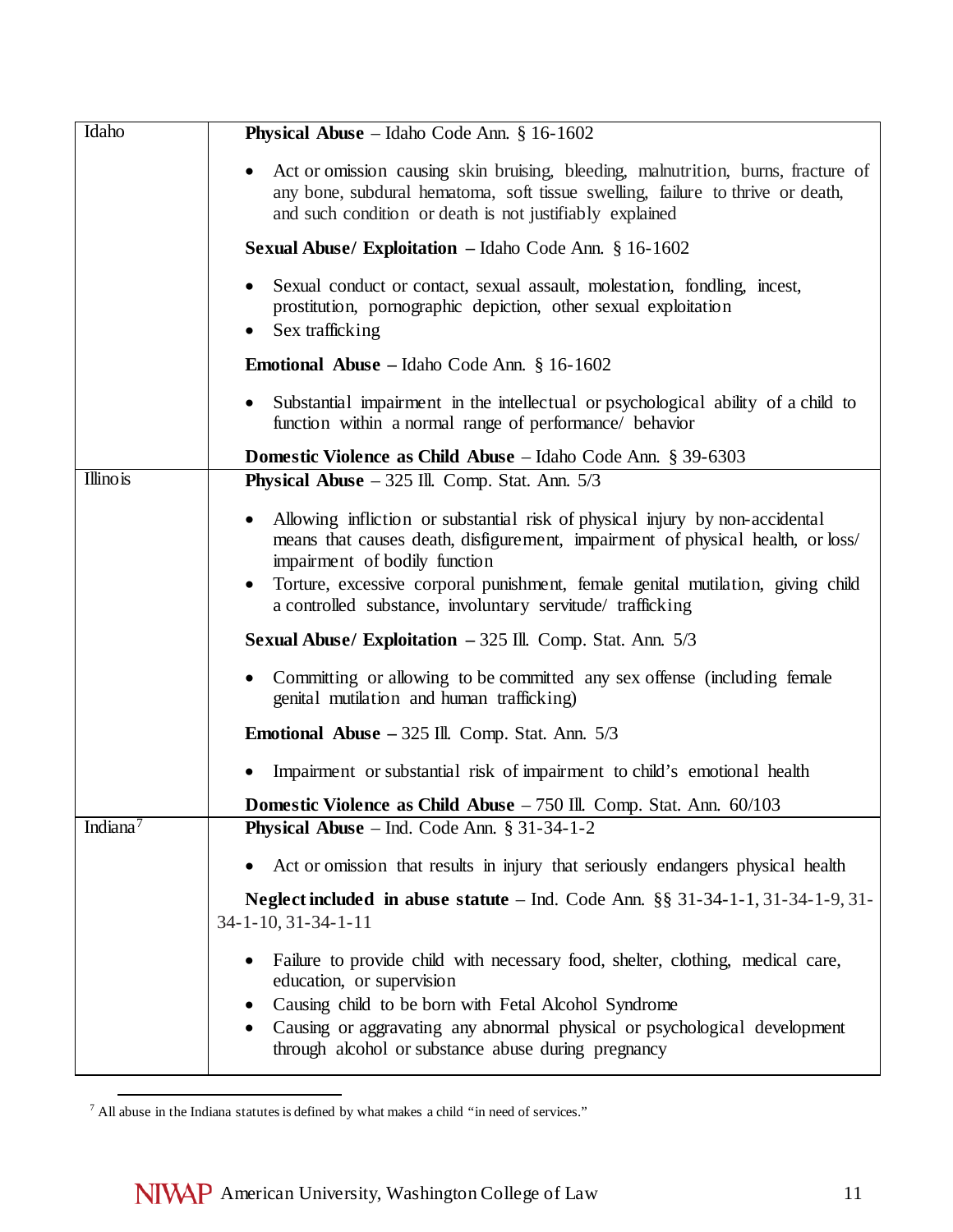| Indiana | Sexual Abuse/ Exploitation - Ind. Code Ann. §§ 31-34-1-3, 31-34-1-4, 31-34-1-<br>3.5, 31-9-2-133.1                                                                                                                                                                                                                                                                 |
|---------|--------------------------------------------------------------------------------------------------------------------------------------------------------------------------------------------------------------------------------------------------------------------------------------------------------------------------------------------------------------------|
|         | Rape, molestation, exploitation, child pornography, seduction, sexual<br>misconduct, indecent exposure, prostitution, incest, human/sexual trafficking                                                                                                                                                                                                             |
|         | <b>Emotional Abuse</b> – Ind. Code Ann. $\S 31-34-1-2$                                                                                                                                                                                                                                                                                                             |
|         | Act or omission that seriously endangers mental health                                                                                                                                                                                                                                                                                                             |
|         | <b>Abandonment included in abuse statute</b> – Ind. Code Ann. $\S 31-34-1-2, 31.9.2.0.5$                                                                                                                                                                                                                                                                           |
|         | Knowingly or intentionally leaving child in an environment that endangers<br>child's life or health                                                                                                                                                                                                                                                                |
|         | Knowingly and intentionally leaving child and an emergency medical services<br>٠<br>provider without intent to return, when the child is over 30 days old                                                                                                                                                                                                          |
|         | Domestic Violence as Child Abuse - Ind. Code Ann. §§ 34-6-2-34.5, 35-31.5-2-<br>128                                                                                                                                                                                                                                                                                |
| Iowa    | <b>Physical Abuse</b> – Iowa Code Ann. $\S$ 232.68                                                                                                                                                                                                                                                                                                                 |
|         | Any non-accidental physical injury or injury that is at variance with the history<br>given of it                                                                                                                                                                                                                                                                   |
|         | <b>Neglect included in abuse statute</b> – Iowa Code Ann. $\S$ 232.68                                                                                                                                                                                                                                                                                              |
|         | Failure to provide adequate food, shelter, clothing, medical, or mental health<br>treatment, supervision, or other care necessary for health and welfare<br>Presence of an illegal drug in child's body as a direct and foreseeable<br>consequence of acts or omissions of caretaker<br>Manufacturing or possessing a dangerous substance in presence of the child |
|         | <b>Sexual Abuse/ Exploitation</b> $-$ Iowa Code Ann. § 232.68                                                                                                                                                                                                                                                                                                      |
|         | Committing a sexual offense with or to child<br>Bestiality in child's presence<br>Knowingly allowing a sex offender control/custody/unsupervised access to                                                                                                                                                                                                         |
|         | child<br>Knowingly allowing child access to obscene material<br>Recruiting/ harboring/ transporting/ providing/ obtaining/ patronizing/ soliciting<br>child for purpose of commercial sexual activity                                                                                                                                                              |
|         | <b>Emotional Abuse</b> – Iowa Code Ann. $\S$ 232.68                                                                                                                                                                                                                                                                                                                |
|         | Any mental injury to intellectual/ psychological capacity, evidenced by<br>observable and substantial impairment in ability to function within child's<br>normal range of performance/ behavior as the result of acts or omissions of<br>parent, if impairment is diagnosed by a qualified mental health professional                                              |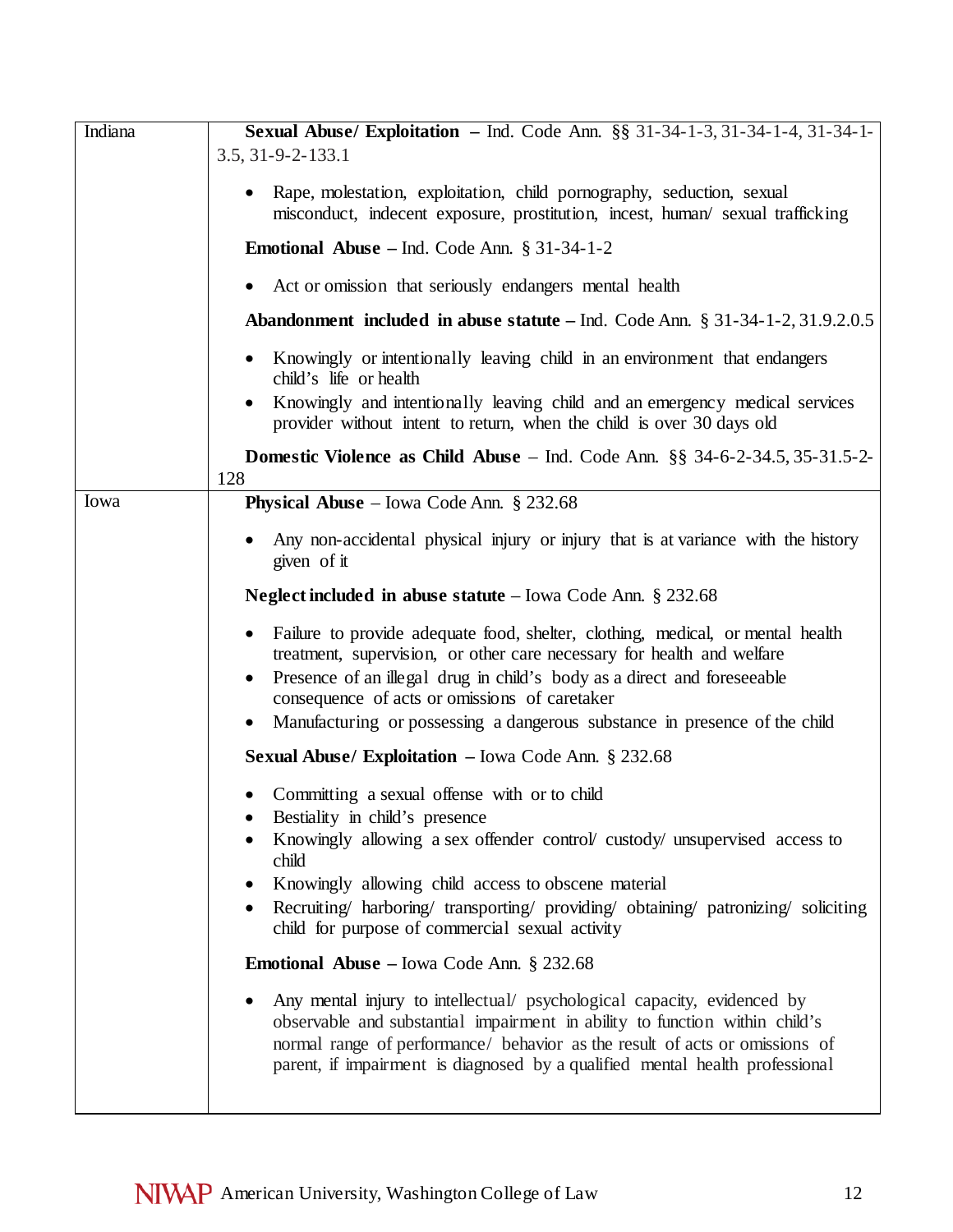| Iowa     | Domestic Violence as Child Abuse - Iowa Code Ann. § 236.2                                                                                                                                                                                                              |
|----------|------------------------------------------------------------------------------------------------------------------------------------------------------------------------------------------------------------------------------------------------------------------------|
|          | Domestic violence does not constitute child abuse in Iowa                                                                                                                                                                                                              |
|          |                                                                                                                                                                                                                                                                        |
| Kansas   | <b>Physical Abuse</b> – Kan. Stat. Ann. $\S$ 38-2202                                                                                                                                                                                                                   |
|          | Infliction of physical harm or causing deterioration of child, including<br>$\bullet$<br>maltreatment or exploitation to the extent that child's health or well-being is<br>endangered                                                                                 |
|          | <b>Sexual Abuse/ Exploitation</b> $-$ Kan. Stat. Ann. § 38-2202                                                                                                                                                                                                        |
|          | Any contact in which child is being used for sexual stimulation of the<br>perpetrator/child/another person                                                                                                                                                             |
|          | Includes allowing, permitting, or encouraging a child to sell sexual relations,<br>engage in commercial exploitation, be depicted in pornographic material, or<br>engage in aggravated human trafficking                                                               |
|          | <b>Emotional Abuse - Kan. Stat. Ann. § 38-2202</b>                                                                                                                                                                                                                     |
|          | Inflicting mental or emotional harm or causing deterioration of child, including<br>$\bullet$<br>maltreatment or exploitation to the extent that child's health or emotional well-<br>being is endangered                                                              |
|          | <b>Domestic Violence as Child Abuse</b> – Kan. Stat. Ann. § 21-5414                                                                                                                                                                                                    |
|          | Domestic battery applies to children and stepchildren above the age of 18 years                                                                                                                                                                                        |
| Kentucky | <b>Physical Abuse</b> – Ky. Rev. Stat. Ann. $\S 600.020$                                                                                                                                                                                                               |
|          | Physical injury: substantial physical pain or any impairment of physical                                                                                                                                                                                               |
|          | condition<br>Inflicting or allowing infliction of physical injury, creating risk of physical<br>injury by non-accidental means                                                                                                                                         |
|          | <b>Neglect included in abuse statute</b> $-Ky$ . Rev. Stat. Ann. § 600.020                                                                                                                                                                                             |
|          | Engaging in conduct that renders parent incapable of caring for immediate and<br>ongoing needs of child, including parental incapacity due to alcohol drug abuse<br>Continuously/ repeatedly failing to provide essential parental care and<br>$\bullet$<br>protection |
|          | Failing to provide child with adequate care, supervision, food, clothing, shelter,<br>education, medical care                                                                                                                                                          |
|          | Failing to make sufficient progress toward identified goals set forth by court<br>order to allow for safe return of child from foster care                                                                                                                             |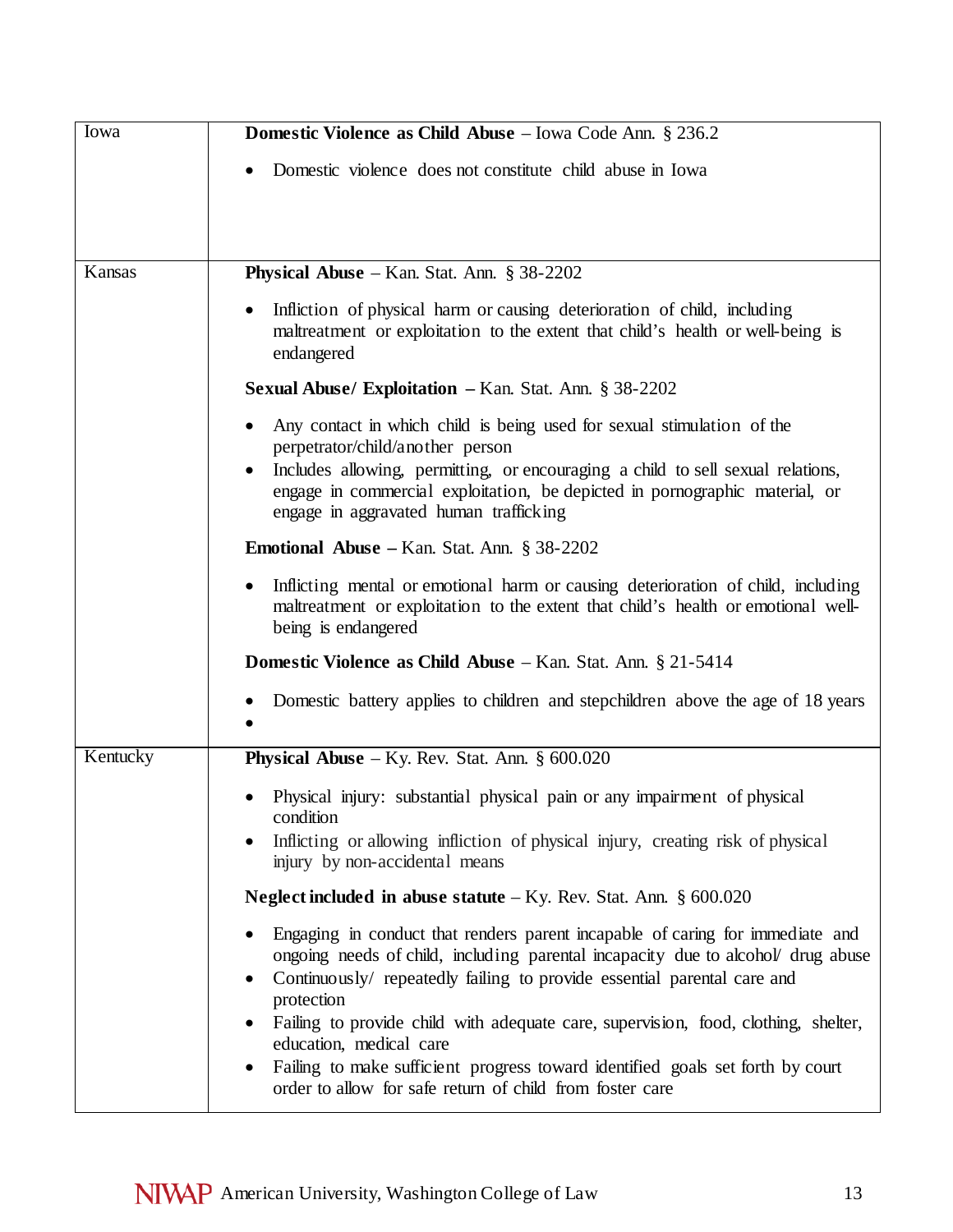| Kentucky  | <b>Sexual Abuse/ Exploitation - Ky. Rev. Stat. Ann. § 600.020</b>                                                                                                                                                                                                                                                                                                                                                                                                                        |
|-----------|------------------------------------------------------------------------------------------------------------------------------------------------------------------------------------------------------------------------------------------------------------------------------------------------------------------------------------------------------------------------------------------------------------------------------------------------------------------------------------------|
|           | Sexual abuse: includes any contracts/interactions using, allowing, permitting, or<br>encouraging use of child for purposes of sexual stimulation of the perpetrator/<br>another person                                                                                                                                                                                                                                                                                                   |
|           | Sexual exploitation: includes allowing/permitting/encouraging child to engage<br>in prostitution or an act of obscene or pornographic photographing/ filming/<br>depiction                                                                                                                                                                                                                                                                                                               |
|           | Allowing sexual abuse or risk of sexual abuse, exploitation, or prostitution                                                                                                                                                                                                                                                                                                                                                                                                             |
|           | <b>Emotional Abuse</b> – Ky. Rev. Stat. Ann. $\S 600.020$                                                                                                                                                                                                                                                                                                                                                                                                                                |
|           | Emotional injury: injury to mental/psychological capacity or emotional stability<br>of child, evidenced by substantial and observable impairment in child's ability<br>to function within a normal range of performance and behavior with due regard<br>to age, development, culture, and environment as testified to by a qualified<br>mental health professional<br>Inflicting or allowing emotional injury, creating risk of emotional injury by<br>$\bullet$<br>non-accidental means |
|           | <b>Abandonment included in abuse statute</b> $-$ Ky. Rev. Stat. Ann. $\S$ 600.020                                                                                                                                                                                                                                                                                                                                                                                                        |
|           | Included in the definition of "abused or neglected child"                                                                                                                                                                                                                                                                                                                                                                                                                                |
|           | <b>Domestic Violence as Child Abuse</b> $-Ky$ . Rev. Stat. Ann. § 403.720                                                                                                                                                                                                                                                                                                                                                                                                                |
| Louisiana | Physical Abuse - La. Child. Code Ann. art. 603                                                                                                                                                                                                                                                                                                                                                                                                                                           |
|           | Allowing infliction of physical injury on the child<br>Allowing overworking or exploitation of child                                                                                                                                                                                                                                                                                                                                                                                     |
|           | Sexual Abuse/ Exploitation - La. Child. Code Ann. art. 603                                                                                                                                                                                                                                                                                                                                                                                                                               |
|           | Commercial sexual exploitation<br>• Involving child in a sexual act<br>Aiding or tolerating another person to involve child in any sexual act,<br>pornographic display, or criminal sexual activity<br>Coerced abortion: use of force, intimidation, threat of force, threat of                                                                                                                                                                                                          |
|           | deprivation of food or shelter, in order to compel female child to undergo an<br>abortion against her will                                                                                                                                                                                                                                                                                                                                                                               |
|           | <b>Emotional Abuse - La. Child. Code Ann. art. 603</b>                                                                                                                                                                                                                                                                                                                                                                                                                                   |
|           | Allowing infliction of mental injury on child                                                                                                                                                                                                                                                                                                                                                                                                                                            |
|           | <b>Crimes against a child – La. Child. Code Ann. art. 603</b>                                                                                                                                                                                                                                                                                                                                                                                                                            |
|           | Homicide, battery, assault, rape, sexual battery, kidnapping, criminal neglect,<br>criminal abandonment, carnal knowledge, indecent behavior, pornography,<br>molestation, crime against nature, cruelty, contributing to delinquency/                                                                                                                                                                                                                                                   |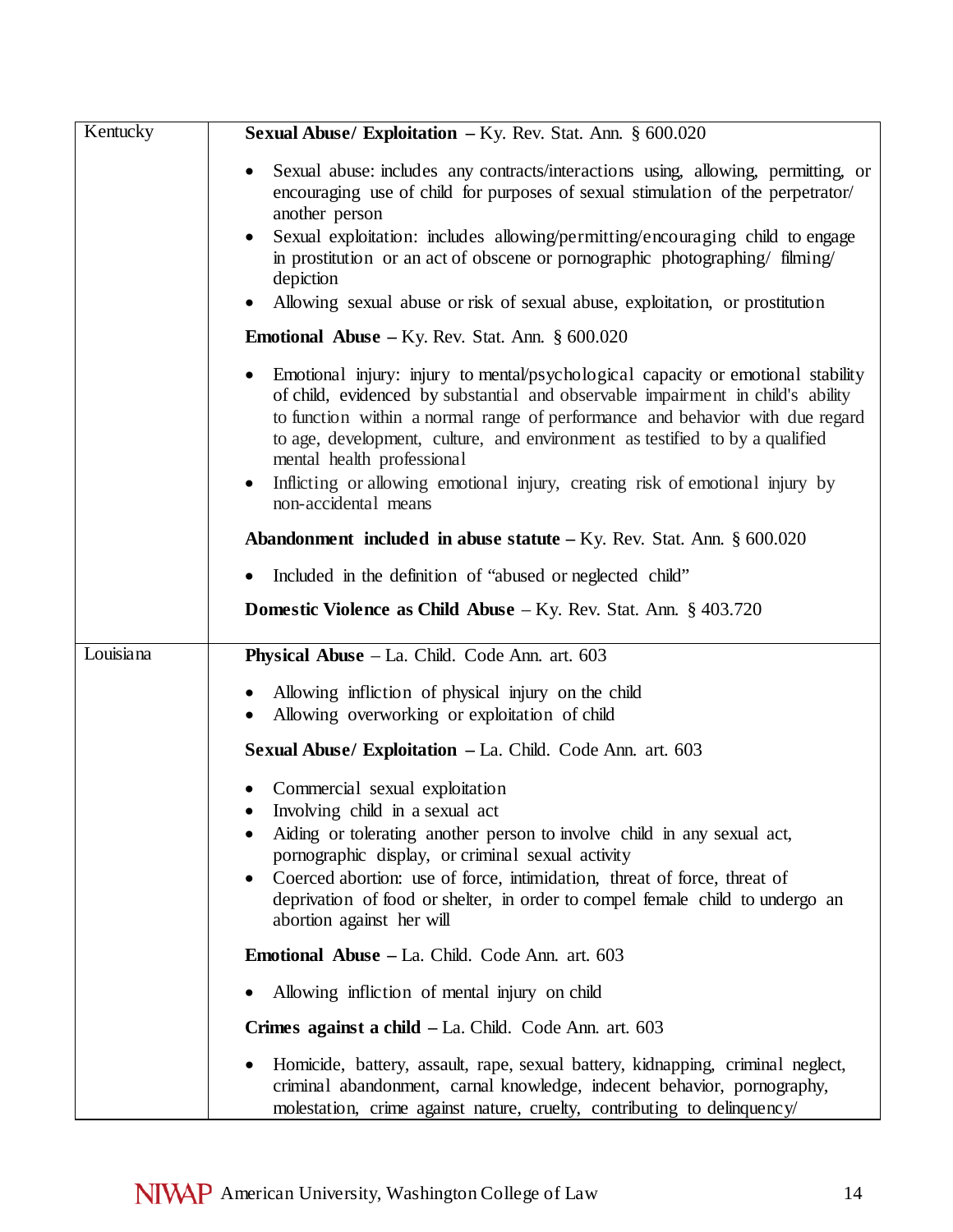| Louisiana | dependency, selling a minor child, human trafficking, trafficking for sexual                                                                                                                                                                                                                                                                                                                          |
|-----------|-------------------------------------------------------------------------------------------------------------------------------------------------------------------------------------------------------------------------------------------------------------------------------------------------------------------------------------------------------------------------------------------------------|
|           | purposes                                                                                                                                                                                                                                                                                                                                                                                              |
| Maine     | Domestic Violence as Child Abuse - La. Rev. Stat. Ann. § 14:35.3<br><b>Physical Abuse</b> – Me. Rev. Stat. Ann. tit. 22, $\S$ 4002                                                                                                                                                                                                                                                                    |
|           | Threatening child's health or welfare by physical injury or impairment<br>$\bullet$<br>Serious injury: serious physical or mental impairment                                                                                                                                                                                                                                                          |
|           | <b>Neglect included in abuse statute</b> – Me. Rev. Stat. Ann. tit. 22, $\S$ 4002                                                                                                                                                                                                                                                                                                                     |
|           | Threatening child's health or welfare by deprivation of essential needs, failing<br>to protect from other abuse, failing to ensure child's compliance with school<br>attendance                                                                                                                                                                                                                       |
|           | <b>Sexual Abuse/ Exploitation</b> – Me. Rev. Stat. Ann. tit. 22, $\S$ 4002                                                                                                                                                                                                                                                                                                                            |
|           | Threatening child's health or welfare by sexual abuse or exploitation<br>$\bullet$<br>Criminal sexual exploitation: intentionally/ knowingly involves child in<br>$\bullet$<br>sexually explicit conduct, while knowing or intending that the conduct will be<br>photographed<br>Criminal aggravated sex trafficking: promoting prostitution, sex trafficking,<br>patronizing child prostitute        |
|           | <b>Emotional Abuse</b> – Me. Rev. Stat. Ann. tit. 22, $\S$ 4002                                                                                                                                                                                                                                                                                                                                       |
|           | Threatening child's health or welfare by mental or emotional injury or<br>impairment<br>Serious harm: serious mental or emotional injury or impairment that is likely to<br>cause serious mental, behavioral or personality disorder, including severe<br>anxiety, depression or withdrawal, untoward aggressive behavior, seriously<br>delayed development or similar serious dysfunctional behavior |
|           | <b>Abandonment included in abuse statute</b> – Me. Rev. Stat. Ann. tit. $22, \frac{8}{9}$ 4002                                                                                                                                                                                                                                                                                                        |
|           | Any conduct showing intent to forego parental duties or relinquish parental<br>claims, as evidenced by failure to communicate or maintain regular visitation<br>with child for at least 6 months, failure to participate in any plan to reunite with<br>child, deserting child, failure to respond to notice of child protective<br>proceedings, any other conduct showing intent to abandon          |
|           | <b>Domestic Violence as Child Abuse</b> – Me. Rev. Stat. Ann. tit. $7-A$ , $\S$ 207-A; Me.<br>Rev. Stat. Ann. tit. 19-A, § 4002(4)                                                                                                                                                                                                                                                                    |
|           | Domestic violence does not constitute child abuse in Maine                                                                                                                                                                                                                                                                                                                                            |
|           |                                                                                                                                                                                                                                                                                                                                                                                                       |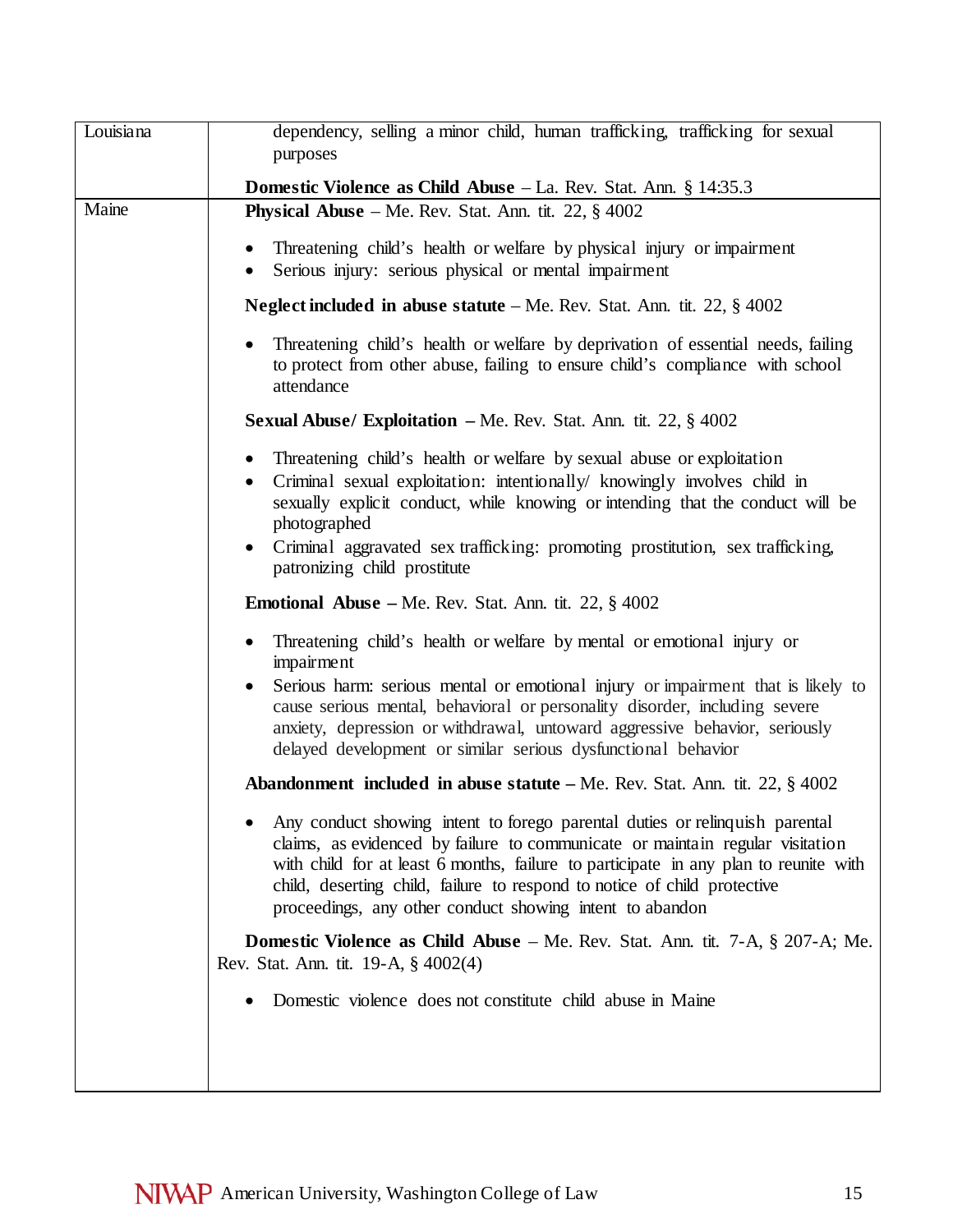| Maryland      | <b>Physical Abuse</b> – Md. Code Ann., Fam. Law $§5-701$                                                                                                                                                                                                                                                                                                                   |
|---------------|----------------------------------------------------------------------------------------------------------------------------------------------------------------------------------------------------------------------------------------------------------------------------------------------------------------------------------------------------------------------------|
|               | Physical injury of child under circumstances that indicate child's health or<br>welfare is harmed or at substantial risk of being harmed                                                                                                                                                                                                                                   |
|               | <b>Sexual Abuse/ Exploitation – Md. Code Ann., Fam. Law <math>\S5-701</math></b>                                                                                                                                                                                                                                                                                           |
|               | Sexual molestation or exploitation: allowing or encouraging child to engage in<br>pornography or similar activity, prostitution, incest, rape, sexual offenses,<br>sodomy, unnatural or perverted sexual practices<br>Sex trafficking: recruitment, harboring, transportation, provision, obtaining,<br>patronizing, or soliciting child for purpose of commercial sex act |
|               | <b>Emotional Abuse</b> – Md. Code Ann., Fam. Law §5-701                                                                                                                                                                                                                                                                                                                    |
|               | Mental injury of child under circumstances that indicate child's health or<br>welfare is harmed or at substantial risk of being harmed                                                                                                                                                                                                                                     |
|               | <b>Domestic Violence as Child Abuse</b> – Md. Code Ann., Fam. Law $\S$ 4-501(b)(2)                                                                                                                                                                                                                                                                                         |
| Massachusetts | <b>Physical Abuse</b> $-110$ Mass. Code Regs. 2.00                                                                                                                                                                                                                                                                                                                         |
|               | Non-accidental act that causes or creates substantial risk of physical injury<br>Death, bone fracture, subdural hematoma, burns, impairment of any organ, any<br>other nontrivial injury, soft tissue swelling, skin bruising (depending on<br>circumstances), addiction to drug at birth, failure to thrive                                                               |
|               | <b>Sexual Abuse/ Exploitation -110 Mass. Code Regs. 2.00</b>                                                                                                                                                                                                                                                                                                               |
|               | Non-accidental act that constitutes a sexual offense or any sexual contact<br>between parent and child                                                                                                                                                                                                                                                                     |
|               | <b>Emotional Abuse – 110 Mass. Code Regs. 2.00</b>                                                                                                                                                                                                                                                                                                                         |
|               | Non-accidental act that causes or creates substantial risk of emotional injury<br>$\bullet$<br>Emotional injury: impairment to or disorder of intellectual or psychological<br>$\bullet$<br>capacity of child as evidenced by observable and substantial reduction in<br>child's ability to function within normal range of performance and behavior                       |
|               | <b>Domestic Violence as Child Abuse</b> – Mass. Gen. Laws Ann. ch. 209A, § 1                                                                                                                                                                                                                                                                                               |
| Michigan      | <b>Physical Abuse</b> – Mich. Comp. Laws Ann. $\S$ 722.622                                                                                                                                                                                                                                                                                                                 |
|               | Harm or threatened harm to health or welfare through non-accidental physical<br>injury or maltreatment                                                                                                                                                                                                                                                                     |
|               | <b>Sexual Abuse/ Exploitation – Mich. Comp. Laws Ann. § 722.622</b>                                                                                                                                                                                                                                                                                                        |
| Michigan      | Harm or threatened harm to health or welfare through sexual abuse, sexual<br>exploitation, or maltreatment<br>Sexual abuse: engaging in sexual contact or penetration                                                                                                                                                                                                      |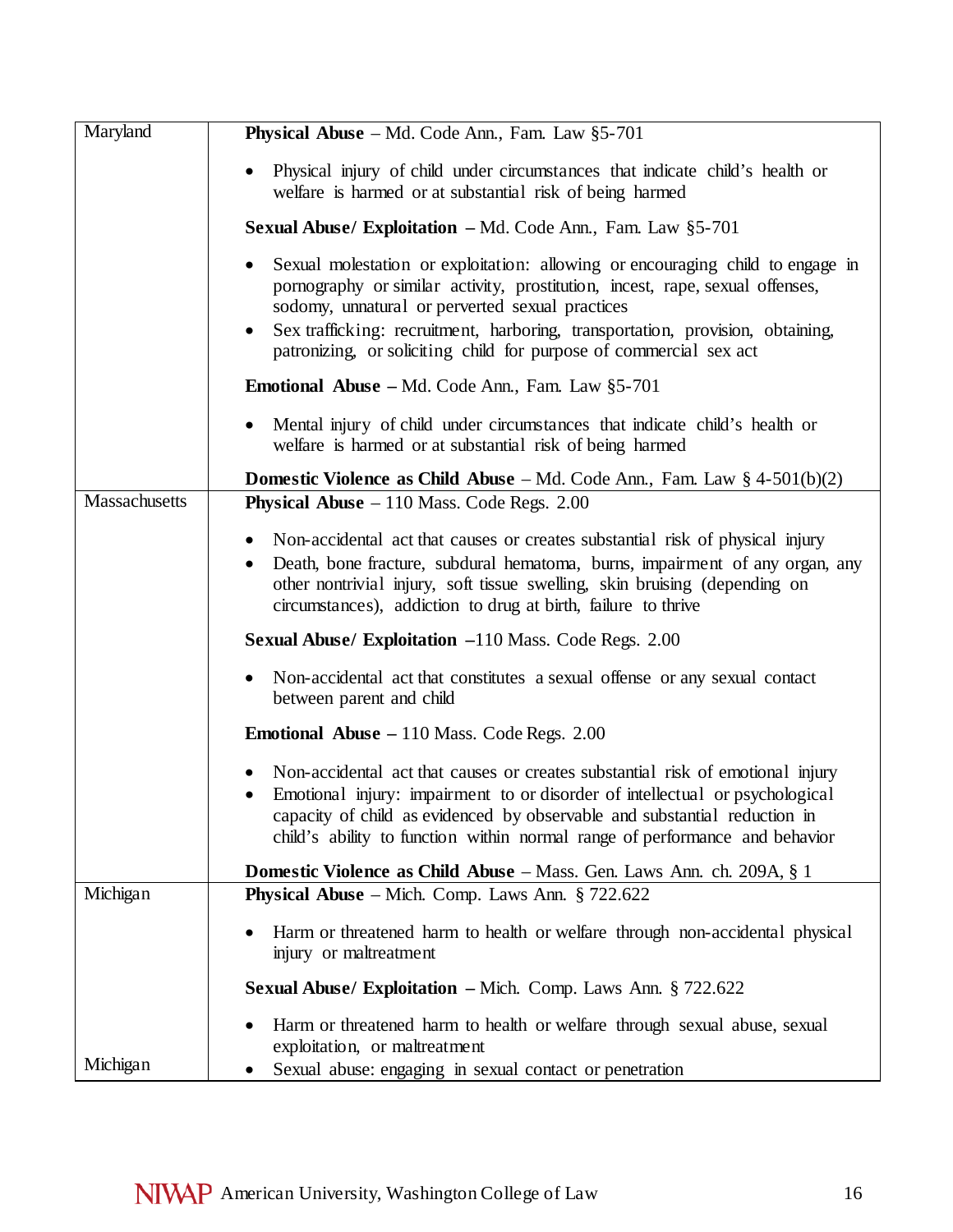|             | Sexual exploitation: allowing, permitting, or encouraging child to engage in<br>prostitution or visually depicting child engaged in a sexual act                                                                                                                                                                                                                                                                                                                                                                                                                                                                                                                                                                                                                              |
|-------------|-------------------------------------------------------------------------------------------------------------------------------------------------------------------------------------------------------------------------------------------------------------------------------------------------------------------------------------------------------------------------------------------------------------------------------------------------------------------------------------------------------------------------------------------------------------------------------------------------------------------------------------------------------------------------------------------------------------------------------------------------------------------------------|
|             | <b>Emotional Abuse</b> – Mich. Comp. Laws Ann. $\S$ 722.622                                                                                                                                                                                                                                                                                                                                                                                                                                                                                                                                                                                                                                                                                                                   |
|             | Harm or threatened harm to health or welfare through non-accidental mental<br>injury or maltreatment                                                                                                                                                                                                                                                                                                                                                                                                                                                                                                                                                                                                                                                                          |
|             | <b>Domestic Violence as Child Abuse</b> – Mich. Comp. Laws Ann. $\S$ 400.1501                                                                                                                                                                                                                                                                                                                                                                                                                                                                                                                                                                                                                                                                                                 |
| Minnesota   | <b>Physical Abuse</b> – Minn. Stat. Ann. $\S$ 626.556                                                                                                                                                                                                                                                                                                                                                                                                                                                                                                                                                                                                                                                                                                                         |
|             | Any physical injury, mental injury, or threatened injury, inflicted by non-<br>$\bullet$<br>accidental means, that cannot reasonably be explained by child's history of<br>injuries, any aversive or deprivation procedures, or regulated interventions<br>Includes throwing, kicking, burning, biting, cutting, striking, shaking child<br>$\bullet$<br>(under 3 years), actions that result in non-accidental injury (to child under 18<br>months), unreasonable interference with breathing, threatening with a weapon,<br>striking child (under 1 year) on the face or head, striking child (between 1 and 4<br>years) on the face or head which results in injury, purposely giving child poison<br>or controlled substance, unreasonable physical confinement/restraint |
|             | <b>Sexual Abuse/ Exploitation</b> $-$ Minn. Stat. Ann. § 626.556                                                                                                                                                                                                                                                                                                                                                                                                                                                                                                                                                                                                                                                                                                              |
|             | Subjecting child to criminal sexual conduct, including prostitution, sex<br>trafficking, or threatened sexual abuse                                                                                                                                                                                                                                                                                                                                                                                                                                                                                                                                                                                                                                                           |
|             | <b>Emotional Abuse</b> – Minn. Stat. Ann. $\S$ 626.556                                                                                                                                                                                                                                                                                                                                                                                                                                                                                                                                                                                                                                                                                                                        |
|             | Mental injury included under definition of physical abuse<br>$\bullet$                                                                                                                                                                                                                                                                                                                                                                                                                                                                                                                                                                                                                                                                                                        |
|             | <b>Substantial Child Endangerment included in abuse statute – Minn. Stat. Ann.</b> $\S$<br>626.556                                                                                                                                                                                                                                                                                                                                                                                                                                                                                                                                                                                                                                                                            |
|             | Egregious harm, abandonment, neglect that substantially endangers child's<br>physical or mental health, murder, manslaughter, assault, solicitation<br>inducement/ promotion of prostitution, criminal sexual conduct, solicitation to<br>engage in sexual conduct, malicious punishment, neglect/endangerment, use in<br>a sexual performance, acts that would result in termination of parental rights                                                                                                                                                                                                                                                                                                                                                                      |
|             | <b>Domestic Violence as Child Abuse</b> – Minn. Stat. Ann. §260C.007                                                                                                                                                                                                                                                                                                                                                                                                                                                                                                                                                                                                                                                                                                          |
| Mississippi | <b>Physical Abuse</b> – Miss. Code Ann. $\S$ 43-21-105                                                                                                                                                                                                                                                                                                                                                                                                                                                                                                                                                                                                                                                                                                                        |
|             | Causing or allowing non-accidental physical injury or maltreatment (not<br>including reasonable physical discipline such as spanking)                                                                                                                                                                                                                                                                                                                                                                                                                                                                                                                                                                                                                                         |
|             | <b>Sexual Abuse/ Exploitation - Miss. Code Ann. § 43-21-105</b>                                                                                                                                                                                                                                                                                                                                                                                                                                                                                                                                                                                                                                                                                                               |
| Mississippi | Causing or allowing sexual abuse, sexual exploitation, or sexual maltreatment<br>Sexual abuse: obscene or pornographic photographing, filming or depiction<br>children for commercial purposes, rape, molestation, incest, prostitution or                                                                                                                                                                                                                                                                                                                                                                                                                                                                                                                                    |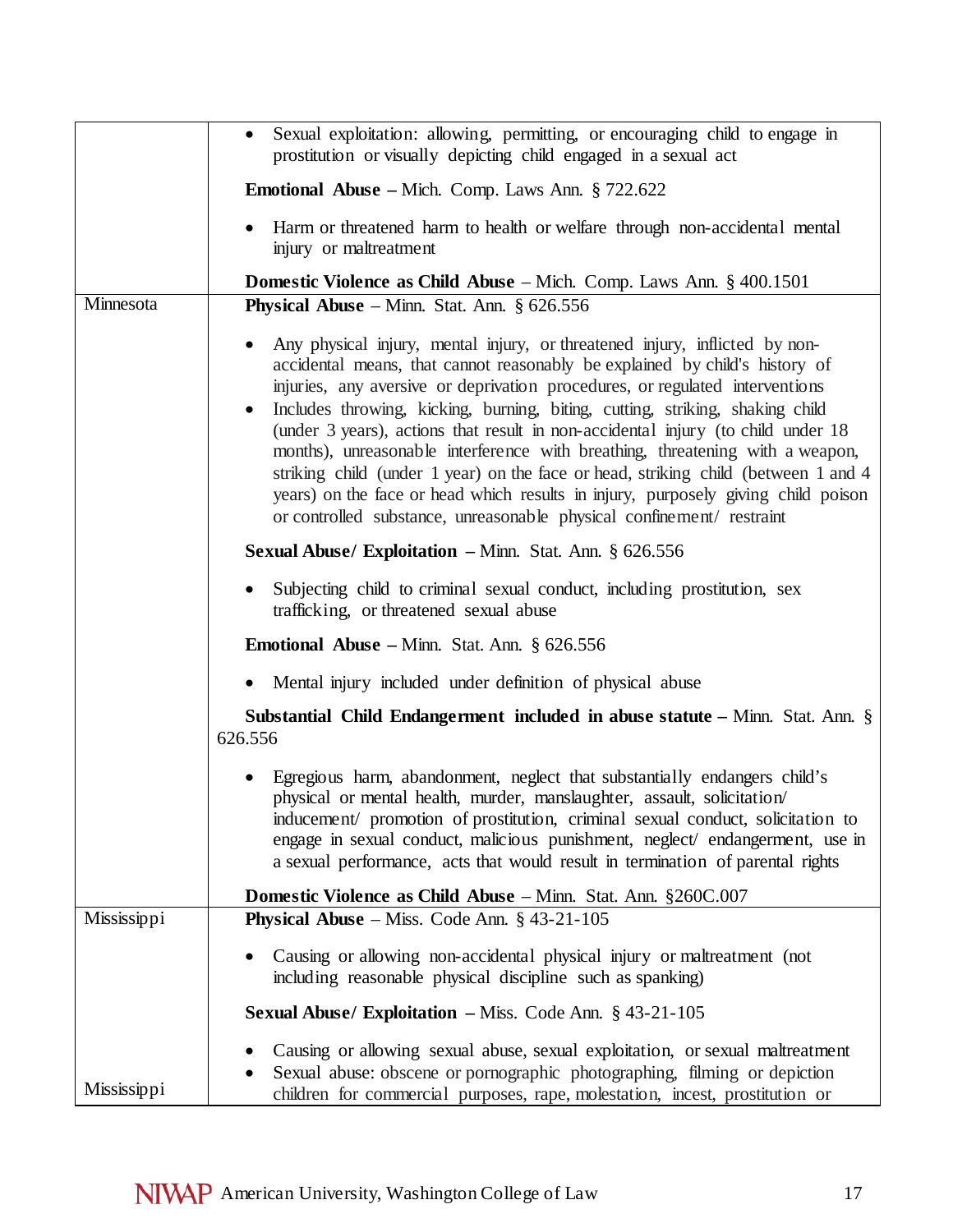|          | other such forms of sexual exploitation under circumstances indicating the<br>child's health/ welfare is harmed or threatened                                                                                                                                                                |
|----------|----------------------------------------------------------------------------------------------------------------------------------------------------------------------------------------------------------------------------------------------------------------------------------------------|
|          | <b>Emotional Abuse</b> – Miss. Code Ann. $\S$ 43-21-105                                                                                                                                                                                                                                      |
|          | Causing or allowing emotional abuse, mental injury, or maltreatment                                                                                                                                                                                                                          |
|          | <b>Domestic Violence as Child Abuse</b> – Miss. Code Ann. §97-3-7                                                                                                                                                                                                                            |
| Missouri | <b>Physical Abuse</b> – Mo. Ann. Stat. $\S 210.110$                                                                                                                                                                                                                                          |
|          | Any physical injury inflicted by non-accidental means (except reasonable<br>spanking)                                                                                                                                                                                                        |
|          | <b>Sexual Abuse/ Exploitation – Mo. Ann. Stat.</b> $\S 210.110$                                                                                                                                                                                                                              |
|          | Sexual abuse inflicted by non-accidental means<br>Sex trafficking                                                                                                                                                                                                                            |
|          | Emotional Abuse - Mo. Ann. Stat. § 210.110                                                                                                                                                                                                                                                   |
|          | Emotional abuse inflicted by non-accidental means                                                                                                                                                                                                                                            |
|          | <b>Domestic Violence as Child Abuse</b> $-$ Mo. Ann. Stat. § 455.010                                                                                                                                                                                                                         |
| Montana  | <b>Physical Abuse</b> – Mont. Code Ann. $§$ 41-3-102                                                                                                                                                                                                                                         |
|          | Intentional act or omission/gross negligence resulting in substantial skin<br>bruising, internal bleeding, substantial injury to skin, subdural hematoma,<br>burns, bone fractures, extreme pain, permanent or temporary disfigurement,<br>impairment of any bodily organ/function, or death |
|          | Neglect included in abuse statute $-$ Mont. Code Ann. $\S$ 41-3-102                                                                                                                                                                                                                          |
|          | Included in definition of "child abuse or neglect"<br>Includes exposing child to criminal distribution or production of dangerous<br>drugs                                                                                                                                                   |
|          | Physical neglect: failure to provide basic necessities such as nutrition, shelter,<br>clothing, cleanliness, and general supervision; exposing or allowing child to be<br>exposed to unreasonable physical or psychological risk                                                             |
|          | Psychological abuse or neglect: severe maltreatment through acts or omissions<br>$\bullet$<br>that injure the child's emotional, intellectual, or psychological capacity to<br>function                                                                                                      |
|          | <b>Sexual Abuse/ Exploitation – Mont. Code Ann. § 41-3-102</b>                                                                                                                                                                                                                               |
| Montana  | Sexual abuse: sexual assault, sexual intercourse without consent, indecent<br>exposure, sexual abuse, ritual abuse, incest<br>Sexual exploitation: allowing, permitting, or encouraging child to engage in<br>prostitution or sexual abuse of children                                       |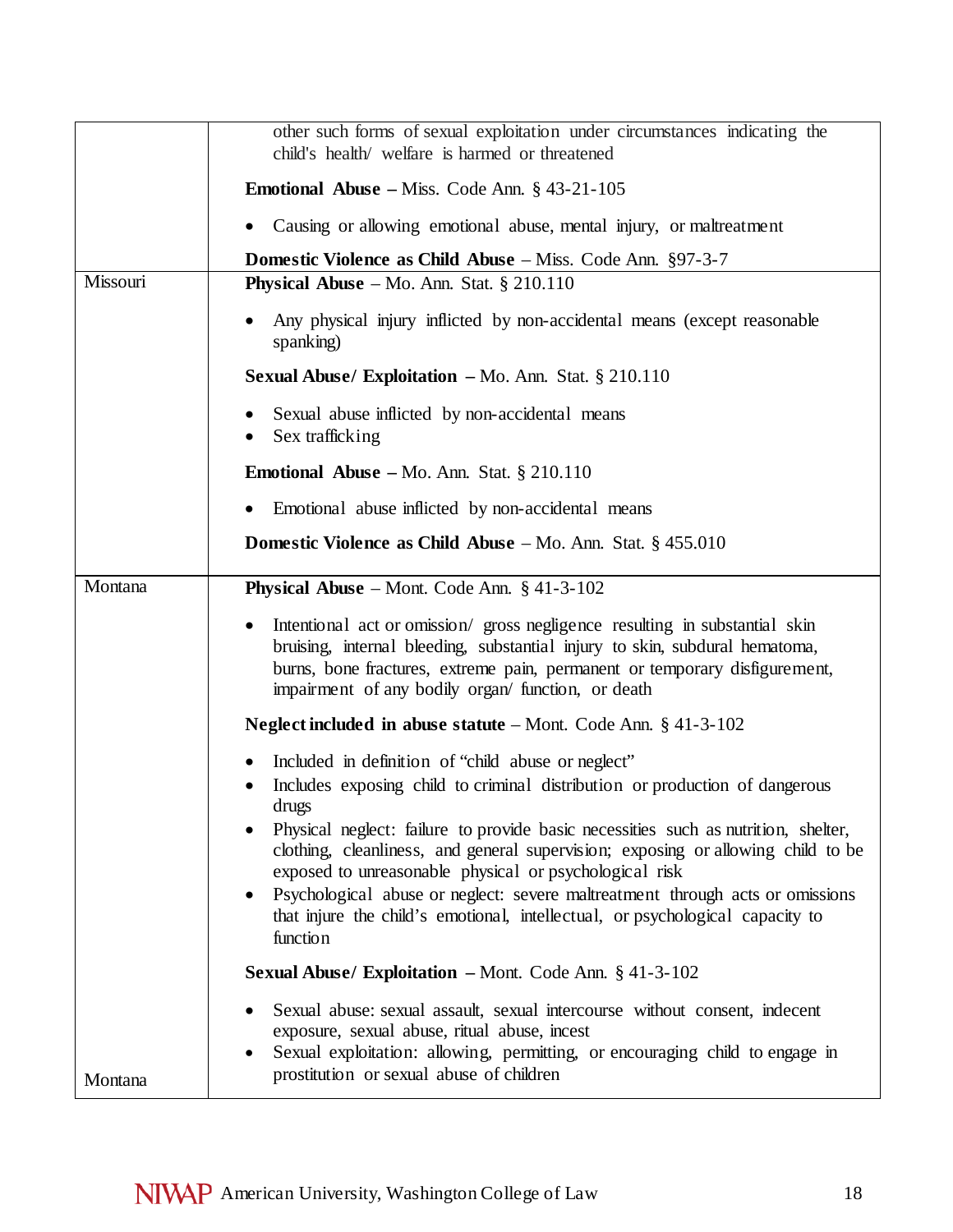|          | <b>Emotional Abuse</b> – Mont. Code Ann. $\S$ 41-3-102                                                                                                                                                                                                                                                                                                   |
|----------|----------------------------------------------------------------------------------------------------------------------------------------------------------------------------------------------------------------------------------------------------------------------------------------------------------------------------------------------------------|
|          | Psychological abuse or neglect: severe maltreatment through acts or omissions<br>that injure child's emotional, intellectual, or psychological capacity to function                                                                                                                                                                                      |
|          | <b>Abandonment included in abuse statute – Mont.</b> Code Ann. $\S$ 41-3-102                                                                                                                                                                                                                                                                             |
|          | Included in the definition of "child abuse or neglect"                                                                                                                                                                                                                                                                                                   |
|          | <b>Domestic Violence as Child Abuse</b> – Mont. Code Ann. $\S$ 45-5-206                                                                                                                                                                                                                                                                                  |
|          | Family member assault is a form of child abuse                                                                                                                                                                                                                                                                                                           |
| Nebraska | <b>Physical Abuse</b> – Neb. Rev. Stat. Ann. $\S 28-710$                                                                                                                                                                                                                                                                                                 |
|          | Knowingly, intentionally, or negligently causing or permitting child to be<br>placed in a situation that endangers life or physical health, or to be cruelly<br>confined or punished                                                                                                                                                                     |
|          | <b>Neglect included in abuse statute</b> $-$ Neb. Rev. Stat. Ann. § 28-710                                                                                                                                                                                                                                                                               |
|          | Knowingly, intentionally, or negligently causing or permitting child to be<br>deprived of necessary food, clothing, shelter or care<br>Knowingly, intentionally, or negligently causing or permitting child to be left<br>unattended in a motor vehicle when the child is 6 years or younger                                                             |
|          | <b>Sexual Abuse/ Exploitation – Neb. Rev. Stat. Ann. § 28-710</b>                                                                                                                                                                                                                                                                                        |
|          | Sexual abuse<br>Sexual exploitation: allowing, encouraging, or forcing child to solicit for or<br>engage in prostitution, debauchery, public indecency, or obscene/ pornographic<br>visual depictions                                                                                                                                                    |
|          | <b>Emotional Abuse</b> – Neb. Rev. Stat. Ann. $\S$ 28-710                                                                                                                                                                                                                                                                                                |
|          | Knowingly, intentionally, or negligently causing or permitting child to be<br>placed in a situation that endangers mental health                                                                                                                                                                                                                         |
|          | <b>Domestic Violence as Child Abuse</b> – Neb. Rev. Stat. Ann. § 28-323                                                                                                                                                                                                                                                                                  |
|          | Domestic violence does not constitute child abuse in Nebraska                                                                                                                                                                                                                                                                                            |
| Nevada   | <b>Physical Abuse</b> – Nev. Rev. Stat. Ann. $\S\S 432B.020$ , $432B.090$                                                                                                                                                                                                                                                                                |
| Nevada   | Non-accidental physical injury<br>Physical injury includes: sprain, dislocation, damage to cartilage, fracture of<br>bone or skull, intracranial hemorrhage/ injury to another internal organ, burn,<br>scalding, cut, laceration, puncture, bite, permanent or temporary disfigurement,<br>permanent or temporary loss/impairment of a body part/ organ |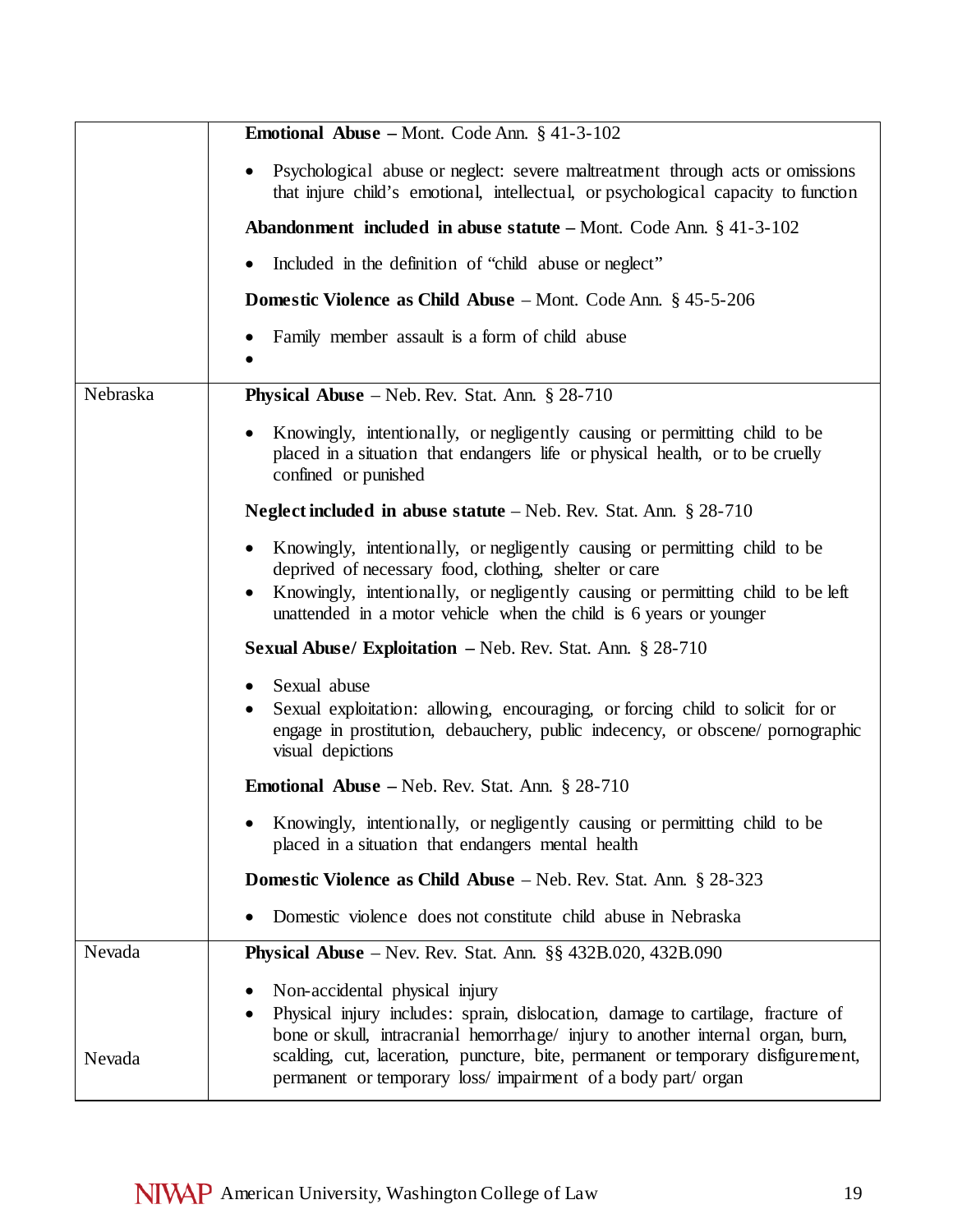|                         | Neglect included in abuse statute – Nev. Rev. Stat. Ann. §§ 432B.020, 432B.140                                                                                                                                                                                                                                                                                                     |
|-------------------------|------------------------------------------------------------------------------------------------------------------------------------------------------------------------------------------------------------------------------------------------------------------------------------------------------------------------------------------------------------------------------------|
|                         | Negligent treatment or maltreatment is included in definition of "abuse or<br>neglect"                                                                                                                                                                                                                                                                                             |
|                         | <b>Sexual Abuse/ Exploitation</b> $-$ Nev. Rev. Stat. Ann. $\S\S 432B.020$ , $432B.110$                                                                                                                                                                                                                                                                                            |
|                         | Sexual abuse: incest, lewdness, sado-masochistic abuse, sexual assault,<br>statutory sexual seduction, open or gross lewdness, female genital mutilation<br>Sexual exploitation: forcing, allowing, or encouraging child to solicit or engage<br>in prostitution, view pornography, engage in exhibition of the child's genitals,<br>or sexual conduct with child                  |
|                         | <b>Emotional Abuse</b> – Nev. Rev. Stat. Ann. $\S\S 432B.020$ , $432B.070$                                                                                                                                                                                                                                                                                                         |
|                         | Non-accidental mental injury<br>Mental injury: injury to intellectual or psychological capacity or emotional<br>condition, as evidenced by an observable and substantial impairment of child's<br>ability to function within a normal range of performance or behavior                                                                                                             |
|                         | <b>Domestic Violence as Child Abuse</b> – Nev. Rev. Stat. Ann. § 33.018                                                                                                                                                                                                                                                                                                            |
| <b>New</b><br>Hampshire | <b>Physical Abuse</b> $-N.H.$ Rev. Stat. Ann. § 169-C:3                                                                                                                                                                                                                                                                                                                            |
|                         | Intentional physical injury, physical injury by non-accidental means<br>$\bullet$                                                                                                                                                                                                                                                                                                  |
|                         | <b>Sexual Abuse/ Exploitation – N.H. Rev. Stat. Ann.</b> § 169-C:3                                                                                                                                                                                                                                                                                                                 |
|                         | Employment, use, persuasion, inducement, enticement, or coercion of any child<br>to engage in sexually explicit conduct or any simulation of such conduct for<br>purpose of producing visual depiction of such conduct<br>Rape, molestation, prostitution, or other form of sexual exploitation, incest                                                                            |
|                         | <b>Emotional Abuse</b> – N.H. Rev. Stat. Ann. $\S 169-C:3$                                                                                                                                                                                                                                                                                                                         |
|                         | Psychological injury that causes child to exhibit symptoms of emotional<br>problems generally recognized to result from consistent mistreatment or neglect                                                                                                                                                                                                                         |
|                         | <b>Domestic Violence as Child Abuse</b> $-N.H.$ Rev. Stat. Ann. § 173-B:1                                                                                                                                                                                                                                                                                                          |
|                         | Domestic violence can constitute child abuse when the child is related to the<br>defendant but does not reside with the defendant                                                                                                                                                                                                                                                  |
| New Jersey              | <b>Physical Abuse</b> $- N.J. Stat. Ann. § 9:6-8.21$                                                                                                                                                                                                                                                                                                                               |
|                         | Inflicting or allowing (or creating risk of) physical injury by non-accidental<br>means that causes substantial risk of death, serious or protracted disfigurement,<br>protracted impairment of physical or emotional health, or protracted loss or<br>impairment of the function of a bodily organ<br>Using excessive physical restraint under circumstances that do not indicate |
| New Jersey              | child's behavior is harmful to himself or others                                                                                                                                                                                                                                                                                                                                   |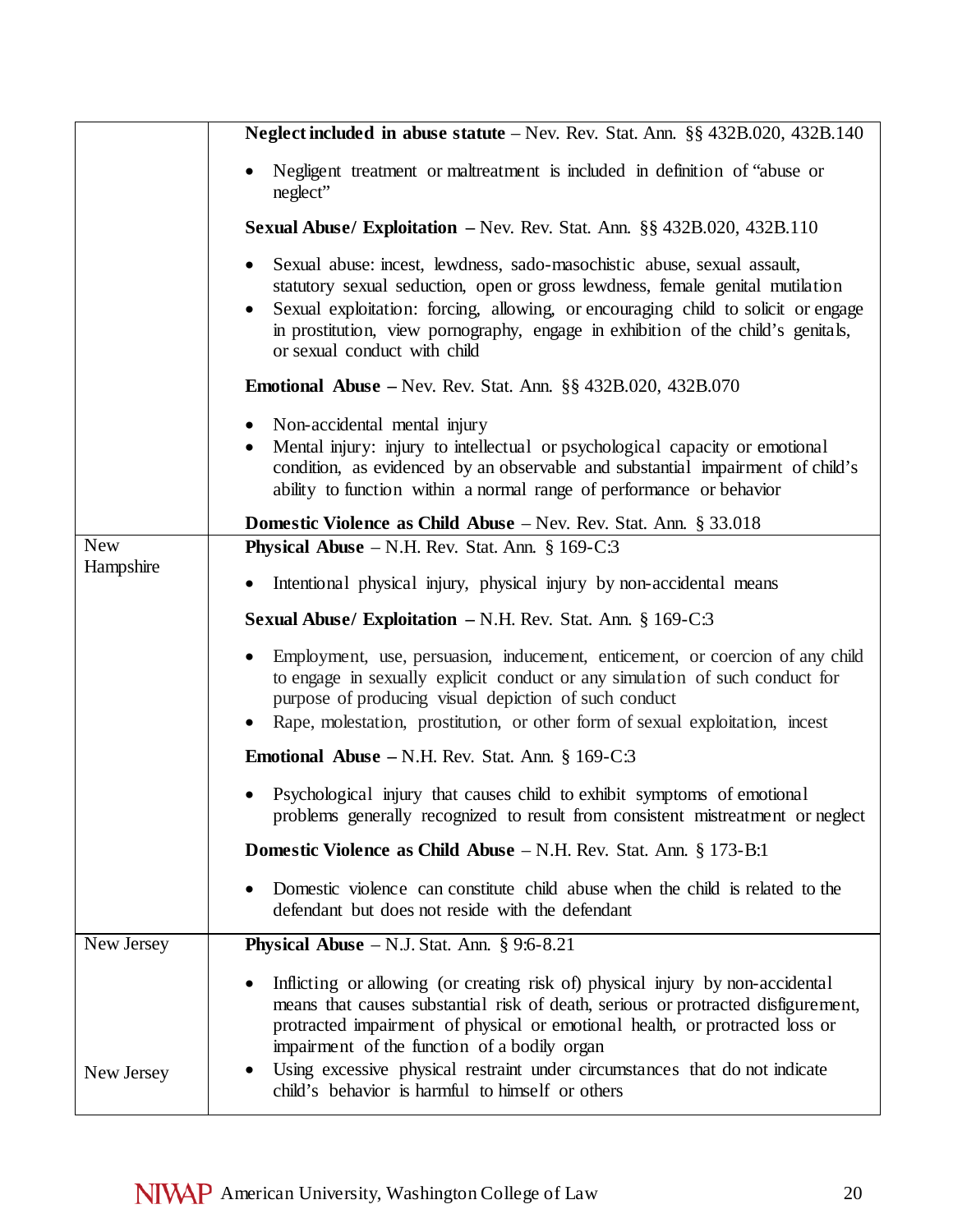|            | Neglect included in abuse statute $-N.J.$ Stat. Ann. § 9:6-8.21                                                                                                                                                                                                                                                             |
|------------|-----------------------------------------------------------------------------------------------------------------------------------------------------------------------------------------------------------------------------------------------------------------------------------------------------------------------------|
|            | Failure to exercise a minimum degree of care in providing child with food,<br>clothing shelter, education, medical care, supervision, or protection from harm,<br>which results in impairment or imminent danger of impairment of physical,<br>mental, or emotional condition                                               |
|            | <b>Sexual Abuse/ Exploitation - N.J. Stat. Ann. § 9:6-8.21</b>                                                                                                                                                                                                                                                              |
|            | Committing or allowing acts of sexual abuse                                                                                                                                                                                                                                                                                 |
|            | <b>Emotional Abuse</b> $-N.J.$ Stat. Ann. § 9:6-8.21                                                                                                                                                                                                                                                                        |
|            | Institutionalizing child inappropriately for a continued period, knowing that the<br>placement causes the child mental harm<br>Institutionalizing and willfully isolating child from ordinary social contact<br>under circumstances that indicate emotional or social deprivation                                           |
|            | <b>Abandonment included in abuse statute – N.J. Stat. Ann.</b> § 9:6-8.21                                                                                                                                                                                                                                                   |
|            | Willful abandonment                                                                                                                                                                                                                                                                                                         |
|            | <b>Domestic Violence as Child Abuse</b> $-N.J.$ Stat. Ann. § 2C:25-19                                                                                                                                                                                                                                                       |
|            | Domestic violence can constitute child abuse if the child is an emancipated<br>minor and the perpetrator is or was at any time a household member                                                                                                                                                                           |
| New Mexico |                                                                                                                                                                                                                                                                                                                             |
|            | <b>Physical Abuse</b> $- N.M.$ Stat. Ann. § 32A-4-2                                                                                                                                                                                                                                                                         |
|            | Any skin bruising, bleeding, malnutrition, failure to thrive, burns, bone fracture,<br>subdural hematoma, soft tissue swelling, or death, when there is no justifiable<br>explanation for the condition, or circumstances indicate that the condition was<br>not accidental<br>Torture, cruel confinement, cruel punishment |
|            | <b>Neglect included in abuse statute</b> $-N.M.$ Stat. Ann. § 32A-4-2                                                                                                                                                                                                                                                       |
|            | Negligently placing child in a situation that may endanger life or health                                                                                                                                                                                                                                                   |
|            | <b>Sexual Abuse/ Exploitation - N.M. Stat. Ann. § 32A-4-2</b>                                                                                                                                                                                                                                                               |
|            | Sexual abuse: criminal sexual contact, incest, criminal sexual penetration<br>Sexual exploitation: allowing, permitting, or encouraging child prostitution or<br>child pornography, filming or depicting child for pornographic commercial<br>purposes                                                                      |
| New Mexico |                                                                                                                                                                                                                                                                                                                             |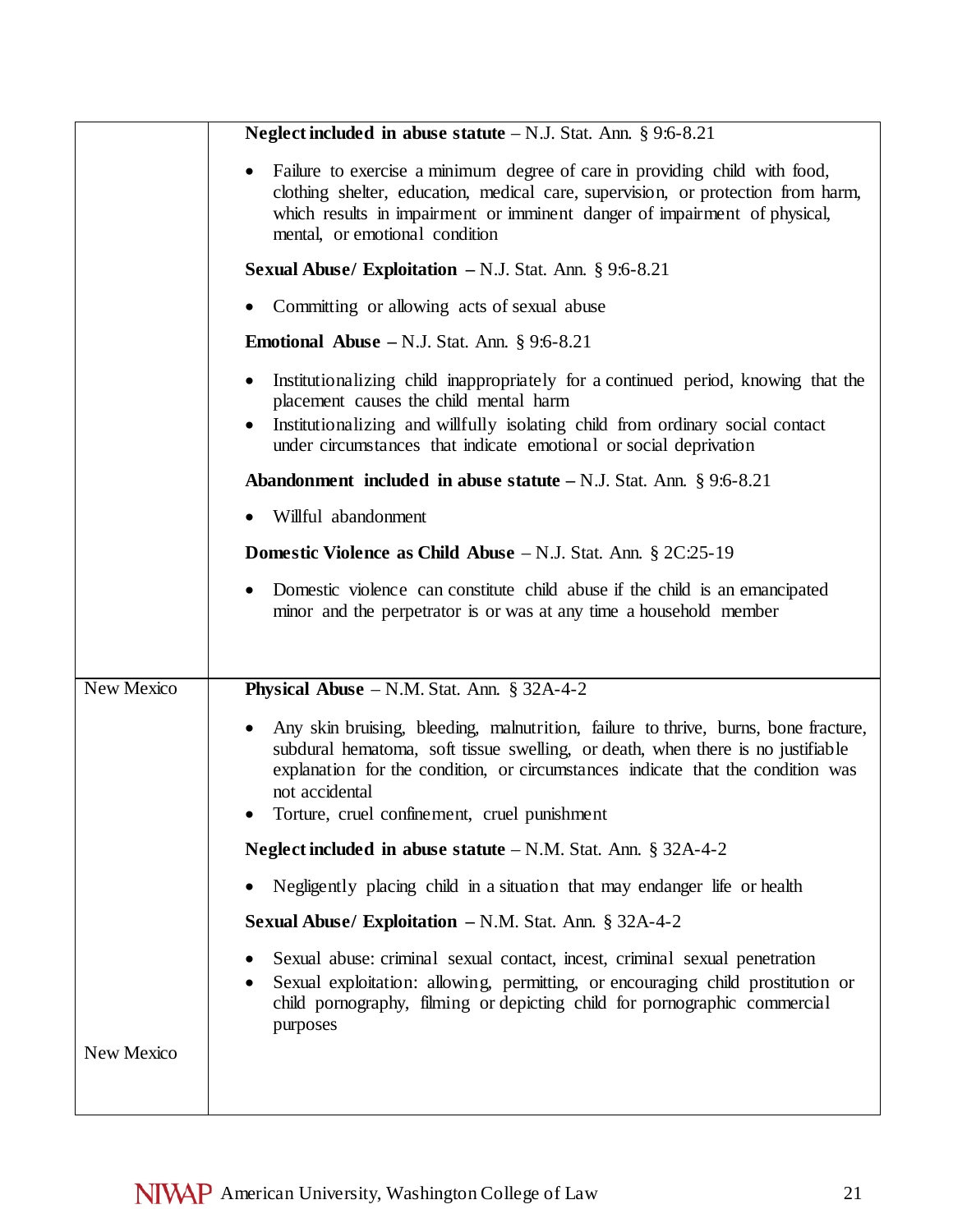|                | <b>Emotional Abuse – N.M. Stat. Ann. § 32A-4-2</b>                                                                                                                                                                                                                                                                                                                                                                                                 |
|----------------|----------------------------------------------------------------------------------------------------------------------------------------------------------------------------------------------------------------------------------------------------------------------------------------------------------------------------------------------------------------------------------------------------------------------------------------------------|
|                | Emotional and psychological abuse are included in general definition of<br>"abused child"                                                                                                                                                                                                                                                                                                                                                          |
|                | Domestic Violence as Child Abuse - N.M. Stat. Ann. § 40-13-2                                                                                                                                                                                                                                                                                                                                                                                       |
| New York       | <b>Physical Abuse</b> $-N.Y.$ Soc. Serv. Law § 371                                                                                                                                                                                                                                                                                                                                                                                                 |
|                | Inflicting or allowing infliction (or creating risk) of physical injury by non-<br>accidental means, which causes substantial risk of death, serious or protracted<br>disfigurement, protracted impairment of physical health, or protracted loss or<br>impairment of function of a bodily organ                                                                                                                                                   |
|                | <b>Sexual Abuse/ Exploitation – N.Y. Soc. Serv. Law § 371</b>                                                                                                                                                                                                                                                                                                                                                                                      |
|                | Committing or allowing sexual abuse                                                                                                                                                                                                                                                                                                                                                                                                                |
|                | <b>Emotional Abuse</b>                                                                                                                                                                                                                                                                                                                                                                                                                             |
|                | Emotional abuse is included under New York's definition of neglect                                                                                                                                                                                                                                                                                                                                                                                 |
|                | <b>Domestic Violence as Child Abuse</b> $-N.Y.$ Soc. Serv. Law § 459-a                                                                                                                                                                                                                                                                                                                                                                             |
|                | "Victim of domestic violence" includes a parent whose child is a victim of a<br>crime committed by a family or household member                                                                                                                                                                                                                                                                                                                    |
| North Carolina | <b>Physical Abuse</b> $- N.C.$ Gen. Stat. Ann. § 7B-101                                                                                                                                                                                                                                                                                                                                                                                            |
|                | Inflicting or creating substantial risk of serious physical injury by non-<br>accidental means                                                                                                                                                                                                                                                                                                                                                     |
|                | Using or allowing use of cruel or grossly inappropriate procedures, or cruel or<br>$\bullet$<br>grossly inappropriate devices to modify behavior                                                                                                                                                                                                                                                                                                   |
|                | Committing or allowing human trafficking or involuntary servitude                                                                                                                                                                                                                                                                                                                                                                                  |
|                | <b>Sexual Abuse/ Exploitation – N.C. Gen. Stat. Ann. § 7B-101</b>                                                                                                                                                                                                                                                                                                                                                                                  |
|                | Committing, permitting, or encouraging rape, statutory rape, forcible sex<br>offenses, unlawful sale/ surrender/ purchase of a minor, crime against nature,<br>incest, preparation of obscene depictions, violation of obscenity laws,<br>dissemination of obscene material to child, displaying material harmful to a<br>child, sexual exploitation, promoting prostitution, taking indecent liberties<br>Committing or allowing sexual servitude |
|                | <b>Emotional Abuse</b> $-$ N.C. Gen. Stat. Ann. § 7B-101                                                                                                                                                                                                                                                                                                                                                                                           |
|                | Creating or allowing serious emotional damage, as evidenced by child's severe<br>anxiety, depression, withdrawal, or aggressive behavior                                                                                                                                                                                                                                                                                                           |
| North Carolina | <b>Domestic Violence as Child Abuse</b> – N.C. Gen. Stat. Ann. §50B-1                                                                                                                                                                                                                                                                                                                                                                              |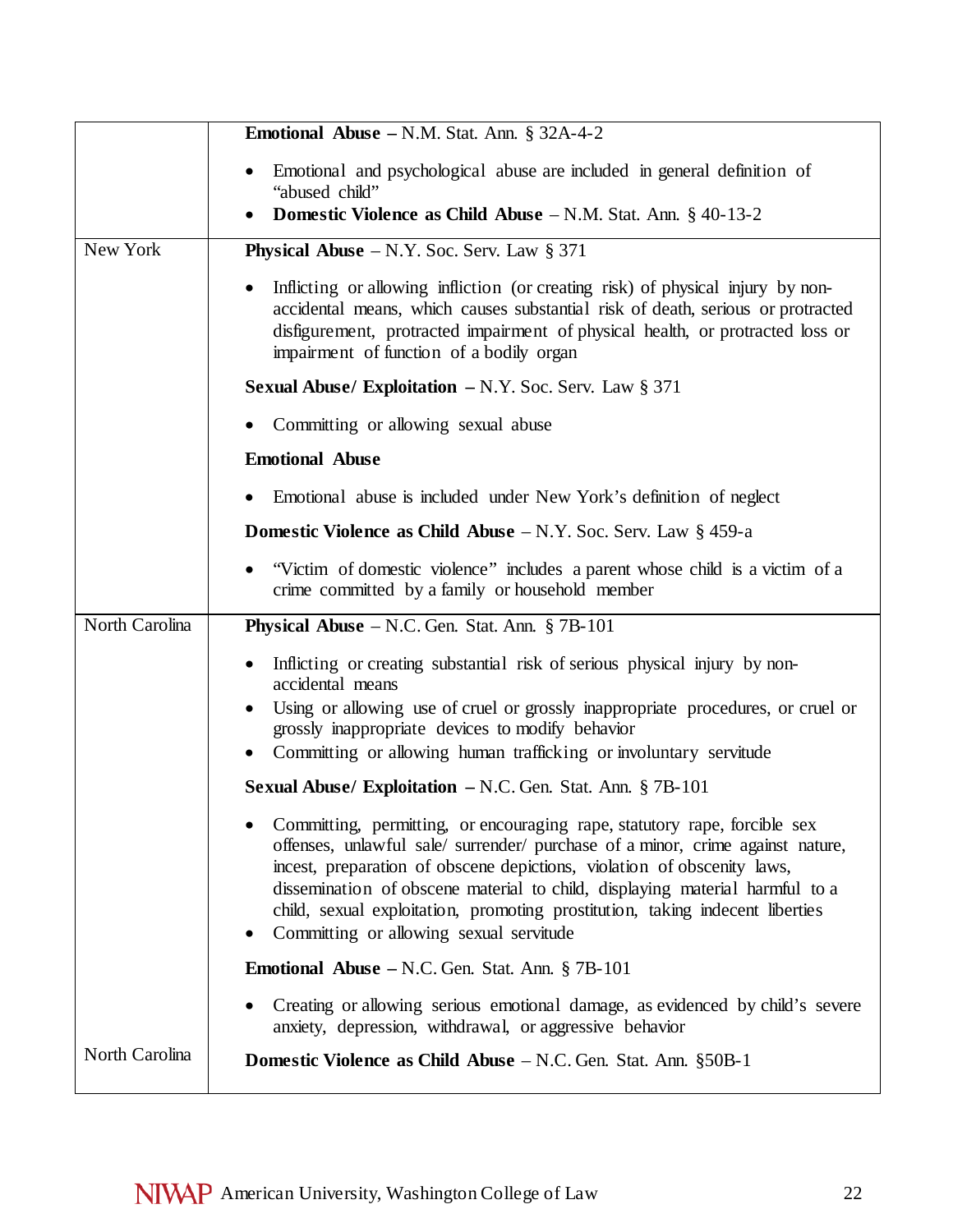| North Dakota | <b>Physical Abuse</b> $- N.D.$ Cent. Code Ann. $§ 14-09-22$                                                                                                                                                                                                                                                                                           |
|--------------|-------------------------------------------------------------------------------------------------------------------------------------------------------------------------------------------------------------------------------------------------------------------------------------------------------------------------------------------------------|
|              | Willfully inflicting or allowing infliction of bodily injury, substantial bodily<br>injury, or serious bodily injury                                                                                                                                                                                                                                  |
|              | <b>Sexual Abuse/ Exploitation - N.D. Cent. Code Ann. <math>\S 50-25.1-02</math></b>                                                                                                                                                                                                                                                                   |
|              | Sexual abuse: includes gross sexual imposition, continuous sexual abuse, sexual<br>imposition, corruption or solicitation of minors, luring minors by computer or<br>other electronic means, sexual assault, incest, deviate sexual act, indecent<br>exposure, surreptitious intrusion, or sexual exploitation (sexual performances<br>with children) |
|              | <b>Emotional Abuse</b> – N.D. Cent. Code Ann. $§$ 14-09-22                                                                                                                                                                                                                                                                                            |
|              | Willfully inflicting or allowing infliction of mental injury<br>$\bullet$                                                                                                                                                                                                                                                                             |
|              | <b>Domestic Violence as Child Abuse</b> $-N.D.$ Cent. Code Ann. § 14-07.1-01                                                                                                                                                                                                                                                                          |
| Ohio         | Physical Abuse - Ohio Rev. Code Ann. §§ 2151.031, 2919.22                                                                                                                                                                                                                                                                                             |
|              | Creating a substantial risk to health or safety by violating a duty of care,<br>protection, or support                                                                                                                                                                                                                                                |
|              | Abuse, torture, cruel abuse, excessive corporal punishment or other physical<br>discipline, cruel physical restraint for a prolonged period, excessive restraint<br>that creates a substantial risk of serious physical harm                                                                                                                          |
|              | Neglect included in abuse statute – Ohio Rev. Code Ann. $\S$ § 2151.031, 2919.22                                                                                                                                                                                                                                                                      |
|              | Knowingly allowing child to be on the same property within 100 feet of the<br>manufacturing of dangerous substances<br>Driving under the influence with child in the vehicle<br>$\bullet$                                                                                                                                                             |
|              | Sexual Abuse/ Exploitation - Ohio Rev. Code Ann. §§ 2151.031, 2919.22                                                                                                                                                                                                                                                                                 |
|              | Sexual activity that would constitute an offense, whether or not there is a<br>conviction                                                                                                                                                                                                                                                             |
|              | Encouraging, using, or allowing child to participate in any performance the<br>offender knows or reasonably should know is obscene or sexually oriented                                                                                                                                                                                               |
|              | <b>Emotional Abuse</b> – Ohio Rev. Code Ann. $\S\S$ 2151.031, 2919.22                                                                                                                                                                                                                                                                                 |
|              | Repeated administration of unwarranted discipline that creates a substantial risk<br>of impairment or retardation of child's mental health or development                                                                                                                                                                                             |
|              | <b>Domestic Violence as Child Abuse</b> – Ohio Rev. Code Ann. $\S$ 2919.25                                                                                                                                                                                                                                                                            |
| Oklahoma     | <b>Physical Abuse</b> – Okla. Stat. Ann. tit. $10A$ , $\S$ 1-1-105                                                                                                                                                                                                                                                                                    |
| Oklahoma     | Harm or threatened harm to health, safety, or welfare of child<br>Any real or threatened non-accidental physical injury or damage to the body                                                                                                                                                                                                         |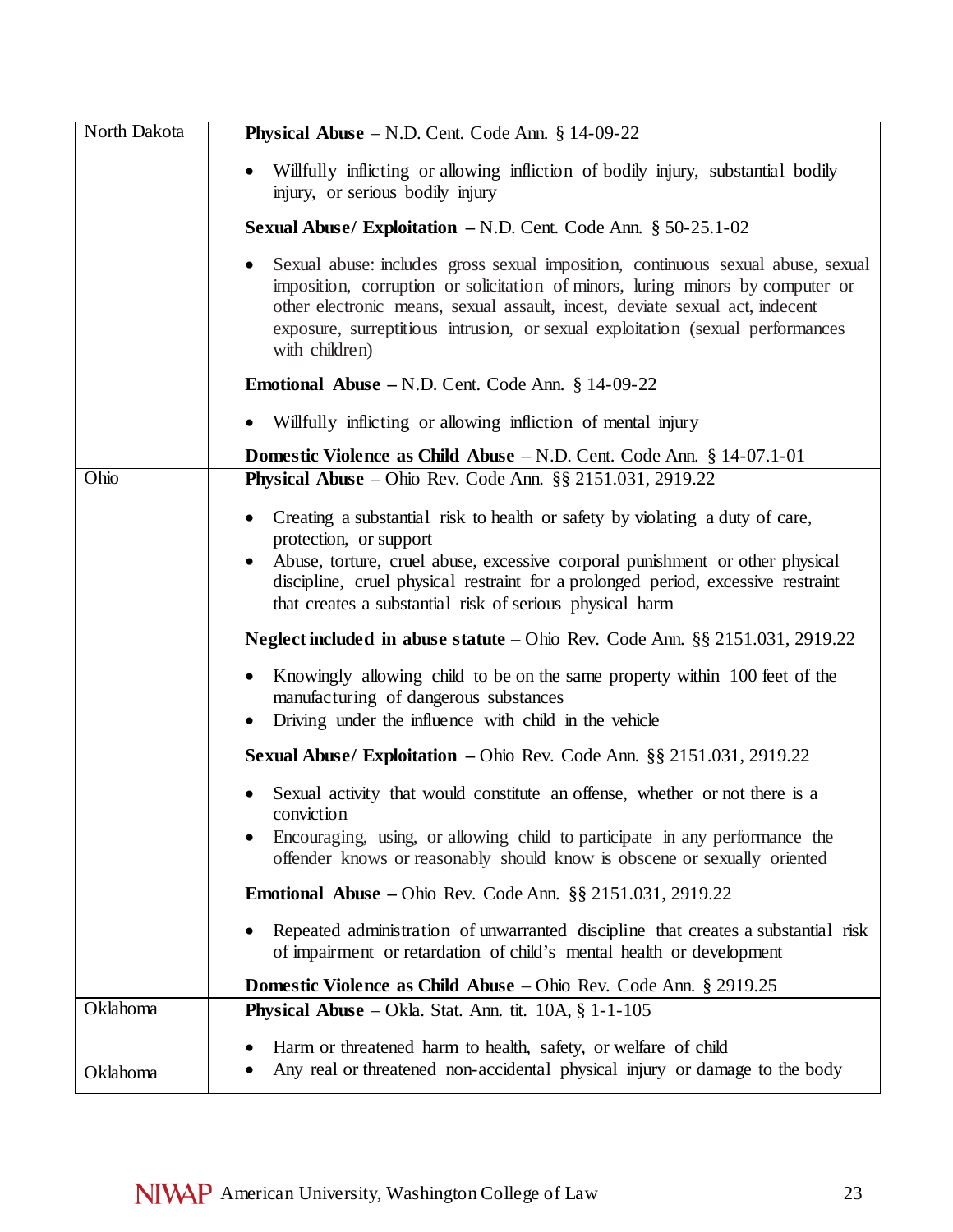|                        | Sexual Abuse/ Exploitation - Okla. Stat. Ann. tit. 10A, § 1-1-105                                                                                                                                |
|------------------------|--------------------------------------------------------------------------------------------------------------------------------------------------------------------------------------------------|
|                        | Sexual abuse: includes rape, incest, lewd or indecent acts/ proposals made to<br>child                                                                                                           |
|                        | Sexual exploitation: includes allowing, permitting, encouraging, or forcing<br>child to engage in prostitution, or the lewd, obscene, or pornographic visual<br>depiction of child in those acts |
|                        | <b>Emotional Abuse</b> – Okla. Stat. Ann. tit. $10A$ , $\S$ 1-1-105                                                                                                                              |
| $\bullet$              | Harm or threatened harm to health, safety, or welfare of child<br>Any real or threatened non-accidental mental injury                                                                            |
|                        | <b>Domestic Violence as Child Abuse</b> – Okla. Stat. Ann. tit. 21, $§644(c)$                                                                                                                    |
| Oregon                 | <b>Physical Abuse</b> $-$ Or. Rev. Stat. Ann. $\S$ 419B.005                                                                                                                                      |
|                        | Any assault, any non-accidental physical injury                                                                                                                                                  |
|                        | Threatened harm that subjects child to substantial risk of harm to health or                                                                                                                     |
|                        | welfare<br>Buying or selling a child                                                                                                                                                             |
|                        |                                                                                                                                                                                                  |
|                        | <b>Neglect included in abuse statute <math>8 - Or</math>.</b> Rev. Stat. Ann. § 419B.005                                                                                                         |
| $\bullet$              | Failure to provide adequate food, clothing, shelter, or medical care that is likely<br>to endanger child's health or welfare                                                                     |
| $\bullet$<br>$\bullet$ | Permitting child on premises where methamphetamines are being manufactured<br>Unlawfully exposing child to a controlled substance                                                                |
|                        | <b>Sexual Abuse/ Exploitation - Or. Rev. Stat. Ann. <math>\S</math> 419B.005</b>                                                                                                                 |
|                        | Rape, sodomy, unlawful sexual penetration, incest<br>Sexual abuse                                                                                                                                |
|                        | Sexual exploitation: contributing to sexual delinquency; allowing, encouraging,                                                                                                                  |
|                        | or using child to engage in sexual conduct for performance purposes; allowing,<br>encouraging, or hiring child to engage in prostitution or commercial sex acts                                  |
|                        | <b>Emotional Abuse</b> – Or. Rev. Stat. Ann. $\S$ 419B.005                                                                                                                                       |
|                        | Any mental injury, including only observable and substantial impairment of<br>child's mental or psychological ability to function, caused by cruelty to the<br>child                             |
|                        | <b>Domestic Violence as Child Abuse</b> $-$ Or. Rev. Stat. Ann. § 659A.270                                                                                                                       |
|                        | Domestic violence does not constitute child abuse in Oregon                                                                                                                                      |
| Pennsylvania           | <b>Physical Abuse</b> $-23$ Pa. Cons. Stat. § 6303                                                                                                                                               |

<span id="page-23-0"></span><sup>8</sup> Although these acts are not specifically labeled as "neglect" in the statute, they appear in other state statutes as neglect and have therefore been categorized under the "neglect" portion of the Oregon abuse statute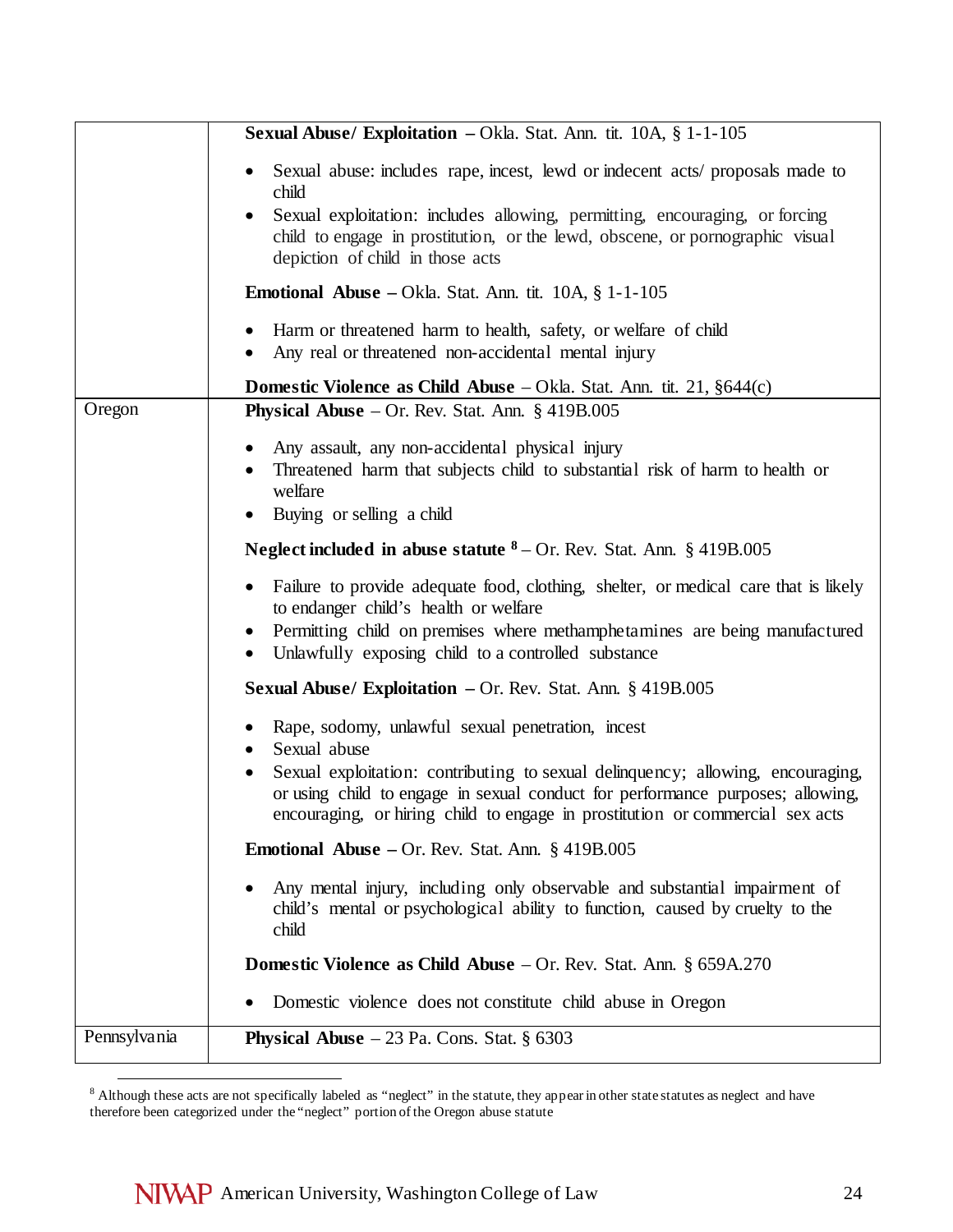|              | Causing or creating reasonable likelihood of bodily injury through act or<br>$\bullet$<br>omission<br>Fabricating, feigning or intentionally exaggerating or inducing a medical<br>symptom or disease that results in a potentially harmful medical evaluation or<br>treatment to the child<br>Kicking, biting, throwing, burning, stabbing, cutting child in a manner that<br>endangers the child, unreasonably restraining or confining child, forcefully<br>shaking child (under 1 year old), forcefully slapping or striking child (under 1<br>year old), interfering with breathing |
|--------------|------------------------------------------------------------------------------------------------------------------------------------------------------------------------------------------------------------------------------------------------------------------------------------------------------------------------------------------------------------------------------------------------------------------------------------------------------------------------------------------------------------------------------------------------------------------------------------------|
|              | Neglect included in abuse statute $-23$ Pa. Cons. Stat. § 6303                                                                                                                                                                                                                                                                                                                                                                                                                                                                                                                           |
|              | Causing serious physical neglect<br>$\bullet$<br>Causing child to be present near the operation of a methamphetamine<br>laboratory<br>Leaving child unsupervised with a sex offender, sexually violent predator, or<br>sexually violent delinquent child<br>Causing death of child through act or omission                                                                                                                                                                                                                                                                               |
|              | <b>Sexual Abuse/ Exploitation <math>-23</math> Pa. Cons. Stat. § 6303</b>                                                                                                                                                                                                                                                                                                                                                                                                                                                                                                                |
|              | Causing or creating likelihood of sexual abuse or exploitation through act or<br>omission<br>Engaging child in a severe form of trafficking or sex trafficking                                                                                                                                                                                                                                                                                                                                                                                                                           |
|              | <b>Emotional Abuse</b> $-23$ Pa. Cons. Stat. § 6303                                                                                                                                                                                                                                                                                                                                                                                                                                                                                                                                      |
|              | Causing or substantially contributing to serious mental injury through act or<br>omission                                                                                                                                                                                                                                                                                                                                                                                                                                                                                                |
|              | <b>Domestic Violence as Child Abuse</b> $-23$ Pa. Cons. Stat. $\S 6102$                                                                                                                                                                                                                                                                                                                                                                                                                                                                                                                  |
| Rhode Island | Physical Abuse $-40$ R.I. Gen. Laws Ann. §40-11-2                                                                                                                                                                                                                                                                                                                                                                                                                                                                                                                                        |
|              | Harming or threatening to harm physical health or welfare by inflicting,<br>allowing, or creating substantial risk of physical injury or excessive corporal<br>punishment                                                                                                                                                                                                                                                                                                                                                                                                                |
|              | Neglect included in abuse statute $-40$ R.I. Gen. Laws Ann. §40-11-2                                                                                                                                                                                                                                                                                                                                                                                                                                                                                                                     |
|              | Failing to supply child with adequate food, clothing, shelter, or medical care<br>Failing to provide child with minimum degree of care/ supervision through<br>unwillingness or inability to do so because of social problems, mental<br>incompetency, drug use, or other                                                                                                                                                                                                                                                                                                                |
| Rhode Island | Sexual Abuse/ Exploitation - 40 R.I. Gen. Laws Ann. §40-11-2                                                                                                                                                                                                                                                                                                                                                                                                                                                                                                                             |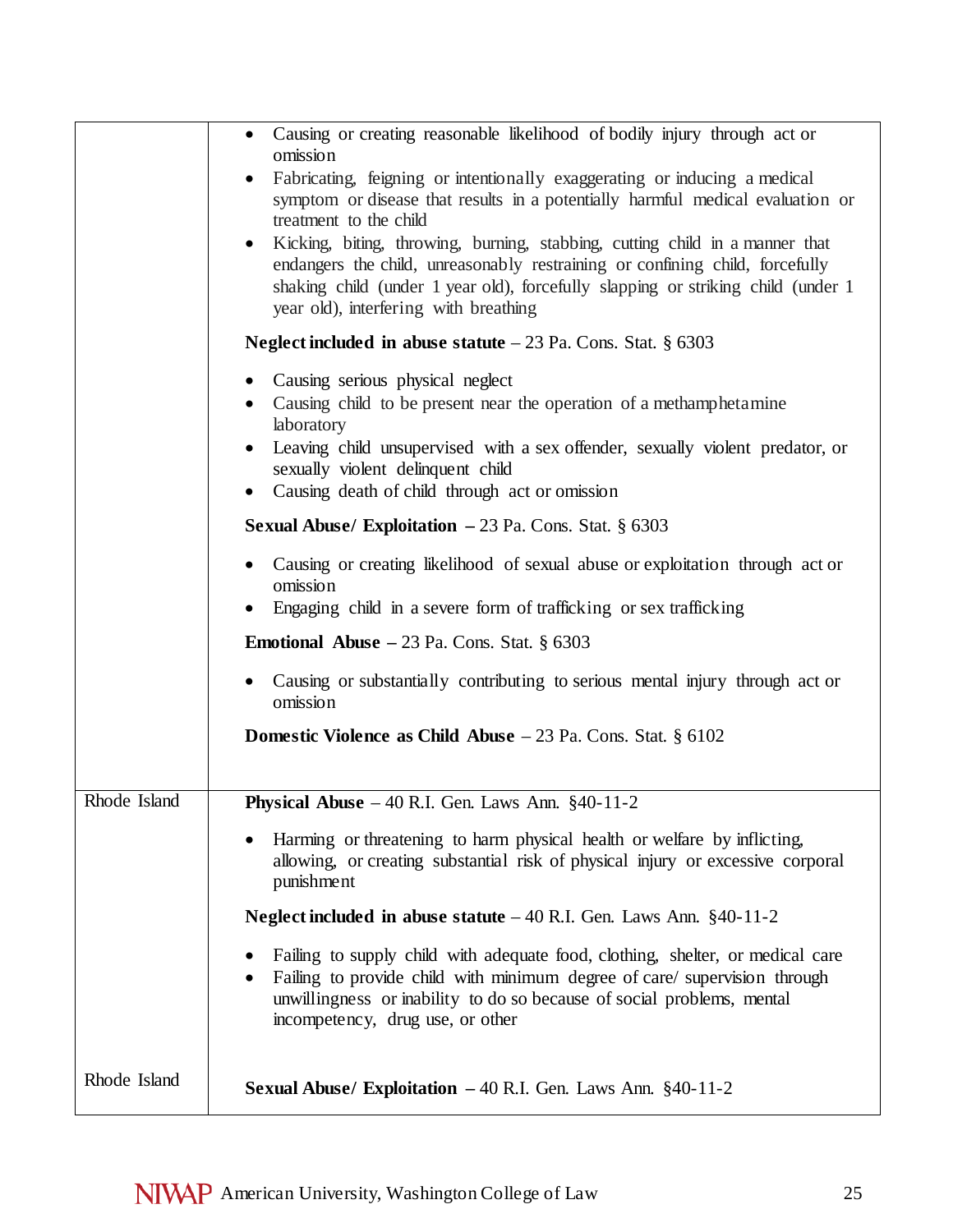|                | Committing or allowing sexual abuse<br>$\bullet$<br>Sexually exploiting or encouraging child to engage in prostitution<br>Allowing, encouraging, or engaging in pornographic depiction of child in a<br>setting that suggests the child is about to engage in, or has engaged in, any<br>sexual act, or that depicts child performing sodomy, oral copulation, sexual<br>intercourse, masturbation, or bestiality<br>Committing or allowing any sexual offense<br>$\bullet$<br>Committing or allowing sexual penetration or contact<br>$\bullet$ |
|----------------|--------------------------------------------------------------------------------------------------------------------------------------------------------------------------------------------------------------------------------------------------------------------------------------------------------------------------------------------------------------------------------------------------------------------------------------------------------------------------------------------------------------------------------------------------|
|                | <b>Emotional Abuse</b> $-40$ R.I. Gen. Laws Ann. $\S40-11-2$                                                                                                                                                                                                                                                                                                                                                                                                                                                                                     |
|                | Harming or threatening to harm mental health or welfare by inflicting,<br>allowing, or creating substantial risk of mental injury<br>Mental injury: substantially diminished psychological or intellectual<br>functioning such as failure to thrive, inability to think or reason, lack of control<br>of aggressive or self-destructive impulses, acting-out or misbehavior, when the<br>injury is clearly attributable to unwillingness or inability to exercise a minimum<br>degree of care toward child                                       |
|                | <b>Abandonment included in abuse statute</b> $-40$ R.I. Gen. Laws Ann. §40-11-2                                                                                                                                                                                                                                                                                                                                                                                                                                                                  |
|                | Abandoning or deserting child                                                                                                                                                                                                                                                                                                                                                                                                                                                                                                                    |
|                | <b>Domestic Violence as Child Abuse</b> – 12 R.I. Gen. Laws Ann. § 12-29-2                                                                                                                                                                                                                                                                                                                                                                                                                                                                       |
|                | Domestic violence does not constitute child abuse in Rhode Island                                                                                                                                                                                                                                                                                                                                                                                                                                                                                |
| South Carolina | <b>Physical Abuse</b> $-$ S.C. Code Ann. § 63-7-20                                                                                                                                                                                                                                                                                                                                                                                                                                                                                               |
|                | Inflicting, allowing, or causing substantial risk of physical injury through act or<br>omission, including excessive corporal punishment                                                                                                                                                                                                                                                                                                                                                                                                         |
|                | <b>Neglect included in abuse statute</b> $-$ S.C. Code Ann. $\S$ 63-7-20                                                                                                                                                                                                                                                                                                                                                                                                                                                                         |
|                | Failing to provide adequate food, clothing, shelter, education, or health care                                                                                                                                                                                                                                                                                                                                                                                                                                                                   |
|                | <b>Sexual Abuse/ Exploitation - S.C. Code Ann.</b> $\S 63-7-20$                                                                                                                                                                                                                                                                                                                                                                                                                                                                                  |
|                | Committing or allowing sexual offense or engaging in act or omission that<br>presents substantial risk sexual offense will be committed<br>Encouraging or approving commission of delinquent acts, including sexual<br>trafficking or exploitation                                                                                                                                                                                                                                                                                               |
|                | <b>Emotional Abuse – S.C. Code Ann.</b> $\S 63-7-20$                                                                                                                                                                                                                                                                                                                                                                                                                                                                                             |
|                | Inflicting, allowing, or causing substantial risk of mental injury through act or<br>omission                                                                                                                                                                                                                                                                                                                                                                                                                                                    |
| South Carolina | <b>Abandonment included in abuse statute – S.C.</b> Code Ann. $\S$ 63-7-20                                                                                                                                                                                                                                                                                                                                                                                                                                                                       |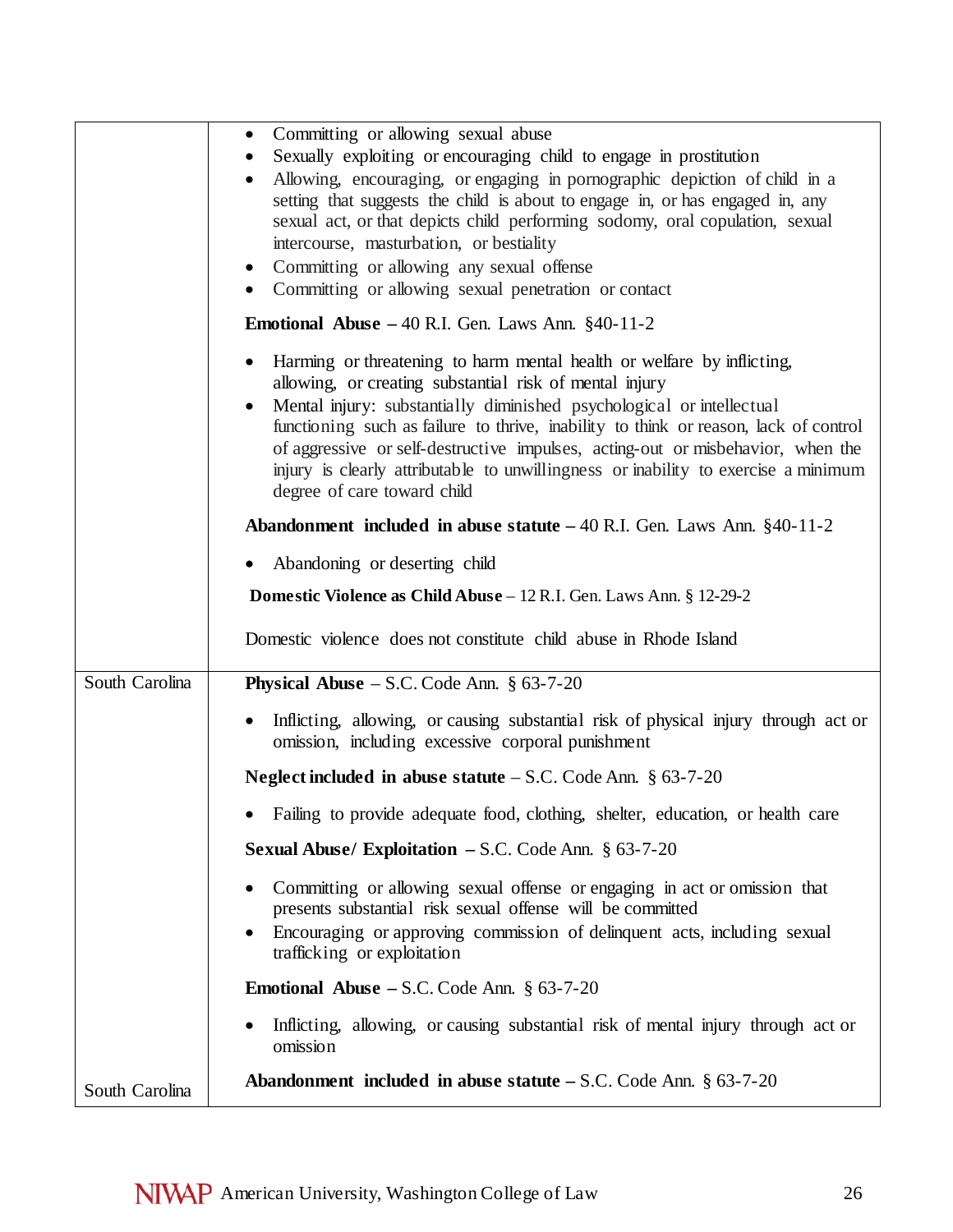|                                     | Included in the definition of "child abuse or neglect"                                                                                                                                                                                                                                                                                                                                                                                                                                                                                                                                                                                                                   |
|-------------------------------------|--------------------------------------------------------------------------------------------------------------------------------------------------------------------------------------------------------------------------------------------------------------------------------------------------------------------------------------------------------------------------------------------------------------------------------------------------------------------------------------------------------------------------------------------------------------------------------------------------------------------------------------------------------------------------|
|                                     | <b>Domestic Violence as Child Abuse</b> $-$ S.C. Code Ann. § 16-25-10                                                                                                                                                                                                                                                                                                                                                                                                                                                                                                                                                                                                    |
|                                     | Domestic violence does not constitute child abuse in South Carolina                                                                                                                                                                                                                                                                                                                                                                                                                                                                                                                                                                                                      |
| South Dakota                        | <b>Physical Abuse</b> $-$ S.D. Codified Laws § 26-8A-2                                                                                                                                                                                                                                                                                                                                                                                                                                                                                                                                                                                                                   |
|                                     | Subjecting child to maltreatment or abuse<br>Threatening child with substantial harm                                                                                                                                                                                                                                                                                                                                                                                                                                                                                                                                                                                     |
|                                     | Neglect included in abuse statute $-$ S.D. Codified Laws $\S 26-8A-2$                                                                                                                                                                                                                                                                                                                                                                                                                                                                                                                                                                                                    |
|                                     | Failing to provide proper care through acts or omissions<br>Creating an environment that is injurious to child's welfare<br>Failing to provide necessary subsistence, supervision, education, medical care,<br>or any other care necessary for child's health, guidance, or well-being<br>Prenatal exposure to alcohol or illegal drugs<br>Knowingly exposing child to manufacture, use, or distribution of<br>methamphetamines or other illegal drugs                                                                                                                                                                                                                   |
|                                     | Sexual Abuse/ Exploitation - S.D. Codified Laws § 26-8A-2                                                                                                                                                                                                                                                                                                                                                                                                                                                                                                                                                                                                                |
|                                     | Sexual abuse, sexual molestation, sexual exploitation                                                                                                                                                                                                                                                                                                                                                                                                                                                                                                                                                                                                                    |
|                                     | <b>Emotional Abuse – S.D. Codified Laws <math>\S</math> 26-8A-2</b>                                                                                                                                                                                                                                                                                                                                                                                                                                                                                                                                                                                                      |
|                                     | Emotional harm or mental injury that injures child's intellectual or<br>psychological capacity, as evidenced by an observable and substantial<br>impairment to child's ability to function within normal range of performance<br>and behavior                                                                                                                                                                                                                                                                                                                                                                                                                            |
|                                     | Abandonment included in abuse statute $-$ S.D. Codified Laws $\S 26-8A-2$                                                                                                                                                                                                                                                                                                                                                                                                                                                                                                                                                                                                |
|                                     | Included in definition of "abused or neglected child"                                                                                                                                                                                                                                                                                                                                                                                                                                                                                                                                                                                                                    |
|                                     | <b>Domestic Violence as Child Abuse</b> $-$ S.D. Codified Laws § 25-10-1                                                                                                                                                                                                                                                                                                                                                                                                                                                                                                                                                                                                 |
| Tennessee <sup>9</sup><br>Tennessee | <b>Physical Abuse</b> – Tenn. Code Ann. $\S 37-1-102$<br>Knowingly exposing child to, or failing to protect child from, abuse that is<br>likely to cause serious bodily injury or death<br>Knowing use of force that is likely to cause serious bodily injury or death<br>Specific brutality, abuse or neglect towards child that in the opinion of qualified<br>experts has caused or will reasonably be expected to produce severe psychosis,<br>severe neurotic disorder, severe depression, severe developmental delay or<br>intellectual disability, or severe impairment of child's ability to function, and<br>knowing failure to protect child from such conduct |

<span id="page-26-0"></span><sup>&</sup>lt;sup>9</sup> Tennessee statute only defines "severe child abuse" and does not distinguish it from general or more moderate child abuse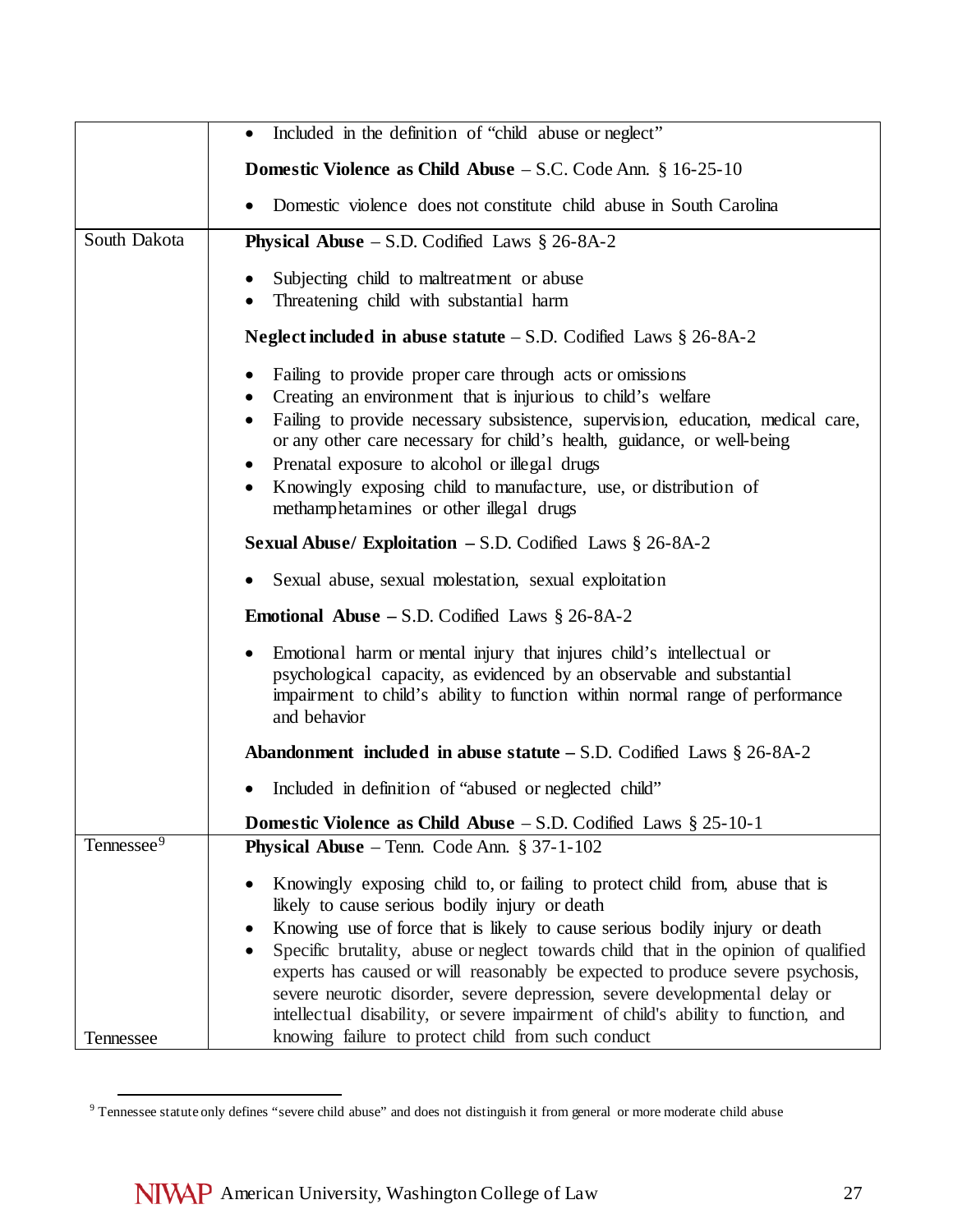|              | Knowingly allowing child to be present within a structure where<br>$\bullet$<br>methamphetamines are being created                                                                                                                                                                                                                                                                                                                                                                                                                                                                                                                                                                                                                                                                                                                                                                                                                                                                                |
|--------------|---------------------------------------------------------------------------------------------------------------------------------------------------------------------------------------------------------------------------------------------------------------------------------------------------------------------------------------------------------------------------------------------------------------------------------------------------------------------------------------------------------------------------------------------------------------------------------------------------------------------------------------------------------------------------------------------------------------------------------------------------------------------------------------------------------------------------------------------------------------------------------------------------------------------------------------------------------------------------------------------------|
|              | <b>Sexual Abuse/ Exploitation</b> - Tenn. Code Ann. $\S\S 37-1-102$ , $37-1-602$                                                                                                                                                                                                                                                                                                                                                                                                                                                                                                                                                                                                                                                                                                                                                                                                                                                                                                                  |
|              | Any act involving sexual abuse, molestation, fondling, or carnal knowledge,<br>including: aggravated rape, aggravated sexual battery, assault with intent to<br>rape, begetting child on wife's sister <sup>10</sup> , crimes against nature, incest, promotion<br>of performance including sexual conduct, rape, sexual battery, use of minor for<br>obscene purposes<br>Any penetration of vagina or anus by penis of another, any contact between<br>genitals or anus of one person and mouth of another, any intrusion by one<br>person into the genitals or anus of another (including by use of any object),<br>intentional touching of genitals, breasts, groin, inner thighs, or buttocks<br>Intentional exposure of genitals in child's presence for purposes of sexual<br>arousal, any sexual act intentionally perpetrated in child's presence for sexual<br>purposes, sexual exploitation, allowing/ encouraging/ forcing child to engage in<br>prostitution or other sexual activity |
|              | <b>Emotional Abuse</b> – Tenn. Code Ann. $\S$ § 37-1-102, 37-1-602                                                                                                                                                                                                                                                                                                                                                                                                                                                                                                                                                                                                                                                                                                                                                                                                                                                                                                                                |
|              | Specific brutality, abuse or neglect towards a child that in the opinion of<br>qualified experts has caused or will reasonably be expected to produce severe<br>psychosis, severe neurotic disorder, severe depression, severe developmental<br>delay or intellectual disability, or severe impairment of child's ability to<br>function, and knowing failure to protect child from such conduct<br>Mental injury: injury to intellectual or psychological capacity of child as<br>evidenced by discernible and substantial impairment in child's ability to<br>function within normal range of performance/ behavior                                                                                                                                                                                                                                                                                                                                                                             |
|              | Domestic Violence as Child Abuse - Tenn. Code Ann. § 39-13-111                                                                                                                                                                                                                                                                                                                                                                                                                                                                                                                                                                                                                                                                                                                                                                                                                                                                                                                                    |
| <b>Texas</b> | <b>Physical Abuse</b> – Tex. Fam. Code Ann. $\S$ 261.001                                                                                                                                                                                                                                                                                                                                                                                                                                                                                                                                                                                                                                                                                                                                                                                                                                                                                                                                          |
|              | Physical injury that results in substantial harm or genuine threat of substantial<br>harm, including an injury that is at variance with the history or explanation<br>given for it<br>Failing to make reasonable effort to prevent act by another person that results in<br>physical injury that substantially harms child<br>Using a controlled substance in a manner that results in physical injury to child<br>Causing, expressly permitting, or encouraging child to use a controlled<br>substance<br><b>Sexual Abuse/ Exploitation – Tex. Fam. Code Ann. § 261.001</b>                                                                                                                                                                                                                                                                                                                                                                                                                      |
| Texas        |                                                                                                                                                                                                                                                                                                                                                                                                                                                                                                                                                                                                                                                                                                                                                                                                                                                                                                                                                                                                   |

<span id="page-27-0"></span> $^{10}$  This is no longer a crime under Tennessee law, but the act still constitutes child abuse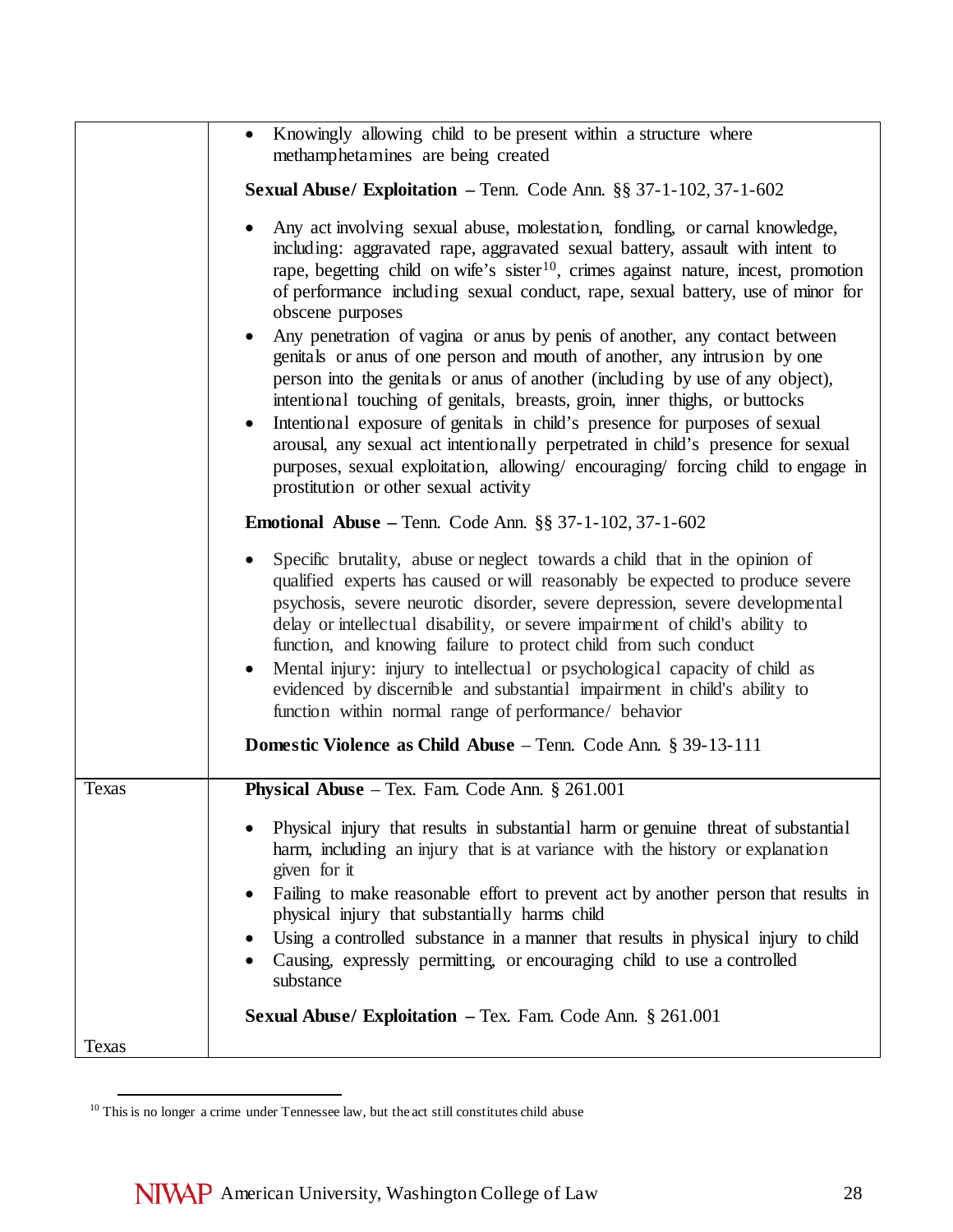|      | Sexual conduct, including continuous sexual abuse, indecency with a child,<br>$\bullet$                                               |
|------|---------------------------------------------------------------------------------------------------------------------------------------|
|      | sexual assault, and aggravated sexual assault                                                                                         |
|      | Failure to make reasonable effort to prevent sexual conduct<br>$\bullet$                                                              |
|      | Compelling or encouraging child to engage in sexual conduct, including                                                                |
|      | trafficking in persons, prostitution, or compelling prostitution                                                                      |
|      | Causing, permitting, encouraging, engaging in, or allowing depiction of child                                                         |
|      | when the resulting depiction is obscene or pornographic                                                                               |
|      | Causing, permitting, or encouraging child to engage in sexual performance                                                             |
|      | Knowingly causing, permitting, encouraging, engaging in, or allowing child to                                                         |
|      | be trafficked, or failing to make reasonable effort to prevent child from being                                                       |
|      | trafficked                                                                                                                            |
|      | Forcing or coercing child to enter into marriage                                                                                      |
|      | <b>Emotional Abuse - Tex. Fam. Code Ann. § 261.001</b>                                                                                |
|      | Causing or permitting mental or emotional injury that results in observable and                                                       |
|      | material impairment in child's growth, development, or psychological                                                                  |
|      | functioning                                                                                                                           |
|      | Using a controlled substance in a manner that results in mental or emotional                                                          |
|      | injury to child                                                                                                                       |
|      | <b>Domestic Violence as Child Abuse</b> $-$ Tex. Fam. Code Ann. $\S 71.003$                                                           |
|      |                                                                                                                                       |
| Utah | Physical Abuse - Utah Code Ann. § 78A-6-105                                                                                           |
|      | One parent intentionally, knowingly, or recklessly causing the death of child's                                                       |
|      | other parent                                                                                                                          |
|      | Causing physical injury or damage                                                                                                     |
|      | <b>Sexual Abuse/ Exploitation – Utah Code Ann. § 78A-6-105</b>                                                                        |
|      |                                                                                                                                       |
|      | Sexual abuse: act or attempted act of sexual intercourse, sodomy, incest, or                                                          |
|      | molestation, engaging in any conduct that would constitute a sex offense, child                                                       |
|      | bigamy, incest, lewdness, sexual battery, lewdness involving a child, voyeurism                                                       |
|      | Sexual exploitation: knowingly employing, using, persuading, inducing,                                                                |
|      | enticing, or coercing child to pose nude, engage in sexual or simulated sexual                                                        |
|      | contact for purpose of creating a depiction; distributing, displaying, or selling                                                     |
|      | material depicting child in the nude or engaged in actual or simulated sexual                                                         |
|      | conduct                                                                                                                               |
|      | <b>Emotional Abuse</b> – Utah Code Ann. $\S$ 78A-6-105                                                                                |
|      |                                                                                                                                       |
|      | Causing emotional damage that results in serious impairment to child's growth,<br>development, behavior, or psychological functioning |
|      |                                                                                                                                       |
|      |                                                                                                                                       |
| Utah | <b>Domestic Violence as Child Abuse</b> – Utah Code Ann. §77-36-1                                                                     |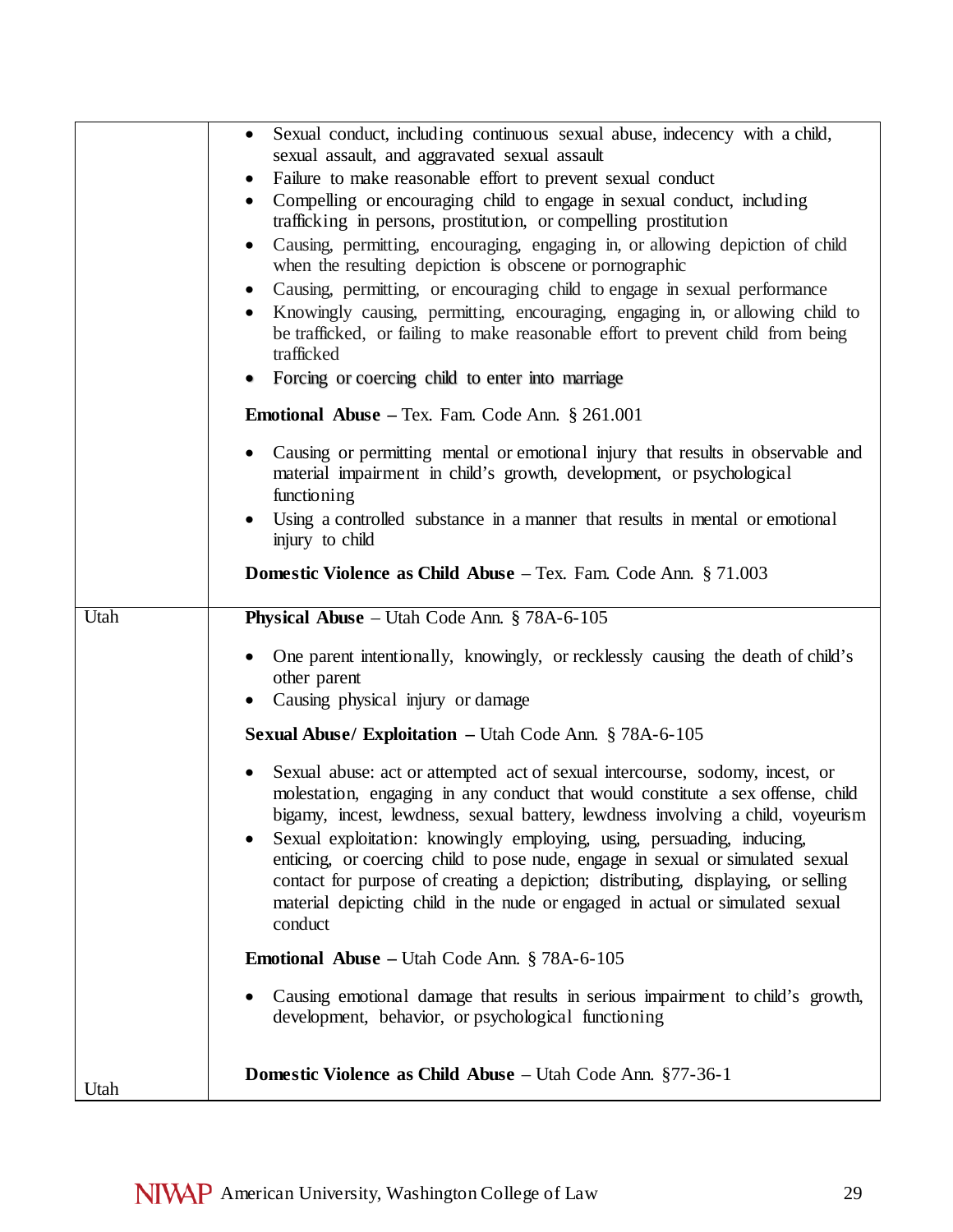|          | Domestic violence includes child abuse against a cohabitant <sup>11</sup>                                                                                                                                                                                                                                                                                                                                                                                                       |
|----------|---------------------------------------------------------------------------------------------------------------------------------------------------------------------------------------------------------------------------------------------------------------------------------------------------------------------------------------------------------------------------------------------------------------------------------------------------------------------------------|
| Vermont  | <b>Physical Abuse</b> – Vt. Stat. Ann. tit. 33, $\S$ 4912                                                                                                                                                                                                                                                                                                                                                                                                                       |
|          | Physical injury: death, permanent or temporary disfigurement/ impairment of<br>any bodily organ or function by non-accidental means<br>Serious physical injury: injury that creates substantial risk of death, loss/<br>impairment of function of body part, substantial impairment of health, or<br>substantial disfigurement; strangulation by intentionally impeding normal<br>breathing or circulation through pressure to throat or neck/ by blocking the nose<br>or mouth |
|          | <b>Neglect included in abuse statute</b> $-Vt$ . Stat. Ann. tit. 33, § 4912                                                                                                                                                                                                                                                                                                                                                                                                     |
|          | Failing to provide child with adequate food, clothing, shelter, or health care                                                                                                                                                                                                                                                                                                                                                                                                  |
|          | <b>Sexual Abuse/ Exploitation – Vt. Stat. Ann. tit. 33, <math>\S</math> 4912</b>                                                                                                                                                                                                                                                                                                                                                                                                |
|          | Sexual molestation or exploitation, including incest, prostitution, rape, sodomy,<br>lewd and lascivious conduct, aiding/ counseling/ procuring child to participate<br>in depiction of pornography, viewing/ possessing. Transmitting child<br>pornography, human trafficking, sexual assault, voyeurism, luring child,<br>obscenity                                                                                                                                           |
|          | <b>Emotional Abuse</b> – Vt. Stat. Ann. tit. 33, $\S$ 4912                                                                                                                                                                                                                                                                                                                                                                                                                      |
|          | Emotional maltreatment: pattern of malicious behavior that results in impaired<br>psychological growth and development                                                                                                                                                                                                                                                                                                                                                          |
|          | <b>Abandonment included in abuse statute – Vt. Stat. Ann. tit. 33, <math>\S</math> 4912</b>                                                                                                                                                                                                                                                                                                                                                                                     |
|          | Included in the definition of "abused or neglected child"                                                                                                                                                                                                                                                                                                                                                                                                                       |
|          | <b>Domestic Violence as Child Abuse</b> $-$ Vt. Stat. Ann. tit. 15, $\S$ 1101                                                                                                                                                                                                                                                                                                                                                                                                   |
| Virginia | <b>Physical Abuse</b> – Va. Code Ann. $\S$ 63.2-100                                                                                                                                                                                                                                                                                                                                                                                                                             |
|          | Creating, inflicting, allowing, or threatening to inflict non-accidental physical<br>injury<br>Creating substantial risk of death, disfigurement, or impairment of bodily<br>function, including during the manufacture or sale of unlawful substances                                                                                                                                                                                                                          |
|          | Neglect included in abuse statute $-$ Va. Code Ann. § 63.2-100                                                                                                                                                                                                                                                                                                                                                                                                                  |
|          | Failing to provide care necessary for health                                                                                                                                                                                                                                                                                                                                                                                                                                    |
|          | <b>Sexual Abuse/ Exploitation – Va. Code Ann.</b> $\S 63.2 - 100$                                                                                                                                                                                                                                                                                                                                                                                                               |
| Virginia | Committing or allowing acts of sexual exploitation, or any illegal sexual act                                                                                                                                                                                                                                                                                                                                                                                                   |

<span id="page-29-0"></span><sup>&</sup>lt;sup>11</sup> Utah Code Ann. § 76-5-109.1 describes the crime of committing domestic violence in the presence of a child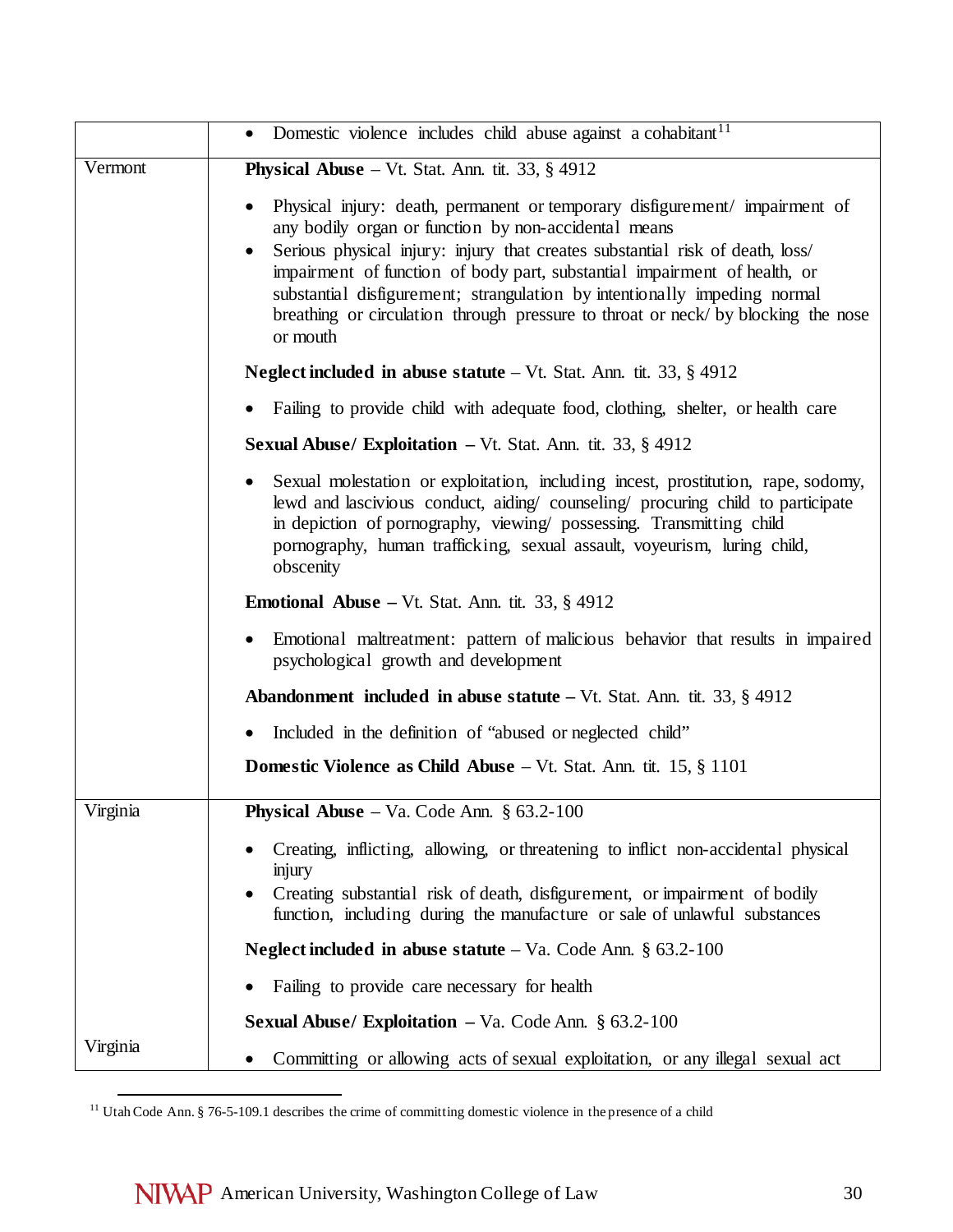|                                | Creating a substantial risk of physical or mental injury by knowingly leaving<br>child alone with a sex offender<br>Sex trafficking<br>$\bullet$<br><b>Emotional Abuse</b> – Va. Code Ann. $\S$ 63.2-100<br>Creating, inflicting, allowing, or threatening to inflict non-accidental mental<br>injury<br>Creating substantial risk of impairment of mental function<br><b>Abandonment included in abuse statute</b> $-$ Va. Code Ann. $\S$ 63.2-100                                                                                                                                                                                                                                                                                                                                           |
|--------------------------------|-----------------------------------------------------------------------------------------------------------------------------------------------------------------------------------------------------------------------------------------------------------------------------------------------------------------------------------------------------------------------------------------------------------------------------------------------------------------------------------------------------------------------------------------------------------------------------------------------------------------------------------------------------------------------------------------------------------------------------------------------------------------------------------------------|
|                                | Included in the definition of "abused or neglected child"<br>$\bullet$                                                                                                                                                                                                                                                                                                                                                                                                                                                                                                                                                                                                                                                                                                                        |
| Washington                     | <b>Domestic Violence as Child Abuse</b> $-$ Va. Code Ann. § 16.1-228<br><b>Physical Abuse</b> – Wash. Rev. Code Ann. §§ 26.44.020, 26.44.030, 9A.16.100                                                                                                                                                                                                                                                                                                                                                                                                                                                                                                                                                                                                                                       |
|                                | Injury that causes harm to child's health, welfare, or safety<br>Unreasonable force: throwing, kicking, burning, cutting, striking, shaking (child<br>$\bullet$<br>under 3 years old), interfering with breathing, threatening with a deadly<br>weapon, any other act that is likely to cause and does cause harm greater than<br>transient pain or minor temporary marks<br>Severe abuse: any single act of abuse that causes physical trauma that could<br>$\bullet$<br>cause death; any single act of sexual abuse that causes significant bleeding,<br>deep bruising, or significant external or internal swelling; more than one act of<br>physical abuse, each of which causes bleeding, deep bruising, significant<br>external or internal swelling, bone fracture, or unconsciousness |
|                                | <b>Sexual Abuse/ Exploitation – Wash. Rev. Code Ann. § 26.44.020</b>                                                                                                                                                                                                                                                                                                                                                                                                                                                                                                                                                                                                                                                                                                                          |
|                                | Sexual exploitation: allowing, permitting, or encouraging child to engage in<br>prostitution or pornographic depictions                                                                                                                                                                                                                                                                                                                                                                                                                                                                                                                                                                                                                                                                       |
|                                | <b>Emotional Abuse</b>                                                                                                                                                                                                                                                                                                                                                                                                                                                                                                                                                                                                                                                                                                                                                                        |
|                                | Emotional abuse is not mentioned in the statute                                                                                                                                                                                                                                                                                                                                                                                                                                                                                                                                                                                                                                                                                                                                               |
|                                | <b>Domestic Violence as Child Abuse</b> – Wash. Rev. Code Ann. $\S 26.50.010$                                                                                                                                                                                                                                                                                                                                                                                                                                                                                                                                                                                                                                                                                                                 |
|                                | Domestic violence does not constitute child abuse in Washington                                                                                                                                                                                                                                                                                                                                                                                                                                                                                                                                                                                                                                                                                                                               |
| West Virginia<br>West Virginia | <b>Physical Abuse</b> – W. Va. Code Ann. $\S$ 49-1-201<br>Knowingly or intentionally inflicting, attempting, or allowing physical injury,<br>including excessive corporal punishment<br>Domestic violence<br>Selling child                                                                                                                                                                                                                                                                                                                                                                                                                                                                                                                                                                    |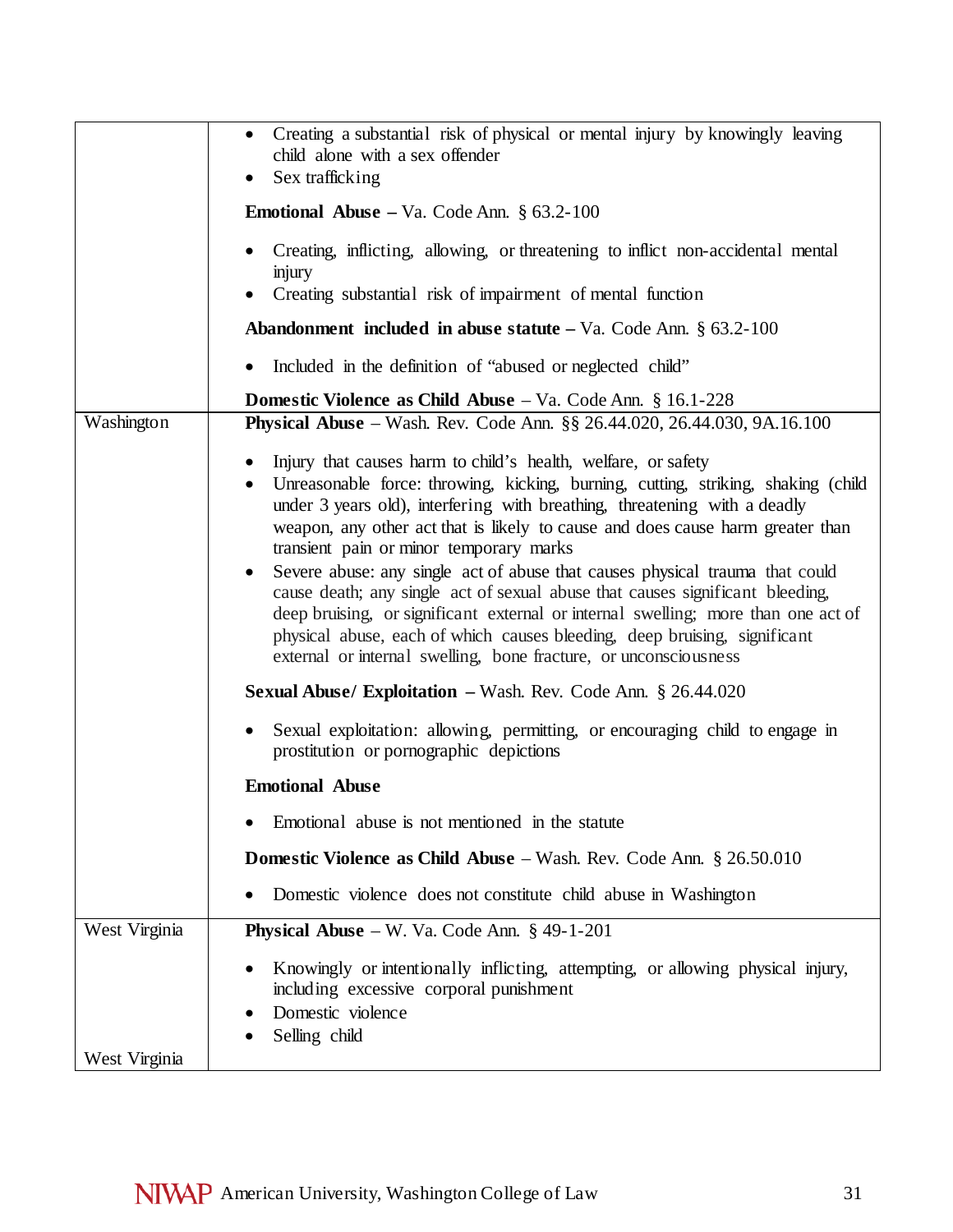|           | Serious physical abuse: bodily injury which creates a substantial risk of death,<br>causes serious or prolonged disfigurement, prolonged impairment of health, or<br>prolonged loss/impairment of function of a bodily organ                                                                                                                                                                                                                                                                                                                                                                                                                                                                                                                                                                                                   |
|-----------|--------------------------------------------------------------------------------------------------------------------------------------------------------------------------------------------------------------------------------------------------------------------------------------------------------------------------------------------------------------------------------------------------------------------------------------------------------------------------------------------------------------------------------------------------------------------------------------------------------------------------------------------------------------------------------------------------------------------------------------------------------------------------------------------------------------------------------|
|           | <b>Sexual Abuse/ Exploitation - W. Va. Code Ann. § 49-1-201</b>                                                                                                                                                                                                                                                                                                                                                                                                                                                                                                                                                                                                                                                                                                                                                                |
|           | Selling child<br>$\bullet$<br>Child conceived of sexual assault <sup>12</sup><br>Engaging in, attempting to engage in, or knowingly procuring someone to<br>engage in sexual intercourse, sexual intrusion, sexual contact or conduct,<br>regardless of whether child suffered any apparent physical injury or mental or<br>emotional injury as a result of that conduct<br>• Displaying genitals to child for purpose of sexual arousal or to alarm child<br>Sexual exploitation: persuading, inducing, enticing or coercing child to engage<br>in sexually explicit conduct, display his or her sex organs for the sexual<br>gratification of another, or display his or her sex organs under circumstances in<br>which the parent knows the display is likely to be observed by others who<br>would be affronted or alarmed |
|           | <b>Emotional Abuse</b> – W. Va. Code Ann. $\S$ 49-1-201                                                                                                                                                                                                                                                                                                                                                                                                                                                                                                                                                                                                                                                                                                                                                                        |
|           | Knowingly or intentionally inflicting, attempting, or allowing mental or<br>emotional injury                                                                                                                                                                                                                                                                                                                                                                                                                                                                                                                                                                                                                                                                                                                                   |
|           | <b>Domestic Violence as Child Abuse</b> – W. Va. Code Ann. § 48-27-204                                                                                                                                                                                                                                                                                                                                                                                                                                                                                                                                                                                                                                                                                                                                                         |
| Wisconsin | <b>Physical Abuse</b> – Wis. Stat. Ann. $§$ 48.02                                                                                                                                                                                                                                                                                                                                                                                                                                                                                                                                                                                                                                                                                                                                                                              |
|           | Non-accidental physical injury<br>$\bullet$                                                                                                                                                                                                                                                                                                                                                                                                                                                                                                                                                                                                                                                                                                                                                                                    |
|           | Serious physical harm to unborn child<br>$\bullet$                                                                                                                                                                                                                                                                                                                                                                                                                                                                                                                                                                                                                                                                                                                                                                             |
|           | Alcohol and substance abuse during pregnancy that creates risk of serious<br>physical harm to child                                                                                                                                                                                                                                                                                                                                                                                                                                                                                                                                                                                                                                                                                                                            |
|           | Manufacturing methamphetamines when child is in the home, in the child's<br>home, or under circumstances where reasonable person should know the child<br>would witness the manufacture<br>Lacerations, bone fractures, burns, internal injuries, severe or frequent bruising,<br>great bodily harm                                                                                                                                                                                                                                                                                                                                                                                                                                                                                                                            |
|           | <b>Sexual Abuse/ Exploitation - Wis. Stat. Ann. <math>\S</math> 48.02</b>                                                                                                                                                                                                                                                                                                                                                                                                                                                                                                                                                                                                                                                                                                                                                      |
|           | Sexual intercourse or sexual contact, sexual assault, sexual exploitation,<br>trafficking, prostitution, causing child to view or listen to sexual activity,<br>exposing genitals/ pubic area/ intimate parts                                                                                                                                                                                                                                                                                                                                                                                                                                                                                                                                                                                                                  |
|           | <b>Emotional Abuse</b> – Wis. Stat. Ann. $\S$ 48.02                                                                                                                                                                                                                                                                                                                                                                                                                                                                                                                                                                                                                                                                                                                                                                            |
|           |                                                                                                                                                                                                                                                                                                                                                                                                                                                                                                                                                                                                                                                                                                                                                                                                                                |

<span id="page-31-0"></span><sup>12</sup> Although a child conceived through sexual assault is considered an abused child, the victim parent is not considered an abusive parent, just the perpetrator